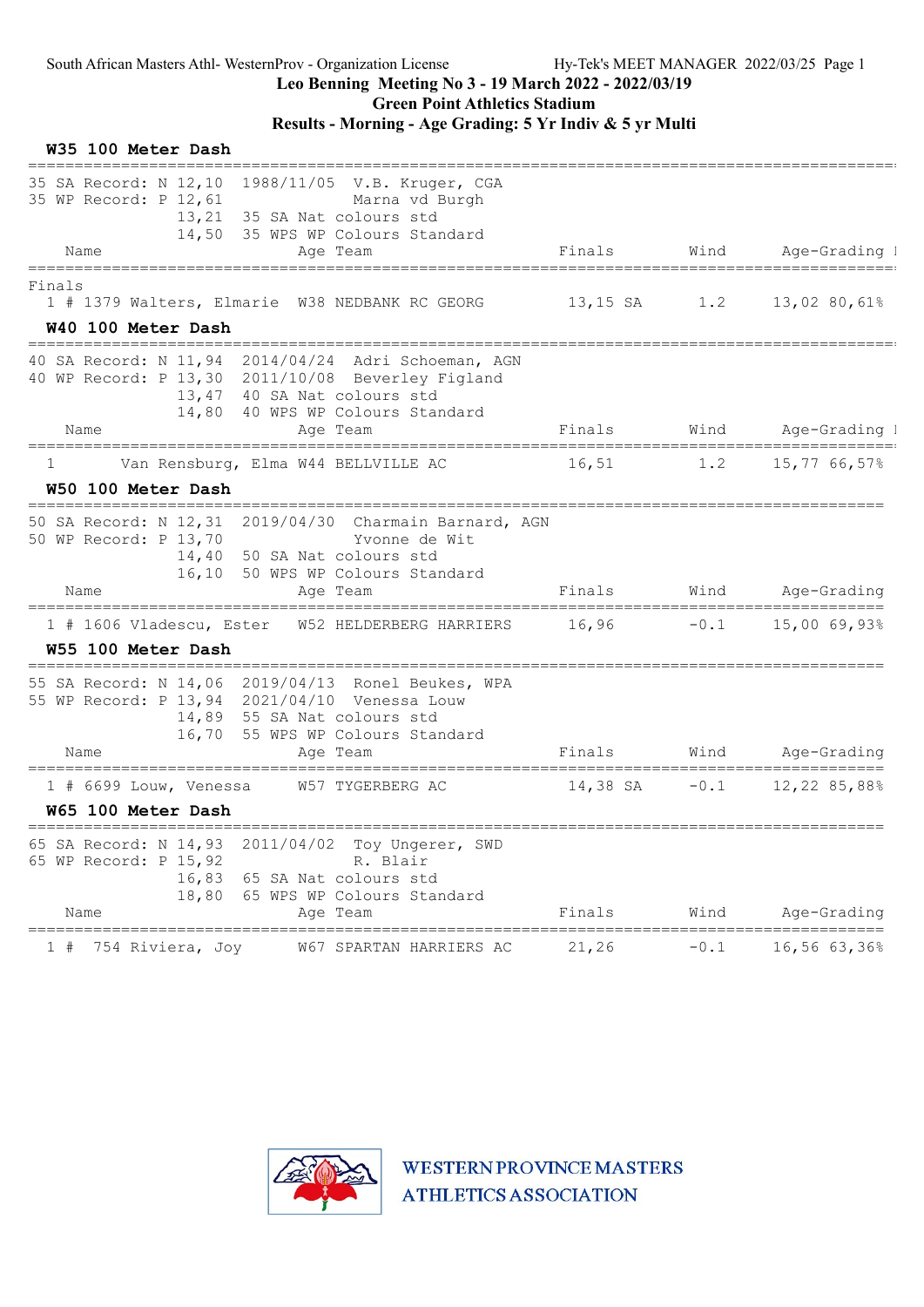Green Point Athletics Stadium

Results - Morning - Age Grading: 5 Yr Indiv & 5 yr Multi

| 85 SA Record: N 21,95 2016/04/02 Christi du Plooy, CGA<br>85 WP Record: P 22,79 2022/02/12 Magdalene Johnson<br>26,00 85 SA Nat colours std<br>29,00<br>85 WPS WP Colours Standard<br>Name<br>Finals<br>Wind Age-Grading<br>Age Team<br>1 # 8808 Johnson, Magdalen W85 TYGERBERG AC<br>21,80PSA<br>$-0.1$<br>12,56 83,53%<br>M20-29 100 Meter Dash<br>Finals Wind<br>Age-Grading H#<br>Name<br>Age Team<br>11,27 86,94% 3<br>1 # 5744 Cameron, Kurt<br>M29 TYGERBERG AC<br>11,26<br>1.3<br>M30 100 Meter Dash<br>=============<br>30 SA Record: N 10,50<br>Eric Essman, CGA<br>30 WP Record: P 11,09 2016/01/16 Jonathan Dreyer<br>12,00 30 WPS WP Colours Standard<br>Finals<br>Wind<br>Name<br>Age Team<br>10,97PWPS<br>1 # 5741 Ruiters, Curt<br>M30 TYGERBERG AC<br>1.3<br>1.3<br>2 # 2421 Steenkamp, Theodo M33 BELLVILLE AC<br>13,53<br>M35 100 Meter Dash<br>==============================<br>35 SA Record: N 10,30<br>E. Jeffreys, KZN<br>35 WP Record: P 10,95 2019/03/23 Jonathan Dreyer<br>11,34 35 SA Nat colours std<br>12,20 35 WPS WP Colours Standard<br>Finals<br>Wind<br>Name<br>Age Team<br>1 # 473 Simpson, Kofi<br>M35 TYGERBERG AC<br>12,94<br>1.3<br>2<br>Denzil, August<br>13,56<br>1.3<br>M36 INDIVIDUAL ENTRY<br>3<br>1.3<br>Hassan, Qaasim<br>M38 INDIVIDUAL ENTRY<br>13,93<br>M40 100 Meter Dash<br>=======================<br>40 SA Record: N 10,70<br>Stan Wald, CGA<br>40 WP Record: P 11,13 2018/04/27 Ricardo Mentoor<br>11,70 40 SA Nat colours std<br>12,60 40 WPS WP Colours Standard<br>Name<br>Finals<br>Wind<br>Age Team<br>========== | W85 100 Meter Dash |  |                                              |
|--------------------------------------------------------------------------------------------------------------------------------------------------------------------------------------------------------------------------------------------------------------------------------------------------------------------------------------------------------------------------------------------------------------------------------------------------------------------------------------------------------------------------------------------------------------------------------------------------------------------------------------------------------------------------------------------------------------------------------------------------------------------------------------------------------------------------------------------------------------------------------------------------------------------------------------------------------------------------------------------------------------------------------------------------------------------------------------------------------------------------------------------------------------------------------------------------------------------------------------------------------------------------------------------------------------------------------------------------------------------------------------------------------------------------------------------------------------------------------------------------------------------------------------------------------------------------------|--------------------|--|----------------------------------------------|
|                                                                                                                                                                                                                                                                                                                                                                                                                                                                                                                                                                                                                                                                                                                                                                                                                                                                                                                                                                                                                                                                                                                                                                                                                                                                                                                                                                                                                                                                                                                                                                                |                    |  |                                              |
|                                                                                                                                                                                                                                                                                                                                                                                                                                                                                                                                                                                                                                                                                                                                                                                                                                                                                                                                                                                                                                                                                                                                                                                                                                                                                                                                                                                                                                                                                                                                                                                |                    |  |                                              |
|                                                                                                                                                                                                                                                                                                                                                                                                                                                                                                                                                                                                                                                                                                                                                                                                                                                                                                                                                                                                                                                                                                                                                                                                                                                                                                                                                                                                                                                                                                                                                                                |                    |  |                                              |
|                                                                                                                                                                                                                                                                                                                                                                                                                                                                                                                                                                                                                                                                                                                                                                                                                                                                                                                                                                                                                                                                                                                                                                                                                                                                                                                                                                                                                                                                                                                                                                                |                    |  |                                              |
|                                                                                                                                                                                                                                                                                                                                                                                                                                                                                                                                                                                                                                                                                                                                                                                                                                                                                                                                                                                                                                                                                                                                                                                                                                                                                                                                                                                                                                                                                                                                                                                |                    |  |                                              |
|                                                                                                                                                                                                                                                                                                                                                                                                                                                                                                                                                                                                                                                                                                                                                                                                                                                                                                                                                                                                                                                                                                                                                                                                                                                                                                                                                                                                                                                                                                                                                                                |                    |  | Age-Grading I                                |
|                                                                                                                                                                                                                                                                                                                                                                                                                                                                                                                                                                                                                                                                                                                                                                                                                                                                                                                                                                                                                                                                                                                                                                                                                                                                                                                                                                                                                                                                                                                                                                                |                    |  | 10,98 89,24%<br>13,54 72,36%                 |
|                                                                                                                                                                                                                                                                                                                                                                                                                                                                                                                                                                                                                                                                                                                                                                                                                                                                                                                                                                                                                                                                                                                                                                                                                                                                                                                                                                                                                                                                                                                                                                                |                    |  | Age-Grading 1                                |
|                                                                                                                                                                                                                                                                                                                                                                                                                                                                                                                                                                                                                                                                                                                                                                                                                                                                                                                                                                                                                                                                                                                                                                                                                                                                                                                                                                                                                                                                                                                                                                                |                    |  | 12,78 76,66%<br>13,39 73,16%<br>13,75 71,21% |
|                                                                                                                                                                                                                                                                                                                                                                                                                                                                                                                                                                                                                                                                                                                                                                                                                                                                                                                                                                                                                                                                                                                                                                                                                                                                                                                                                                                                                                                                                                                                                                                |                    |  | Age-Grading I                                |
| 1 # 5608 Dreyer, Jonathan M40 ITHEKO AC<br>11,39 SA<br>0.4                                                                                                                                                                                                                                                                                                                                                                                                                                                                                                                                                                                                                                                                                                                                                                                                                                                                                                                                                                                                                                                                                                                                                                                                                                                                                                                                                                                                                                                                                                                     |                    |  | 10,91 89,73%                                 |

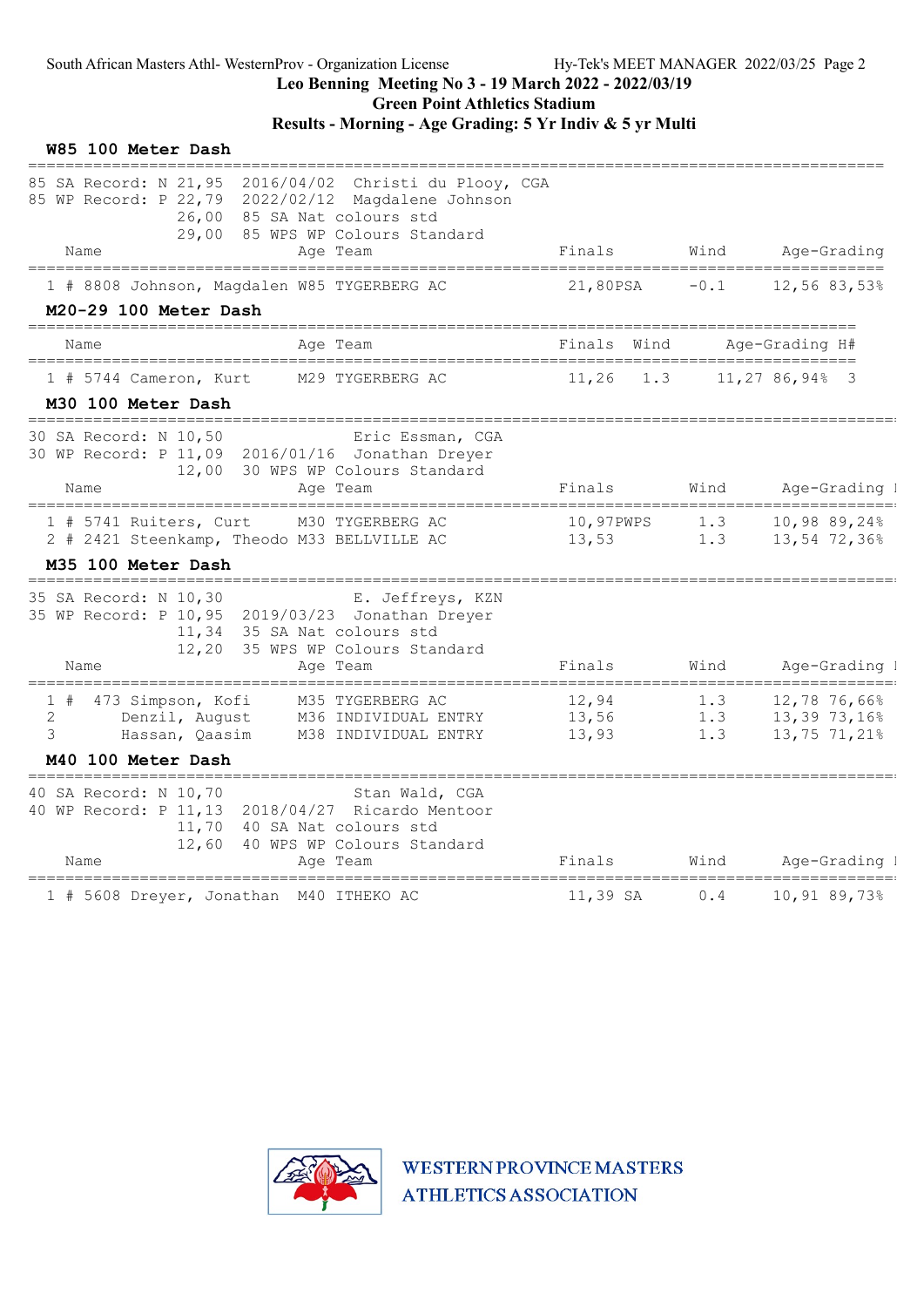Green Point Athletics Stadium

## Results - Morning - Age Grading: 5 Yr Indiv & 5 yr Multi

| M50 100 Meter Dash                                                                                                                                                                                                                                         |                                              |      |                                    |
|------------------------------------------------------------------------------------------------------------------------------------------------------------------------------------------------------------------------------------------------------------|----------------------------------------------|------|------------------------------------|
| 50 SA Record: N 11,70<br>Stan Wald, CGA<br>50 WP Record: P 12,16<br>Basil Carnie<br>50 SA Nat colours std<br>12,17<br>50 WPS WP Colours Standard<br>13,40<br>Age Team<br>Name                                                                              | Finals                                       | Wind | Age-Grading 1                      |
|                                                                                                                                                                                                                                                            |                                              |      |                                    |
| M50 BELLVILLE AC<br>$1$ # 2422 Cloete, John<br>2 # 1650 Russell, Scott M53 CAPE PEN UNIVERS 13,41                                                                                                                                                          | 12,44 WPS                                    | 0.4  | 11,20 87,46%<br>$0.4$ 12,07 81,13% |
| M55 100 Meter Dash<br>-------------------------------------                                                                                                                                                                                                |                                              |      |                                    |
| 55 SA Record: N 11,80<br>T. George<br>55 WP Record: P 12,06 2011/04/09 Joseph Warries<br>12,52 55 SA Nat colours std<br>55 WPS WP Colours Standard<br>14,00<br>Name<br>Age Team                                                                            | Finals                                       |      | Wind Age-Grading I                 |
| =====================================                                                                                                                                                                                                                      |                                              |      |                                    |
| $1$ # 5761 Van Wyk, Roelof<br>M57 INDIVIDUAL ENTRY                                                                                                                                                                                                         | 13,49 WPS                                    | 0.4  | 11,75 83,40%                       |
| M60 100 Meter Dash<br>===============================                                                                                                                                                                                                      |                                              |      |                                    |
| 60 SA Record: N 12,81 2022/01/22 Johan Myburgh, WPA<br>60 WP Record: P 12,81 2022/01/22 Johan Myburgh<br>12,92 60 SA Nat colours std<br>14,50 60 WPS WP Colours Standard<br>Name<br>Age Team                                                               | Finals                                       | Wind | Age-Grading                        |
| 1 # 1847 Myburgh, Johan<br>M60 BELLVILLE AC<br>2<br>Swartz, Nazeem<br>M60 CAPRICORN AC                                                                                                                                                                     | 12,85 SA<br>17,20                            | 0.3  | $0.3$ 10,82 90,58%<br>14,48 67,67% |
| M65 100 Meter Dash<br>===========                                                                                                                                                                                                                          |                                              |      |                                    |
| 65 SA Record: N 13,10<br>A. van Zyl, KZN<br>65 WP Record: P 13,44 2021/04/10 Joseph Warries<br>13,73 65 SA Nat colours std<br>65 WPS WP Colours Standard<br>15,40<br>Name<br>Age Team                                                                      | Finals                                       | Wind | Age-Grading                        |
| 1 # 2402 Deetlefs, Pietie M69 BELLVILLE AC                                                                                                                                                                                                                 | 15,56                                        | 0.3  | 12,63 77,57%                       |
| M70 100 Meter Dash                                                                                                                                                                                                                                         |                                              |      |                                    |
| =====================================<br>-----------------------------------<br>70 SA Record: N 12,90<br>F.P. Reid, CGA<br>70 WP Record: P 13,92<br>Ron Cross<br>14,43<br>70 SA Nat colours std<br>16,20<br>70 WPS WP Colours Standard<br>Name<br>Age Team | Finals                                       | Wind | Age-Grading                        |
| 1 # 3971 April, Niklaas<br>M70 INDIVIDUAL ENTRY                                                                                                                                                                                                            | ===================================<br>16,99 | 0.3  | _________<br>13,23 74,04%          |
|                                                                                                                                                                                                                                                            |                                              |      |                                    |

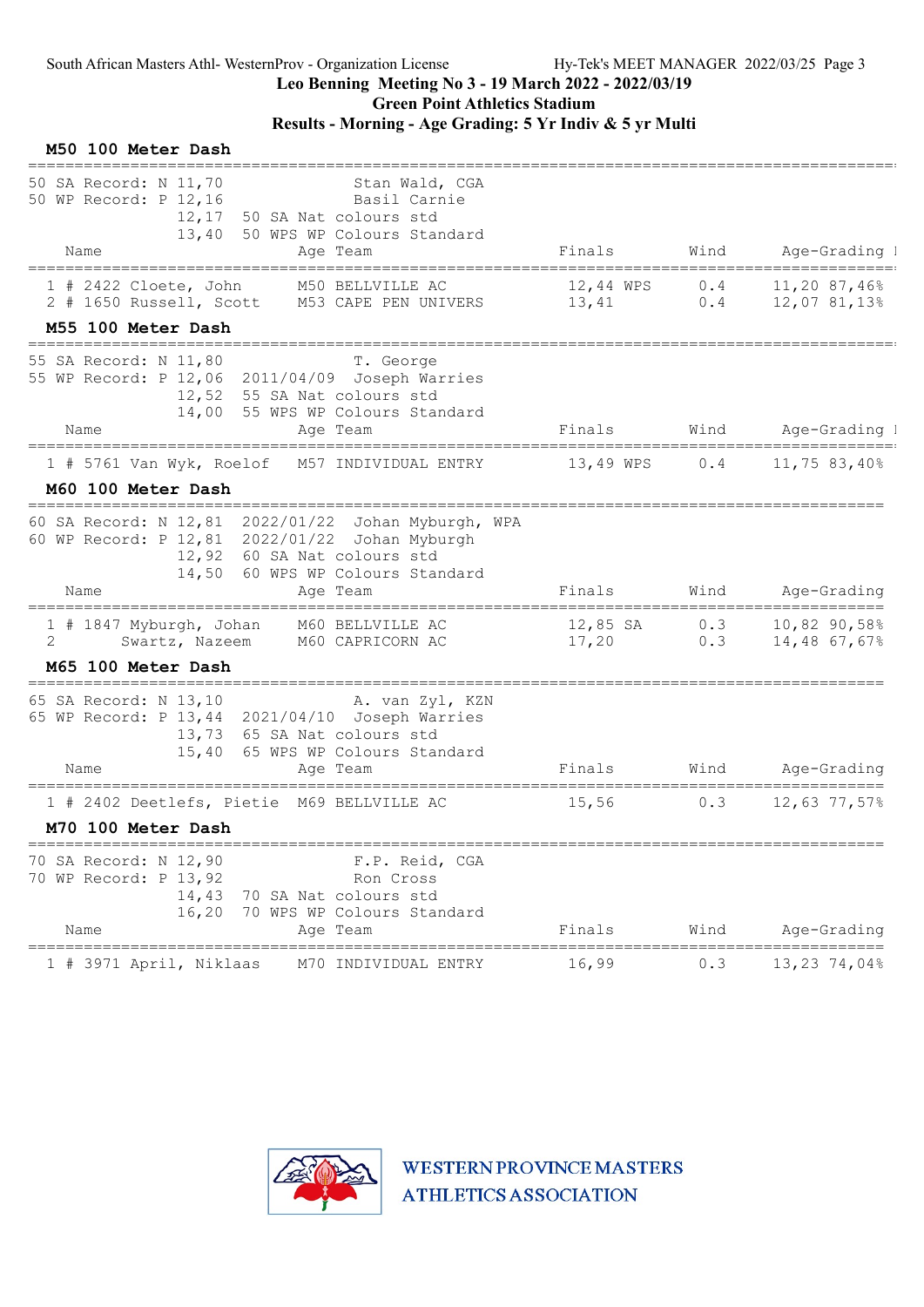# Leo Benning Meeting No 3 - 19 March 2022 - 2022/03/19

Green Point Athletics Stadium

## Results - Morning - Age Grading: 5 Yr Indiv & 5 yr Multi

| W35 200 Meter Dash                                                                                                                                                                                    |                                         |      |                                            |
|-------------------------------------------------------------------------------------------------------------------------------------------------------------------------------------------------------|-----------------------------------------|------|--------------------------------------------|
| 35 SA Record: N 24,90<br>V.B Kruger, CGA<br>35 WP Record: P 26,01<br>Marna vd Burgh<br>27,38 35 SA Nat colours std<br>30,00 35 WPS WP Colours Standard                                                |                                         |      |                                            |
| Name<br>Age Team                                                                                                                                                                                      | Finals                                  | Wind | Age-Grading                                |
| 1 # 1379 Walters, Elmarie W38 NEDBANK RC GEORG<br>W40 200 Meter Dash                                                                                                                                  | 27,27 SA 0.1                            |      | 26,46 80,67%                               |
| 40 SA Record: N 24,46 2014/04/26 Adri Schoeman, AGN<br>40 WP Record: P 26,50<br>Koba Bellingan<br>27,72 40 SA Nat colours std<br>31,00 40 WPS WP Colours Standard<br>Name<br>Age Team                 | Finals                                  |      | Wind Age-Grading                           |
| ======================<br>$1$ # 7543 Juries, Tanja<br>W43 VELOCITY ATH CLUB<br>2<br>Van Rensburg, Elma W44 BELLVILLE AC<br>W50 200 Meter Dash                                                         | 33,20<br>34,28                          |      | $0.1$ $31,02,68,80%$<br>$0.1$ 32,03 66,63% |
| 50 SA Record: N 26,95 2010/02/20 Ronel Beukes, BOL<br>50 WP Record: P 28,30<br>Y de Witt<br>30,27 50 SA Nat colours std<br>33,50 50 WPS WP Colours Standard<br>Name<br>Age Team                       | Finals                                  | Wind | Age-Grading                                |
| 1 # 1606 Vladescu, Ester W52 HELDERBERG HARRIERS<br>W65 200 Meter Dash                                                                                                                                | $34,56$ 0.1                             |      | 29,80 71,61%                               |
| 65 SA Record: N 30,92 2012/03/31 Toy Ungerer, SWD<br>65 WP Record: P 34,00<br>Isabel Hofmeyr<br>36,91 65 SA Nat colours std<br>41,30 65 WPS WP Colours Standard<br>Name<br>Age Team                   | Finals                                  | Wind | Age-Grading                                |
| 754 Riviera, Joy<br>W67 SPARTAN HARRIERS AC<br>1#<br>W85 200 Meter Dash                                                                                                                               | 43,85                                   | 0.1  | 33,08 64,52%                               |
| 85 SA Record: N 51,20 2006/04/02 Christi du Plooy, CGA<br>85 WP Record: P 57,57 2022/02/12 Magdalene Johnson<br>56,00 85 SA Nat colours std<br>1:03,00 85 WPS WP Colours Standard<br>Name<br>Age Team | Finals                                  | Wind | Age-Grading                                |
| -----------------<br>1 # 8808 Johnson, Magdalen W85 TYGERBERG AC<br>M20-29 200 Meter Dash                                                                                                             | --------------------------<br>58,55 WPS | 0.1  | 28,88 73,90%                               |
| Age Team<br>Name                                                                                                                                                                                      | Finals<br>Wind                          |      | Age-Grading H#                             |
| M29 TYGERBERG AC<br>$1$ # 5744 Cameron, Kurt                                                                                                                                                          | 23,79<br>1.1                            |      | 23,80 81,21% 3                             |

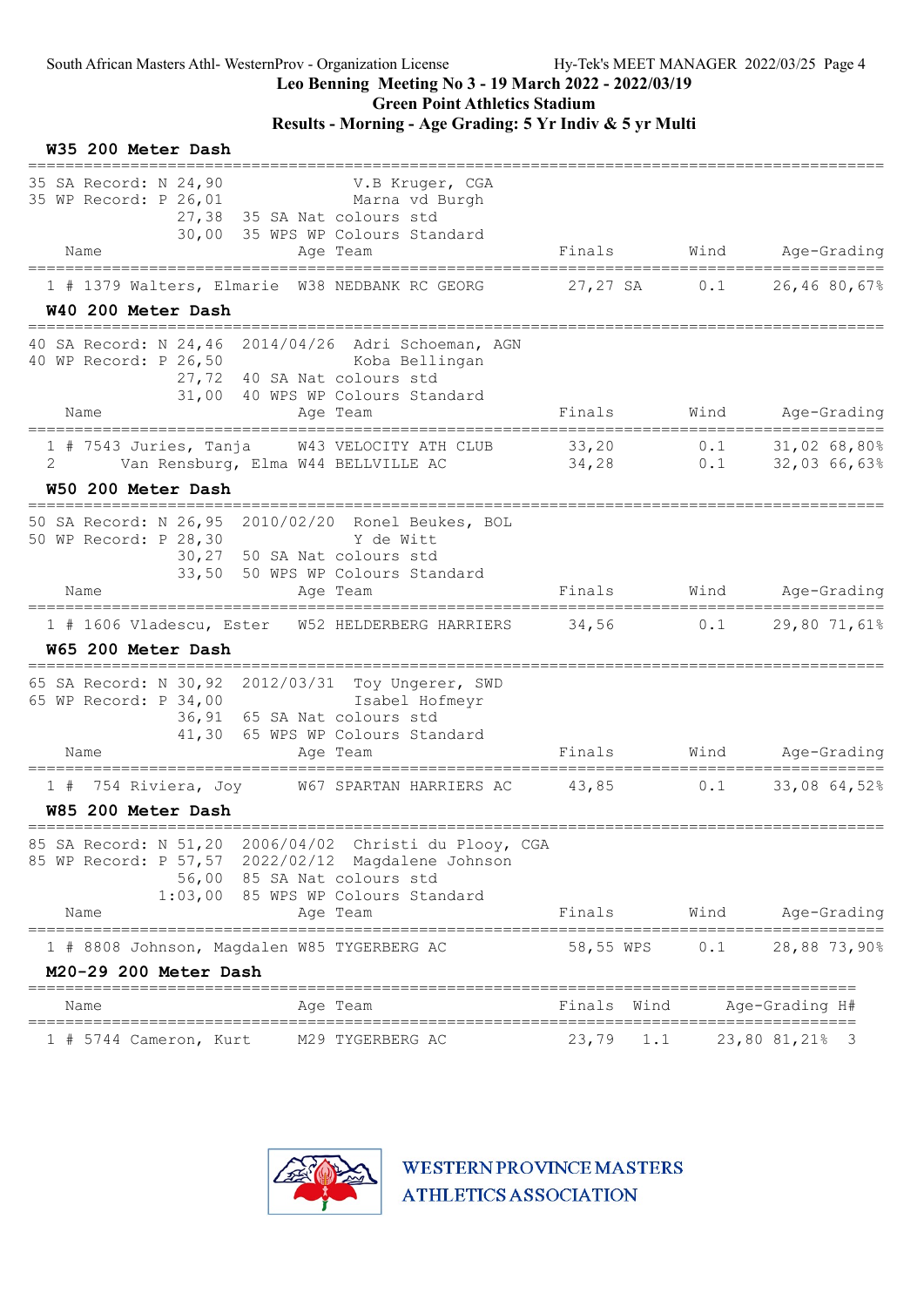M30 200 Meter Dash

### Leo Benning Meeting No 3 - 19 March 2022 - 2022/03/19

Green Point Athletics Stadium

### Results - Morning - Age Grading: 5 Yr Indiv & 5 yr Multi

#### =============================================================================================== 30 SA Record: N 21,20 E. Essman, CGA 30 WP Record: P 21,78 2021/05/29 Roscoe Engel 24,50 30 WPS WP Colours Standard Name and Age Team Rinals Wind Age-Grading I =============================================================================================== 1 # 5751 Engel, Roscoe M33 TYGERBERG AC 22,05 WPS 1.1 22,06 87,62% 3 2 # 5741 Ruiters, Curt M30 TYGERBERG AC 23,02 WPS 1.1 23,03 83,93% 3 3 # 2421 Steenkamp, Theodo M33 BELLVILLE AC M35 200 Meter Dash =============================================================================================== 35 SA Record: N 21,20 E Jeffreys, KZN 35 WP Record: P 22,22 2017/10/21 Jonathan Dreyer 22,90 35 SA Nat colours std 25,00 35 WPS WP Colours Standard Name Age Team Finals Wind Age-Grading I =============================================================================================== 1 # 473 Simpson, Kofi M35 TYGERBERG AC 28,36 1.1 27,90 69,25% 3 2 Denzil, August M36 INDIVIDUAL ENTRY 28,97 1.0 28,50 67,79% 2 3 Hassan, Qaasim M38 INDIVIDUAL ENTRY 31,01 1.0 30,51 63,33% 2 M40 200 Meter Dash =============================================================================================== 40 SA Record: N 22,00 Stan Wald, CGA 40 WP Record: P 22,65 2018/03/24 Ricardo Mentoor 23,42 40 SA Nat colours std 25,50 40 WPS WP Colours Standard Name **Age Team** Age Team Finals Wind Age-Grading I =============================================================================================== 1 # 5608 Dreyer, Jonathan M40 ITHEKO AC 23,21 SA 1.0 22,14 87,29% 2 M45 200 Meter Dash =============================================================================================== 45 SA Record: N 22,90 Stan Wald, CGA 45 WP Record: P 23,89 2017/05/18 Marius Basson 24,22 45 SA Nat colours std 26,50 45 WPS WP Colours Standard Name Age Team Finals Wind Age-Grading H# =============================================================================================== 1 # 2423 Bothma, Rupert M47 BELLVILLE AC 26,68 1.0 24,64 78,41% 2 M50 200 Meter Dash =============================================================================================== 50 SA Record: N 23,29 Stan Wald, CGA 50 WP Record: P 24,79 Basil Carnie 25,00 50 SA Nat colours std 27,50 50 WPS WP Colours Standard Name Age Team Finals Wind Age-Grading I =============================================================================================== 1 # 2422 Cloete, John M50 BELLVILLE AC

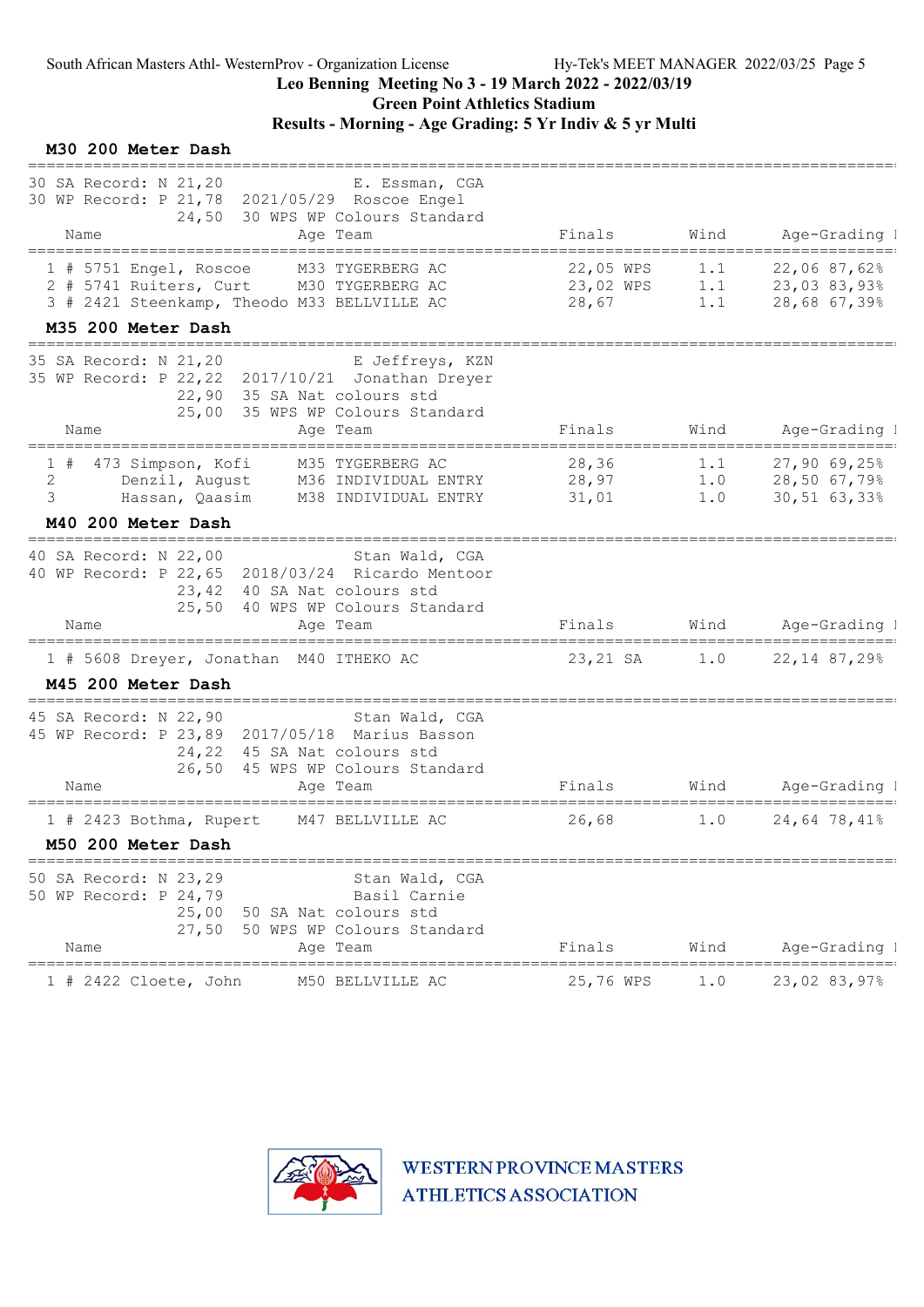## Leo Benning Meeting No 3 - 19 March 2022 - 2022/03/19

Green Point Athletics Stadium

## Results - Morning - Age Grading: 5 Yr Indiv & 5 yr Multi

| M55 200 Meter Dash                                                                                                                                                                             |                                   |      |                                                                             |
|------------------------------------------------------------------------------------------------------------------------------------------------------------------------------------------------|-----------------------------------|------|-----------------------------------------------------------------------------|
| 55 SA Record: N 24,71<br>Montey Hacker, CGA<br>55 WP Record: P 24,84 2011/04/09 Joseph Warries<br>25,83 55 SA Nat colours std<br>28,90 55 WPS WP Colours Standard<br>Name<br>Age Team          | Finals                            | Wind | Age-Grading                                                                 |
| $1$ # 5594 Doren, Peter<br>M57 SOUTH PENINSULA AC                                                                                                                                              | 28,12 WPS                         | 1.1  | 24,28 79,59%                                                                |
| M60 200 Meter Dash                                                                                                                                                                             |                                   |      |                                                                             |
| 60 SA Record: N 25,80<br>Miloje Grujic, CGA<br>60 WP Record: P 26,03 2021/11/20 Johan Myburgh<br>26,76 60 SA Nat colours std<br>30,00 60 WPS WP Colours Standard<br>Name<br>Age Team           | Finals                            |      | Wind Age-Grading                                                            |
| 1 # 1847 Myburgh, Johan M60 BELLVILLE AC                                                                                                                                                       |                                   |      |                                                                             |
| Swartz, Nazeem M60 CAPRICORN AC<br>2                                                                                                                                                           | 37,10                             |      | 26,32 SA 1.1 21,93 88,11%<br>$1.1$ $30,92$ $62,51\%$                        |
| M70 200 Meter Dash                                                                                                                                                                             |                                   |      |                                                                             |
| 70 SA Record: N 27,50<br>Fred Reid, CGA<br>70 WP Record: P 29,10<br>Ron Cross<br>30,00 70 SA Nat colours std<br>34,00 70 WPS WP Colours Standard<br>Name<br>Aqe Team                           | Finals                            |      | Wind Age-Grading                                                            |
| 1 # 3971 April, Niklaas M70 INDIVIDUAL ENTRY                                                                                                                                                   | $36,21$ 1.1                       |      | 27,68 69,81%                                                                |
| W45 400 Meter Dash                                                                                                                                                                             |                                   |      |                                                                             |
| 58,43 2020/02/15 S Hutchinson, KZN<br>45 SA Record: N<br>45 WP Record: P 1:00,50<br>Anne McKenzie<br>$1:06,50$ 45 SA Nat colours std<br>1:15,00 45 WPS WP Colours Standard<br>Name<br>Age Team | Finals                            |      | Age-Grading                                                                 |
| W45 NEXT LEVEL AC<br>Little, Roberta<br>1                                                                                                                                                      | $1:09,74$ WPS                     |      | $1:02,65$ 75,98%                                                            |
| M35 400 Meter Dash                                                                                                                                                                             |                                   |      |                                                                             |
| ============<br>35 SA Record: N 47,90<br>J. Cyrus<br>35 WP Record: P 51,61<br>T. Dixon<br>51,00<br>35 SA Nat colours std<br>35 WPS WP Colours Standard<br>57,00<br>Name<br>Age Team            | Finals                            |      | Age-Grading H#                                                              |
| Classens, Ashwyn<br>M35 INDIVIDUAL ENTRY<br># 5756 Mulumba, Patrick<br>M38 TYGERBERG AC<br>2<br>3<br>Hassan, Qaasim<br>M38 INDIVIDUAL ENTRY                                                    | 54,70 WPS<br>56,21 WPS<br>1:09,24 |      | ========<br>52,81 81,77%<br>2<br>54,27 79,58%<br>2<br>$1:06,85$ 64,60%<br>2 |

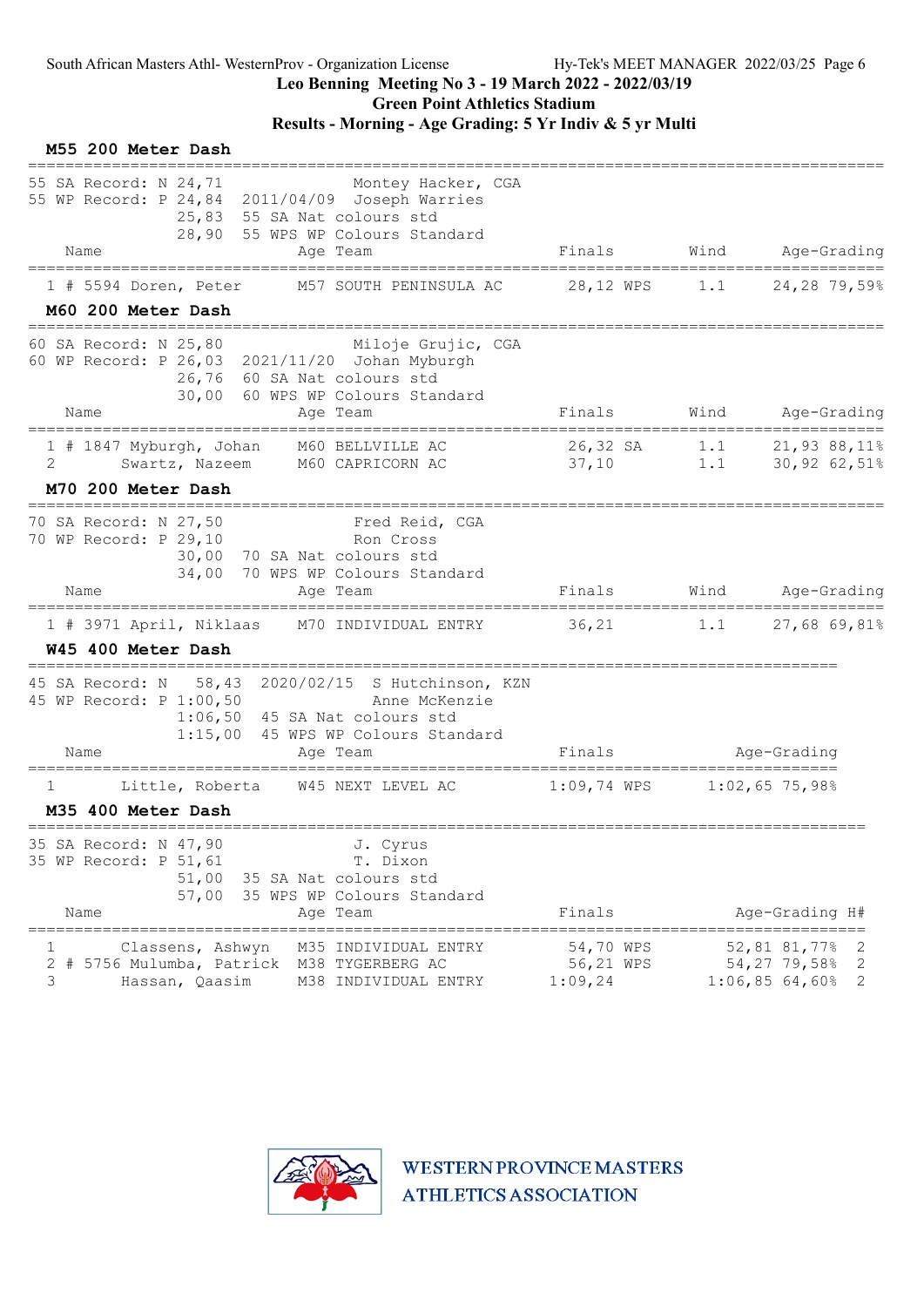Green Point Athletics Stadium

### Results - Morning - Age Grading: 5 Yr Indiv & 5 yr Multi

| M40 400 Meter Dash                                                                                                                                                                                       |                                                 |                                |
|----------------------------------------------------------------------------------------------------------------------------------------------------------------------------------------------------------|-------------------------------------------------|--------------------------------|
| 40 SA Record: N 49,70<br>Leon Hacker, CGA<br>40 WP Record: P 50,38 2011/04/09 Shawn Abrahams<br>52,41 40 SA Nat colours std<br>58,00 40 WPS WP Colours Standard<br>Age Team<br>Name                      | Finals                                          | Age-Grading H#                 |
| 731 Von Durckheim, Ch M43 STELLENBOSCH AC<br>2 # 1627 Basson, Jacques M41 NAMAQUA                                                                                                                        | 54,57 WPS<br>58,43                              | 51,0584,5982<br>54,66 79,00% 2 |
| M45 400 Meter Dash                                                                                                                                                                                       |                                                 |                                |
| 45 SA Record: N 51,07 9/2018 Spencer Moraope, NWN<br>45 WP Record: P 52,44 2017/05/18 Marius Basson<br>54,44 45 SA Nat colours std<br>1:00,00 45 WPS WP Colours Standard<br>Name<br>Age Team             | Finals                                          | Age-Grading                    |
| 1 # 1510 Gibson, Michael M45 FISHHOEK AC<br>Bezuidenhout, Roge M48 INDIVIDUAL ENTRY 57,74 WPS 52,28 82,59%<br>2                                                                                          |                                                 | 57,03 WPS 51,64 83,62%         |
| M50 400 Meter Dash                                                                                                                                                                                       |                                                 |                                |
| 50 SA Record: N 52,50 Miloje Cruj<br>50 WP Record: P 55,70 J. Swiegers<br>Miloje Crujic, CGA<br>56,36 50 SA Nat colours std<br>1:02,00 50 WPS WP Colours Standard                                        |                                                 |                                |
| Age Team<br>Name<br>============                                                                                                                                                                         | Finals<br>-==================================== | Age-Grading                    |
| 1 # 1650 Russell, Scott M53 CAPE PEN UNIVERS 1:01,25 WPS 53,62 80,54%<br>M55 400 Meter Dash                                                                                                              |                                                 |                                |
| 55 SA Record: N 55,00<br>Miloje Crujic / Stan Immelman<br>55 WP Record: P 57,58 2011/04/09 Joseph Warries<br>58,13 55 SA Nat colours std<br>1:05,00 55 WPS WP Colours Standard                           |                                                 |                                |
| Age Team<br>Name                                                                                                                                                                                         | Finals                                          | Age-Grading                    |
| M57 SOUTH PENINSULA AC<br>$1$ # 5594 Doren, Peter<br>M60 400 Meter Dash                                                                                                                                  | $1:01$ ,68 WPS                                  | 52,15 82,81%                   |
| 55, 53<br>Miloje Crujic, CGA<br>60 SA Record: N<br>Joseph Warries<br>60 WP Record: P 1:01,41 2017/05/18<br>1:01,66<br>60 SA Nat colours std<br>1:09,00<br>60 WPS WP Colours Standard<br>Name<br>Age Team | Finals                                          | Age-Grading                    |
| 639 Groeneveld, Leon<br>M61 STELLENBOSCH AC                                                                                                                                                              | ===================<br>$1:06,06$ WPS            | 53,87 80,17%                   |

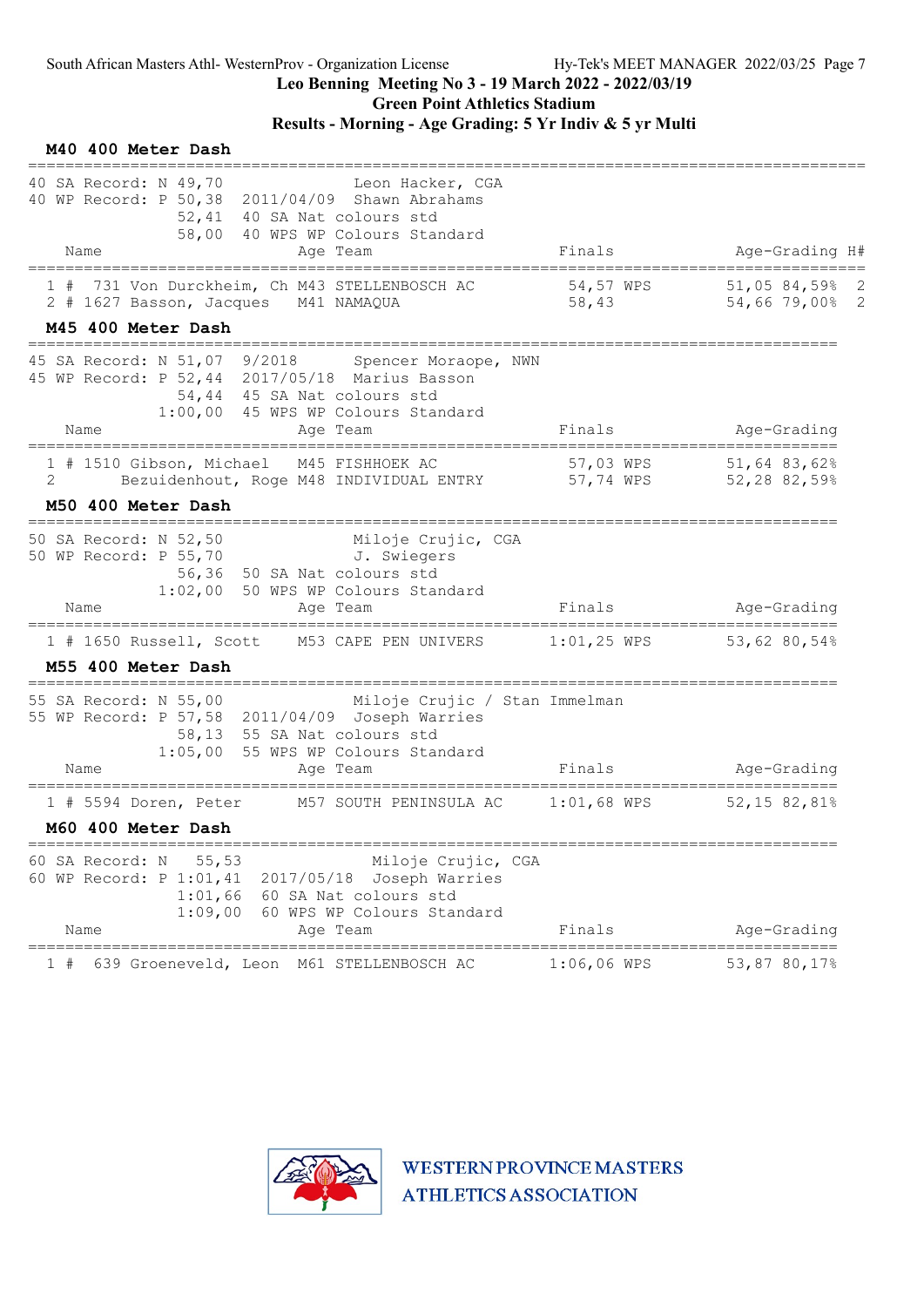## Results - Morning - Age Grading: 5 Yr Indiv & 5 yr Multi

| M65 400 Meter Dash                                                               |                                                                                                                                                                                              |                          |                                        |
|----------------------------------------------------------------------------------|----------------------------------------------------------------------------------------------------------------------------------------------------------------------------------------------|--------------------------|----------------------------------------|
| 65 SA Record: N 59,52                                                            | A. van Zyl, KZN<br>65 WP Record: P 1:03,44 2021/04/10 Joseph Warries<br>$1:05,36$ 65 SA Nat colours std<br>1:13,00 65 WPS WP Colours Standard                                                |                          |                                        |
| Name                                                                             | Age Team                                                                                                                                                                                     | Finals                   | Age-Grading                            |
| $1$ # 4982 Rhoda, Keith                                                          | M65 CARBINEERS ATH CLUB                                                                                                                                                                      |                          | $1:11,22$ WPS 55,81 77,37%             |
| M70 400 Meter Dash                                                               |                                                                                                                                                                                              |                          |                                        |
| 70 SA Record: N 1:04,16<br>70 WP Record: P 1:11,70                               | Lucas Nel, KZN<br>N. Sharpley<br>$1:11,06$ 70 SA Nat colours std<br>1:20,00 70 WPS WP Colours Standard                                                                                       |                          |                                        |
| Name                                                                             | Age Team                                                                                                                                                                                     | Finals                   | Age-Grading<br>======================= |
| 1 # 3971 April, Niklaas                                                          | M70 INDIVIDUAL ENTRY                                                                                                                                                                         | 1:36,89                  | $1:12,28$ 59,74%                       |
| W35 800 Meter Run<br>=============================                               |                                                                                                                                                                                              |                          |                                        |
|                                                                                  | 35 SA Record: N 2:08,00 1965/07/15 Anne McKenzie, CGA<br>35 WP Record: P 2:11,34 2018/02/03 Mandie Brandt<br>2:29,00 35 SA Nat colours std                                                   |                          |                                        |
| Name                                                                             | 2:45,00 35 WPS WP Colours Standard<br>Age Team                                                                                                                                               | Finals                   | Age-Grading                            |
| =================================                                                | =========================<br>1 # 7442 Lepati, Emmeranth W38 ELSIESRIVIER RUN 2:35,83 WPS 2:35,07 73,05%                                                                                      | =================        |                                        |
| W55 800 Meter Run                                                                |                                                                                                                                                                                              |                          |                                        |
|                                                                                  | 55 SA Record: N 2:33,64 10/2016 Elaine Pretorius, AGN<br>55 WP Record: P 2:43,80 2017/05/18 Bridgette Hamilton Russel<br>2:53,00 55 SA Nat colours std<br>3:13,00 55 WPS WP Colours Standard |                          |                                        |
| Name                                                                             | Age Team                                                                                                                                                                                     | Finals                   | Age-Grading                            |
| 1 # 4756 Van der Watt, Mic W55 STRAND AC                                         |                                                                                                                                                                                              |                          | 3:05,74 WPS 2:34,08 73,52%             |
| M35 800 Meter Run                                                                |                                                                                                                                                                                              |                          |                                        |
| 35 SA Record: N 1:49,40<br>35 WP Record: P 1:53,78<br>2:00,00<br>2:14,00<br>Name | Deon Brummer, AGN<br>Johan Landsman<br>35 SA Nat colours std<br>35 WPS WP Colours Standard<br>Age Team                                                                                       | Finals                   | Age-Grading                            |
|                                                                                  |                                                                                                                                                                                              |                          |                                        |
| Ndwangu, Sandile<br>1<br>7443 Titus, Brandon<br>2#                               | M37 ITHEKO AC<br>M35 ELSIESRIVIER RUN                                                                                                                                                        | $2:11,81$ WPS<br>2:33,87 | $2:10,72$ 77,35%<br>2:32,6066,26%      |

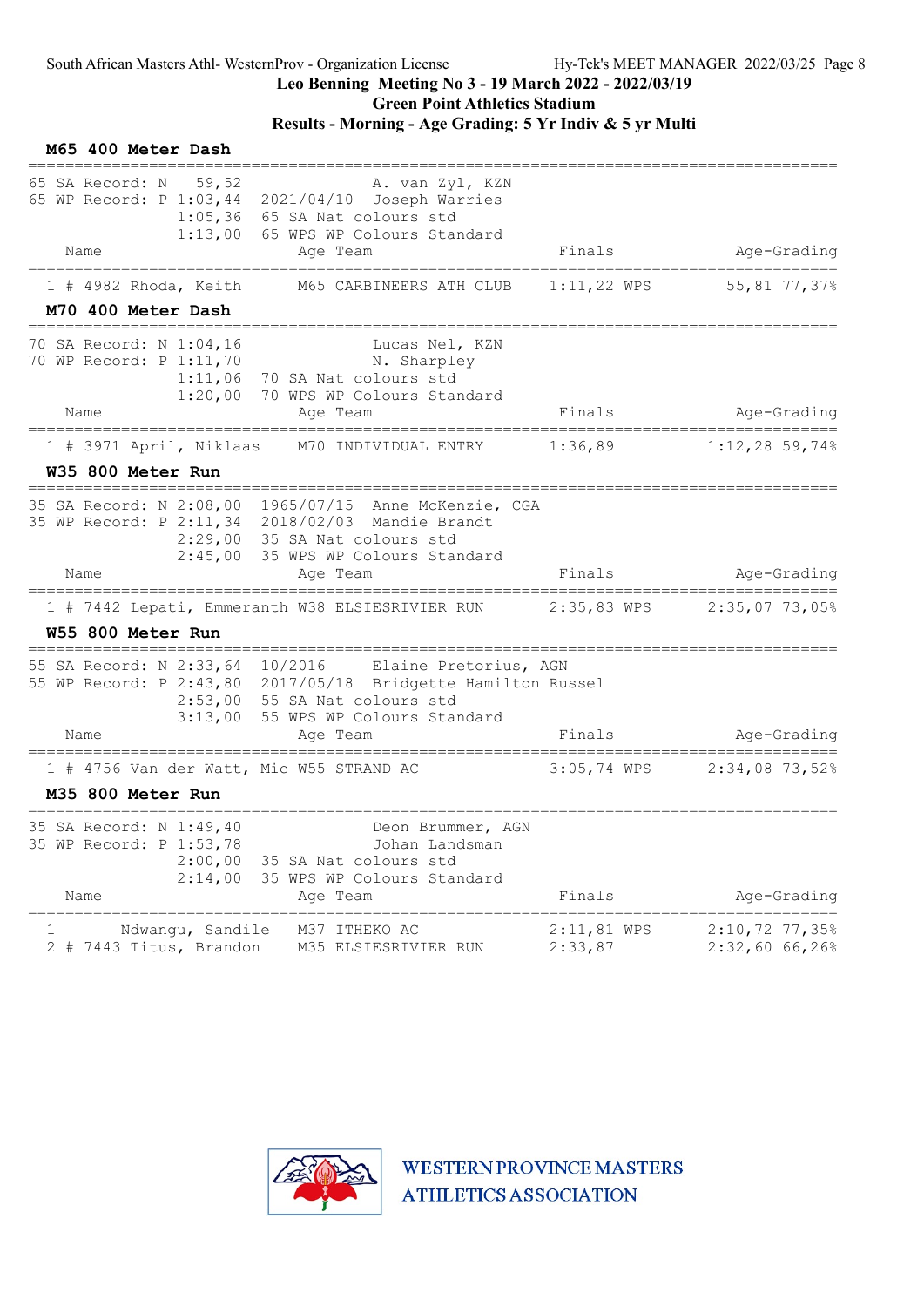## Leo Benning Meeting No 3 - 19 March 2022 - 2022/03/19

Green Point Athletics Stadium

## Results - Morning - Age Grading: 5 Yr Indiv & 5 yr Multi

| M40 800 Meter Run                                                                                                                                                                                                                        |                                                                                                                                  |
|------------------------------------------------------------------------------------------------------------------------------------------------------------------------------------------------------------------------------------------|----------------------------------------------------------------------------------------------------------------------------------|
| 40 SA Record: N 1:55,80<br>40 WP Record: P 1:56,52<br>T. Brown<br>$2:01,00$ 40 SA Nat colours std<br>2:16,00 40 WPS WP Colours Standard<br>Age Team<br>Name                                                                              | S. Ditsele<br>Age-Grading<br>Finals                                                                                              |
| M41 NAMAQUA<br>$1$ # 1627 Basson, Jacques                                                                                                                                                                                                | $2:13,18$ WPS<br>$2:07,33$ 79,41%                                                                                                |
| M45 800 Meter Run                                                                                                                                                                                                                        |                                                                                                                                  |
| 2019/11/09 Spence Moraope, NWN<br>45 SA Record: N 1:58,10<br>45 WP Record: P 1:59,09<br>T. Brown<br>$2:07,00$ 45 SA Nat colours std<br>2:22,00 45 WPS WP Colours Standard                                                                |                                                                                                                                  |
| Name<br>Age Team                                                                                                                                                                                                                         | Age-Grading<br>Finals<br>=======================                                                                                 |
| 1 # 1510 Gibson, Michael M45 FISHHOEK AC<br>2<br>3 # 4575 Juries, Chubasco M46 ITHEKO AC                                                                                                                                                 | $2:07,51$ WPS<br>1:57,3586,17%<br>Bezuidenhout, Roge M48 INDIVIDUAL ENTRY 2:16,72 WPS 2:05,83 80,36%<br>2:27,5968,51%<br>2:40,37 |
| M60 800 Meter Run<br>=================================                                                                                                                                                                                   |                                                                                                                                  |
| 60 SA Record: N 2:16,49 7/2011<br>60 WP Record: P 2:20,58 2021/11/13 Anthony Grendon<br>2:26,00 60 SA Nat colours std<br>2:44,00 60 WPS WP Colours Standard<br>Age Team<br>Name                                                          | Len Claassen, AGN<br>Finals<br>Age-Grading                                                                                       |
|                                                                                                                                                                                                                                          | ===================<br>639 Groeneveld, Leon M61 STELLENBOSCH AC $2:35,57$ WPS $2:06,53$ 79,91%                                   |
| 1#<br>M65 800 Meter Run                                                                                                                                                                                                                  |                                                                                                                                  |
| 65 SA Record: N 2:26,15 10/2016 Len Claassen, AGN<br>65 WP Record: P 2:38,65 2021/02/27 Robbie Lindsay<br>2:40,00 65 SA Nat colours std<br>2:58,00<br>65 WPS WP Colours Standard<br>Name<br>Age Team                                     | Finals<br>Age-Grading<br>=================                                                                                       |
| M65 CARBINEERS ATH CLUB<br>$1$ # 4982 Rhoda, Keith                                                                                                                                                                                       | $2:50,98$ WPS<br>$2:12,96$ 76,05%                                                                                                |
| M80 800 Meter Run                                                                                                                                                                                                                        |                                                                                                                                  |
| ==============================<br>80 SA Record: N 2:58,64 2015/05/15 Ken Nurden, AGN<br>80 WP Record: P 3:58,33 2021/05/29 Manfred Geunter<br>3:54,00 80 SA Nat colours std<br>4:22,00<br>80 WPS WP Colours Standard<br>Name<br>Age Team | Finals<br>Age-Grading                                                                                                            |
| 1 # 3541 Geutner, Manfred M80 PINELANDS AC                                                                                                                                                                                               | $4:07,38$ WPS<br>$2:35,38$ 65,07%                                                                                                |

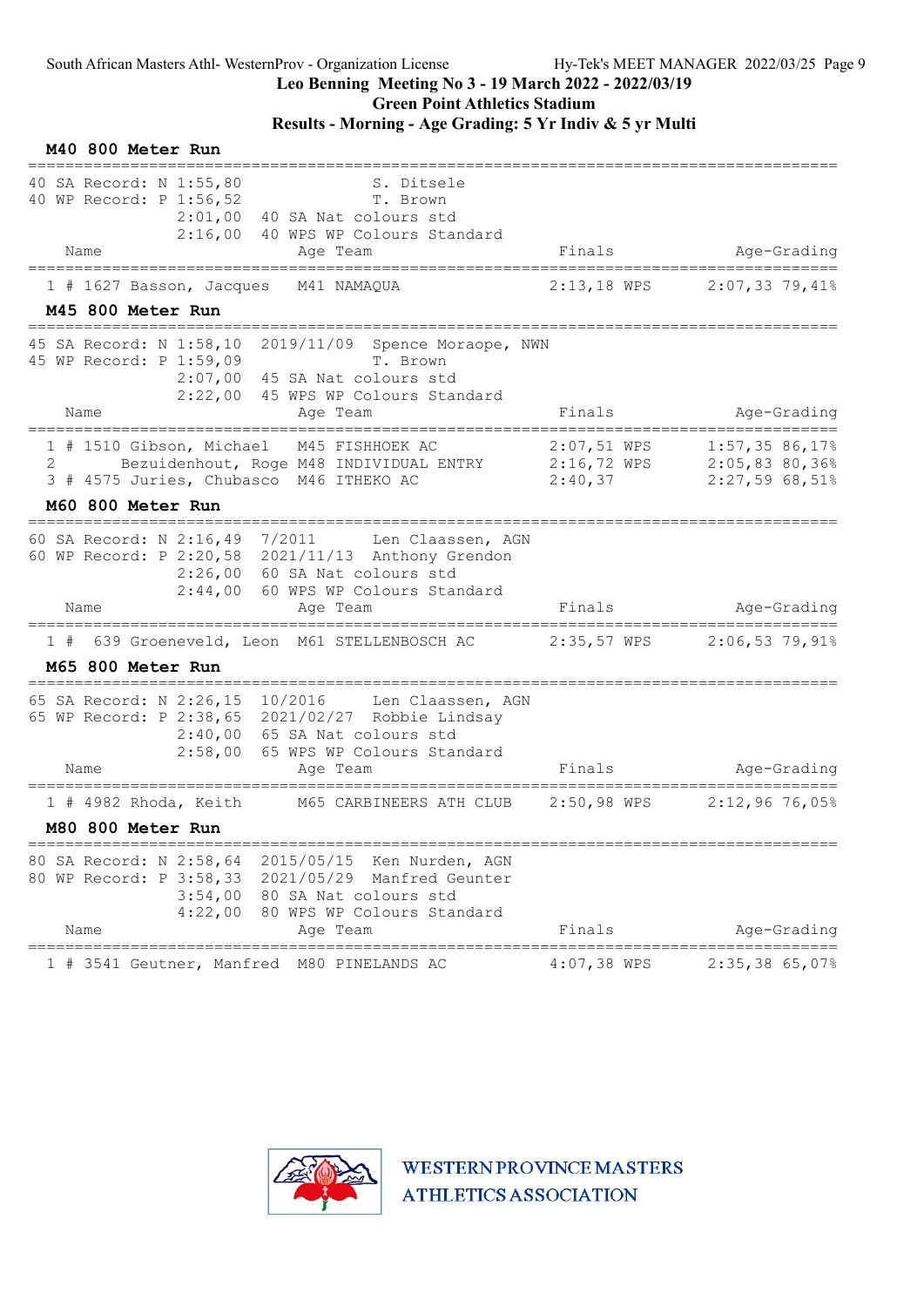### Leo Benning Meeting No 3 - 19 March 2022 - 2022/03/19 Green Point Athletics Stadium

### Results - Morning - Age Grading: 5 Yr Indiv & 5 yr Multi

| W35 1500 Meter Run                                                    |                                                                                                                                                      |                 |                                                                              |
|-----------------------------------------------------------------------|------------------------------------------------------------------------------------------------------------------------------------------------------|-----------------|------------------------------------------------------------------------------|
| 35 SA Record: N 4:32,37<br>5:52,00                                    | 2021/03/24 Kobie Griffiths, WPA<br>35 WP Record: P 4:32,37 2021/03/24 Kobie Griffiths<br>5:01,00 35 SA Nat colours std<br>35 WPS WP Colours Standard |                 |                                                                              |
| Name                                                                  | Age Team                                                                                                                                             | Finals          | Age-Grading<br>====================                                          |
| W50 1500 Meter Run<br>---------------------------                     | 1 # 7442 Lepati, Emmeranth W38 ELSIESRIVIER RUN                                                                                                      | 5:26,03 WPS     | $5:21,86$ 72,23%                                                             |
| 50 SA Record: N 4:48,27<br>50 WP Record: P 4:54,50                    | 10/2016<br>Salome Vermeulen, AGN<br>Anne McKenzie<br>5:29,00 50 SA Nat colours std<br>6:25,00 50 WPS WP Colours Standard                             |                 |                                                                              |
| Name                                                                  | Age Team                                                                                                                                             | Finals          | Age-Grading                                                                  |
| 1 # 1606 Vladescu, Ester                                              | W52 HELDERBERG HARRIERS                                                                                                                              | 7:26,66         | $6:25,34$ 60,33%                                                             |
| W55 1500 Meter Run<br>======================                          |                                                                                                                                                      |                 |                                                                              |
| 55 WP Record: P 5:31,10<br>6:49,00                                    | 55 SA Record: N 5:31,10 1980/12/10 Anne McKenzie, CGA<br>Anne McKenzie<br>5:50,00 55 SA Nat colours std<br>55 WPS WP Colours Standard                |                 |                                                                              |
| Name                                                                  | Age Team                                                                                                                                             | Finals          | Age-Grading                                                                  |
| 1 # 4756 Van der Watt, Mic W55 STRAND AC<br><b>M45 1500 Meter Run</b> |                                                                                                                                                      | $6:11$ , 51 WPS | $5:05,09$ 76,20%                                                             |
| 45 SA Record: N 4:03,13<br>45 WP Record: P 4:03,13<br>Name            | Terence Brown, KZN<br>Terence Brown<br>4:15,00 45 SA Nat colours std<br>4:58,00 45 WPS WP Colours Standard<br>Age Team                               | Finals          | Age-Grading                                                                  |
| 2 # 4575 Juries, Chubasco M46 ITHEKO AC<br><b>W30 5000 Meter Run</b>  | 1 # 6245 Van Rooyen, Chris M45 BOXER WP ATH CLUB                                                                                                     | 5:14,49         | $4:42,50$ WPS $4:17,79$ 79,91%<br>5.14 49 $4:46$ 98 71 788<br>4:46,98 71,78% |
|                                                                       |                                                                                                                                                      |                 |                                                                              |
| 21:50,00<br>Name                                                      | 30 SA Record: N 16:26,70 1994/11/19 A. Vermeulen<br>30 WP Record: P 17:43,30 2015/02/21 Anneline Roffey<br>30 WPS WP Colours Standard<br>Age Team    | Finals          | Age-Grading                                                                  |
|                                                                       | 1 # 3982 Jacobs, Mandy-Lee W33 ATLANTIC ATHLETI                                                                                                      | 21:43,46 WPS    | 21:43,4766,34%                                                               |

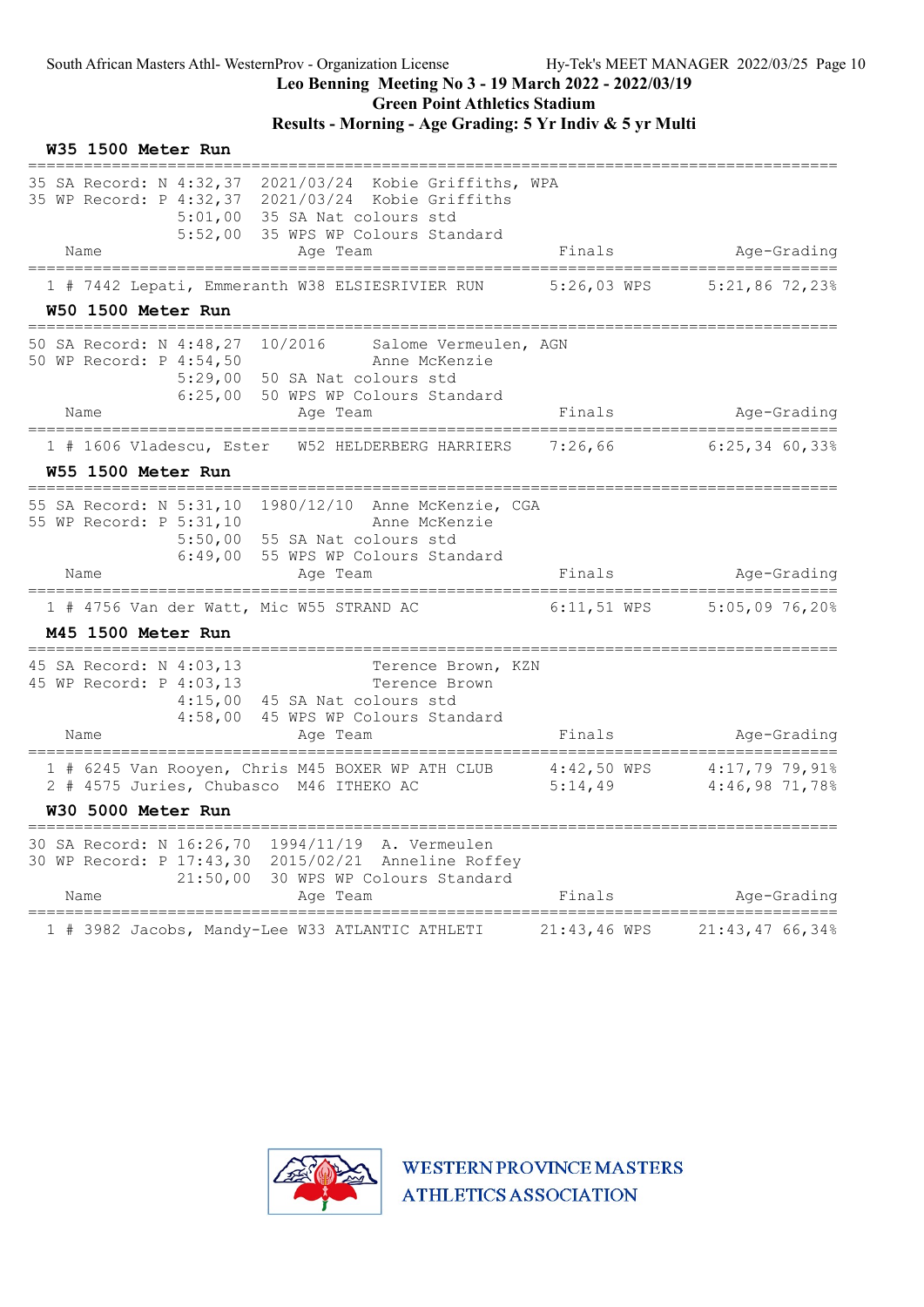Results - Morning - Age Grading: 5 Yr Indiv & 5 yr Multi

| W45 5000 Meter Run                                                                                                                                                                                      |                                              |                                                         |             |
|---------------------------------------------------------------------------------------------------------------------------------------------------------------------------------------------------------|----------------------------------------------|---------------------------------------------------------|-------------|
| 45 SA Record: N 18:27,36 1997/07/17 S. du Toit, AGN<br>45 WP Record: P 18:50,50 2012/03/22 Elmarie Coetzee<br>19:45,00 45 SA Nat colours std<br>23:10,00 45 WPS WP Colours Standard<br>Name<br>Age Team | Finals                                       | Age-Grading                                             |             |
| --------------------------<br>======================<br>============<br>1 # 1176 Pienaar, Lee-Anne W45 DURBANVILLE AC                                                                                   | 22:17,40 WPS                                 | =======================<br>20:23,73 70,66%              |             |
| W50 5000 Meter Run<br>=============================                                                                                                                                                     |                                              |                                                         |             |
| 50 SA Record: N 18:55,90 1993/05/07 J. Hann<br>50 WP Record: P 18:55,90<br>J. Hann<br>20:39,00 50 SA Nat colours std<br>24:00,00 50 WPS WP Colours Standard                                             |                                              |                                                         |             |
| Name<br>Age Team<br>================                                                                                                                                                                    | Finals                                       | Age-Grading                                             |             |
| 1 # 1899 Mahlangu, Beauty W50 NEDBANK WP                                                                                                                                                                | 28:12,97                                     | $24:37,12$ 58,54%                                       |             |
| W55 5000 Meter Run                                                                                                                                                                                      |                                              |                                                         |             |
| 55 SA Record: N 19:51,10 2000/04/28 J. Allebone, KZN<br>55 WP Record: P 19:55,63 2021/05/29 J. Hann<br>21:28,00 55 SA Nat colours std<br>25:10,00 55 WPS WP Colours Standard                            |                                              |                                                         |             |
| Name<br>Age Team                                                                                                                                                                                        | Finals                                       |                                                         | Age-Grading |
| 1 # 4756 Van der Watt, Mic W55 STRAND AC 22:10,20 WPS 18:24,07 78,32%<br>M20-29 5000 Meter Run                                                                                                          |                                              |                                                         |             |
| Name<br>Age Team                                                                                                                                                                                        | Finals                                       | Age-Grading                                             |             |
| 1 # 6252 Swartz, Godwin M29 BOXER WP ATH CLUB 16:23,38 16:23,39 76,98%<br>M30 5000 Meter Run                                                                                                            |                                              |                                                         |             |
| 30 SA Record: N 14:16,25 2002/05/04 M. Nobanda<br>30 WP Record: P 15:20,80<br>W. Visser<br>17:30,00 30 WPS WP Colours Standard<br>Name<br>Age Team                                                      | Finals                                       |                                                         | Age-Grading |
| 1 # 3945 Serafin, Luke<br>M33 ATLANTIC ATHLETI<br>2 # 7444 October, Faizel<br>M34 EERSTERIVIER AC<br>3 # 4835 Roberts, Shaun<br>M33 TYGERBERG AC                                                        | 16:17,83 WPS<br>$17:22,14$ WPS<br>21:20,62   | 16:17,84 77,42%<br>$17:22,15$ 72,64%<br>21:20,63 59,11% |             |
| M35 5000 Meter Run                                                                                                                                                                                      |                                              |                                                         |             |
| 35 SA Record: N 14:15,10<br>H. Lekgangane<br>35 WP Record: P 14:56,42<br>J. September<br>15:10,00 35 SA Nat colours std<br>17:45,00<br>35 WPS WP Colours Standard                                       |                                              |                                                         |             |
| Name<br>Age Team<br>========================<br>=====================                                                                                                                                   | Finals<br>================================== |                                                         | Age-Grading |
| 1 # 9221 Kretzinger, Dale M35 BORN TO RUN AC                                                                                                                                                            | 16:16,88 WPS                                 | 16:16,8977,49%                                          |             |

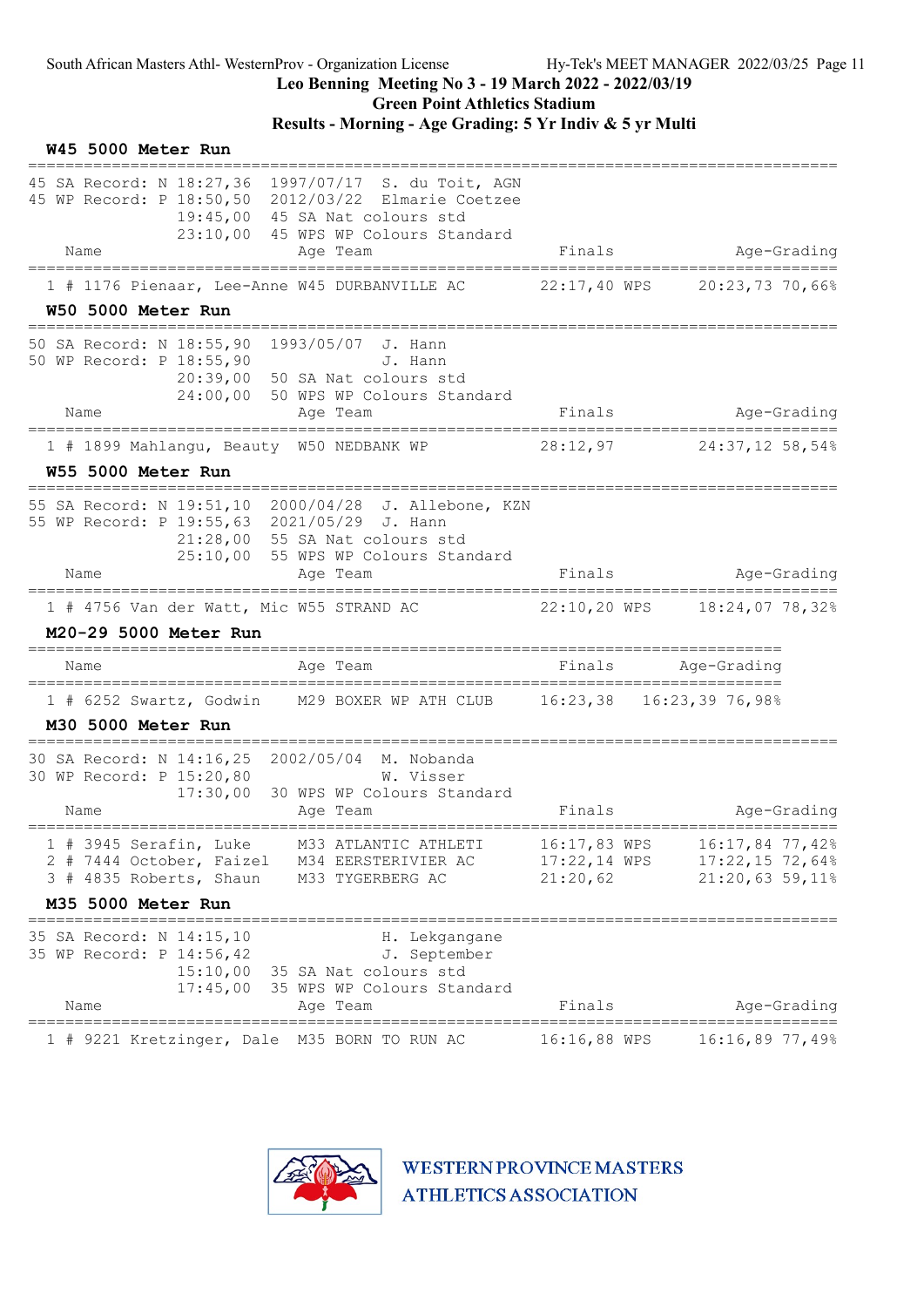### Leo Benning Meeting No 3 - 19 March 2022 - 2022/03/19

### Green Point Athletics Stadium

### Results - Morning - Age Grading: 5 Yr Indiv & 5 yr Multi

| M35 5000 Meter Run<br>2 # 7443 Titus, Brandon                                                                                       | M35 ELSIESRIVIER RUN 19:56,07                                                                                                             |                         | $19:56,08$ 63,29%                               |
|-------------------------------------------------------------------------------------------------------------------------------------|-------------------------------------------------------------------------------------------------------------------------------------------|-------------------------|-------------------------------------------------|
| M45 5000 Meter Run                                                                                                                  |                                                                                                                                           |                         |                                                 |
| ========================<br>45 SA Record: N 15:19,68<br>45 WP Record: P 15:19,68 S. Hollier<br>Name<br>============================ | Steve Hollier, CGA<br>16:07,00 45 SA Nat colours std<br>18:50,00 45 WPS WP Colours Standard<br>Age Team<br>===================            | Finals                  | Age-Grading<br>:=============                   |
| 1 # 4575 Juries, Chubasco M46 ITHEKO AC<br>-- # 6245 Van Rooyen, Chris M45 BOXER WP ATH CLUB                                        |                                                                                                                                           | 18:54,85<br>DNF         | $17:35,64$ 71,71%                               |
| M50 5000 Meter Run<br>=======================                                                                                       |                                                                                                                                           |                         |                                                 |
| 50 SA Record: N 16:01,50 2003<br>50 WP Record: P 16:37,76<br>Name                                                                   | Sean Rice, CGA<br>S. Hollier<br>16:31,00 50 SA Nat colours std<br>19:25,00 50 WPS WP Colours Standard<br>Age Team                         | Finals                  | Age-Grading                                     |
| 1 # 7870 Hill, Theodore M51 DURBANVILLE AC<br>2 # 1949 Cooper, Andrew M54 NEDBANK WP<br>M60 5000 Meter Run                          |                                                                                                                                           | $17:59,88$ WPS          | 17:52,09 WPS 15:59,85 78,87%<br>16:06,82 78,30% |
|                                                                                                                                     |                                                                                                                                           |                         |                                                 |
| 60 SA Record: N 17:50,60<br>60 WP Record: P 19:03,08<br>Name                                                                        | GW Loedolff, AGN<br>Stefanus Mostert<br>18:21,00 60 SA Nat colours std<br>21:30,00 60 WPS WP Colours Standard<br>Age Team                 | Finals                  | Age-Grading                                     |
| 1 # 3199 Isaacs, Kevin M62 TOPFORM AC                                                                                               |                                                                                                                                           |                         | 20:31,19 WPS 16:56,35 74,48%                    |
| M65 5000 Meter Run                                                                                                                  |                                                                                                                                           |                         |                                                 |
| 65 SA Record: N 18:25,70<br>65 WP Record: P 19:29,59<br>23:30,00<br>Name                                                            | =====================<br>GW Loedolff, AGN<br>Stefanus Mostert<br>20:03,00 65 SA Nat colours std<br>65 WPS WP Colours Standard<br>Age Team | Finals                  | Age-Grading                                     |
| ==================<br>==========<br>1 # 3771 Wagenheim, Mark                                                                        | M65 ATLANTIC ATHLETI                                                                                                                      | 21:49,40 WPS            | ==========================<br>17:13,38 73,25%   |
| M70 5000 Meter Run                                                                                                                  |                                                                                                                                           |                         |                                                 |
| 70 SA Record: N 19:40,94<br>70 WP Record: P 21:53,10<br>21:43,00<br>25:30,00<br>Name                                                | 2006/03/25<br>Ken Nurden, AGN<br>2013/11/16    Peter Donald<br>70 SA Nat colours std<br>70 WPS WP Colours Standard<br>Age Team            | Finals                  | Age-Grading                                     |
| 1 # 3972 Collier, Brian                                                                                                             | M72 ATLANTIC ATHLETI                                                                                                                      | =======<br>22:41,62 WPS | ===============<br>16:58,50 74,33%              |

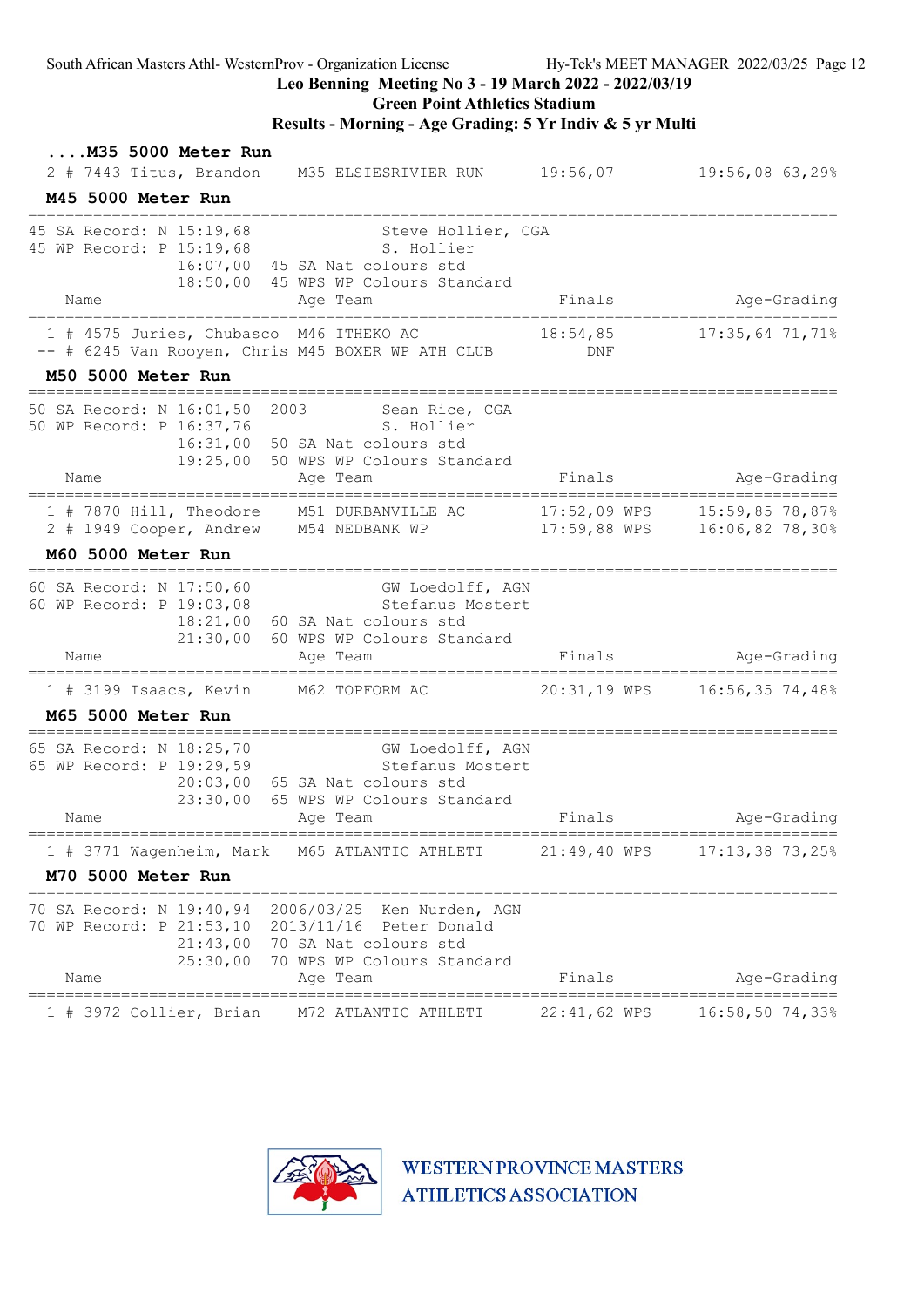Green Point Athletics Stadium

|   | M75 5000 Meter Run                                                                                                                                                                                 |                     |                                               |
|---|----------------------------------------------------------------------------------------------------------------------------------------------------------------------------------------------------|---------------------|-----------------------------------------------|
|   | 75 SA Record: N 21:30,10 2010/04/30 Ken Nurden, AGN<br>75 WP Record: P 26:08,90 2013/03/16 Bub Evans<br>25:02,00 75 SA Nat colours std<br>29:30,00 75 WPS WP Colours Standard                      |                     |                                               |
|   | Age Team<br>Name                                                                                                                                                                                   | Finals              | Age-Grading                                   |
|   | $1$ # 5259 Donald, Peter<br>M79 WEST COAST AC<br>M50 100 Short Hurdles                                                                                                                             | 28:41,81 WPS        | 20:01,48 63,01%                               |
|   | 50 SA Record: N 14,75<br>C Truter, WPA<br>50 WP Record: P 14,75<br>C. Truter<br>16,50 50 SA Nat colours std<br>19,30 50 WPS WP Colours Standard<br>Name<br>Age Team                                | Finals              | Wind<br>Age-Grading                           |
|   |                                                                                                                                                                                                    |                     |                                               |
|   | $1$ # 1650 Russell, Scott<br>M53 CAPE PEN UNIVERS<br>M35 400 Long Hurdles<br>======================<br>=================                                                                           | 16,59 WPS           | 0.4<br>15,94 81,01%                           |
|   | 52,93 9/2018<br>35 SA Record: N<br>Pieter Koekemoer, KZN<br>35 WP Record: P 1:00,06<br>N. Daniels<br>1:00,00<br>35 SA Nat colours std<br>1:07,00<br>35 WPS WP Colours Standard<br>Name<br>Age Team | Finals              | Age-Grading                                   |
|   | $1$ # 519 Louw, Vian<br>M36 SWD                                                                                                                                                                    | 57,94PSA            | 5,80807,39%                                   |
|   | M50 400 Long Hurdles                                                                                                                                                                               |                     |                                               |
|   | 50 SA Record: N 1:01,29 2004/03/25 J. Swiegers<br>50 WP Record: P 1:01,29<br>J. Swiegers<br>1:06,36<br>50 SA Nat colours std<br>1:14,50 50 WPS WP Colours Standard<br>Age Team<br>Name             | Finals              | Age-Grading<br>=====================          |
|   | $1$ # 1939 Isaacs, Duncan<br>M54 NEDBANK WP<br>W40 High Jump                                                                                                                                       | 1:24,16             | $1:13,36$ 63,77%                              |
|   | 40 SA Record: N 1,70m 2007/02/02 Dinah Heymans, FSA<br>40 WP Record: P 1,30m<br>H Lotter<br>1,42m<br>40 SA Nat colours std<br>40 WPS WP Colours Standard<br>1,27m<br>Name<br>Age Team              | Finals              | Age-Grading                                   |
| 1 | Van Rensburg, Elma W44 BELLVILLE AC<br>2 # 5306 Genis, Tanya<br>W42 TYGERBERG AC                                                                                                                   | $1,24$ mN<br>1,21mN | ===========<br>$1,36m$ 65,61%<br>1,33m 64,02% |

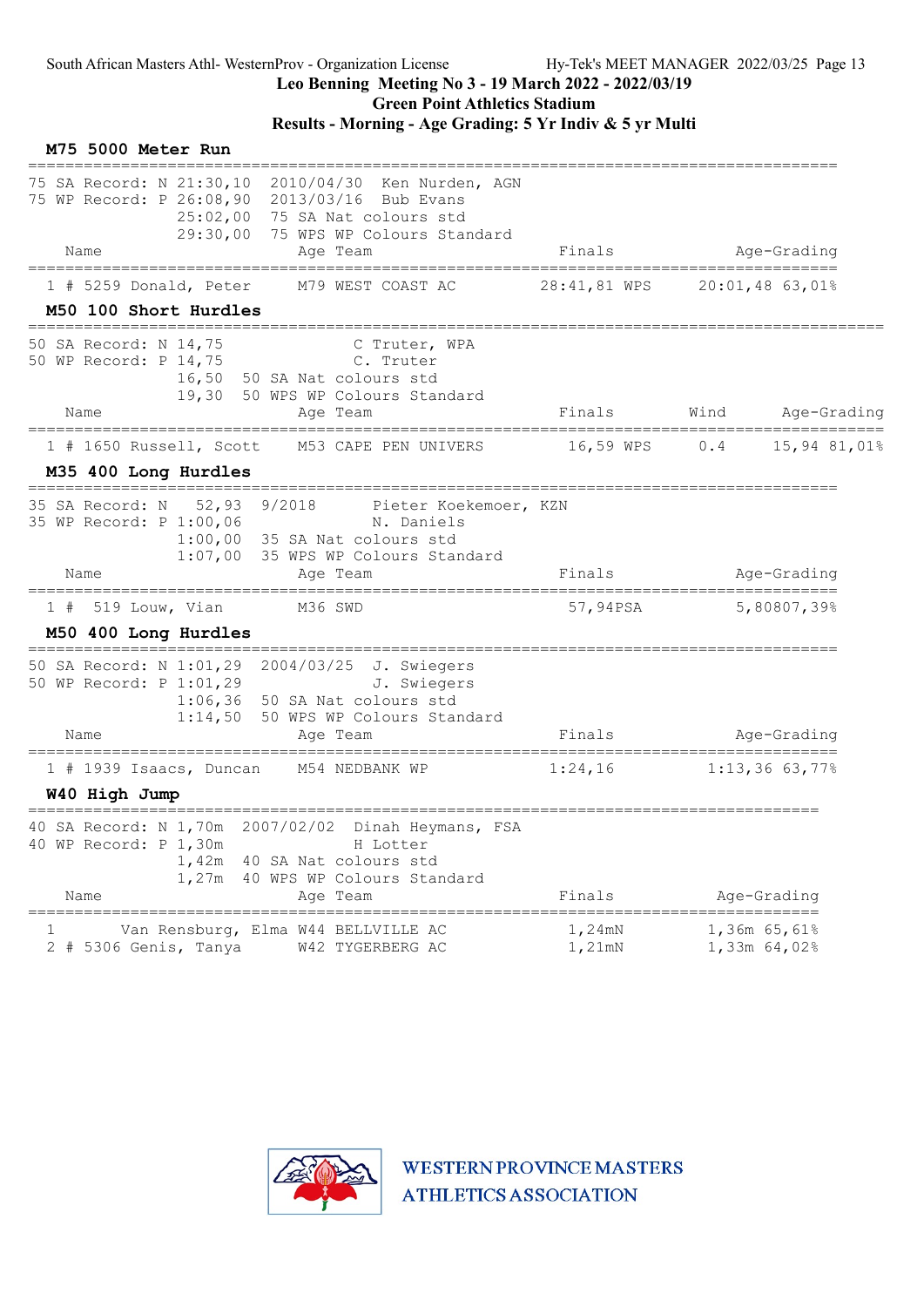### Results - Morning - Age Grading: 5 Yr Indiv & 5 yr Multi

| W45 High Jump                                                                                                                                                                                      |           |                                        |
|----------------------------------------------------------------------------------------------------------------------------------------------------------------------------------------------------|-----------|----------------------------------------|
| 45 SA Record: N 1,64m 2012/05/19 Dinah Heymans, FSA<br>45 WP Record: P 1,33m 2010/02/20 Jackie Basson<br>1,36m 45 SA Nat colours std<br>1,21m<br>45 WPS WP Colours Standard<br>Name<br>Age Team    | Finals    | Age-Grading                            |
| Shaik, Carmila W49 BOLMA<br>1                                                                                                                                                                      | 1,21mNWPS | 1,40m 67,22%                           |
| W55 High Jump                                                                                                                                                                                      |           |                                        |
| 55 SA Record: N 1,32m 2021/04/10 Suretha Deetlefs, BOL<br>55 WP Record: P 1,31m 2022/01/22 Suretha Deetlefs<br>1,22m 55 SA Nat colours std<br>1,09m 55 WPS WP Colours Standard<br>Name<br>Age Team | Finals    | Age-Grading                            |
| ===================<br>===========                                                                                                                                                                 |           |                                        |
| 1 # 2401 Deetlefs, Suretha W58 BELLVILLE AC<br>M30 High Jump                                                                                                                                       | 1,33mNSA  | 1,72m 82,61%                           |
| 30 SA Record: N 2,07m<br>Christo Vrey, CGA<br>30 WP Record: P 1,85m 2019/03/09 Stefan Louw<br>1,68m 30 WPS WP Colours Standard<br>Name<br>Age Team                                                 | Finals    | Age-Grading                            |
| Deysel, Benjamin ( M34 INDIVIDUAL ENTRY<br>1<br>M50 High Jump                                                                                                                                      | 1,70mPWPS | 1,70m 69,39%                           |
| 50 SA Record: N 1,82m 2019/05/03 Johann Gutsche, CNW<br>50 WP Record: P 1,61m<br>Leo Benning<br>1,61m 50 SA Nat colours std<br>1,41m 50 WPS WP Colours Standard<br>Name<br>Age Team                | Finals    | Age-Grading                            |
| 1 # 2404 Maree, Archibald M50 BELLVILLE AC<br>2 # 2416 Davids, Jerome M50 BELLVILLE AC                                                                                                             | 1,51mNWPS | 1,54mNWPS 1,78m 72,99%<br>1,75m 71,56% |
| M60 High Jump<br>==============                                                                                                                                                                    |           |                                        |
| 60 SA Record: N 1,67m 2021/05/29 Neal Bredeveldt, WPA<br>60 WP Record: P 1,67m 2021/05/29 Neal Bredeveldt<br>1,44m 60 SA Nat colours std<br>1,27m 60 WPS WP Colours Standard<br>Name<br>Age Team   | Finals    | Age-Grading                            |
| 1 # 5758 Bredeveldt, Neal M61 TYGERBERG AC                                                                                                                                                         | 1,60mNSA  | 2,08m 85,11%                           |

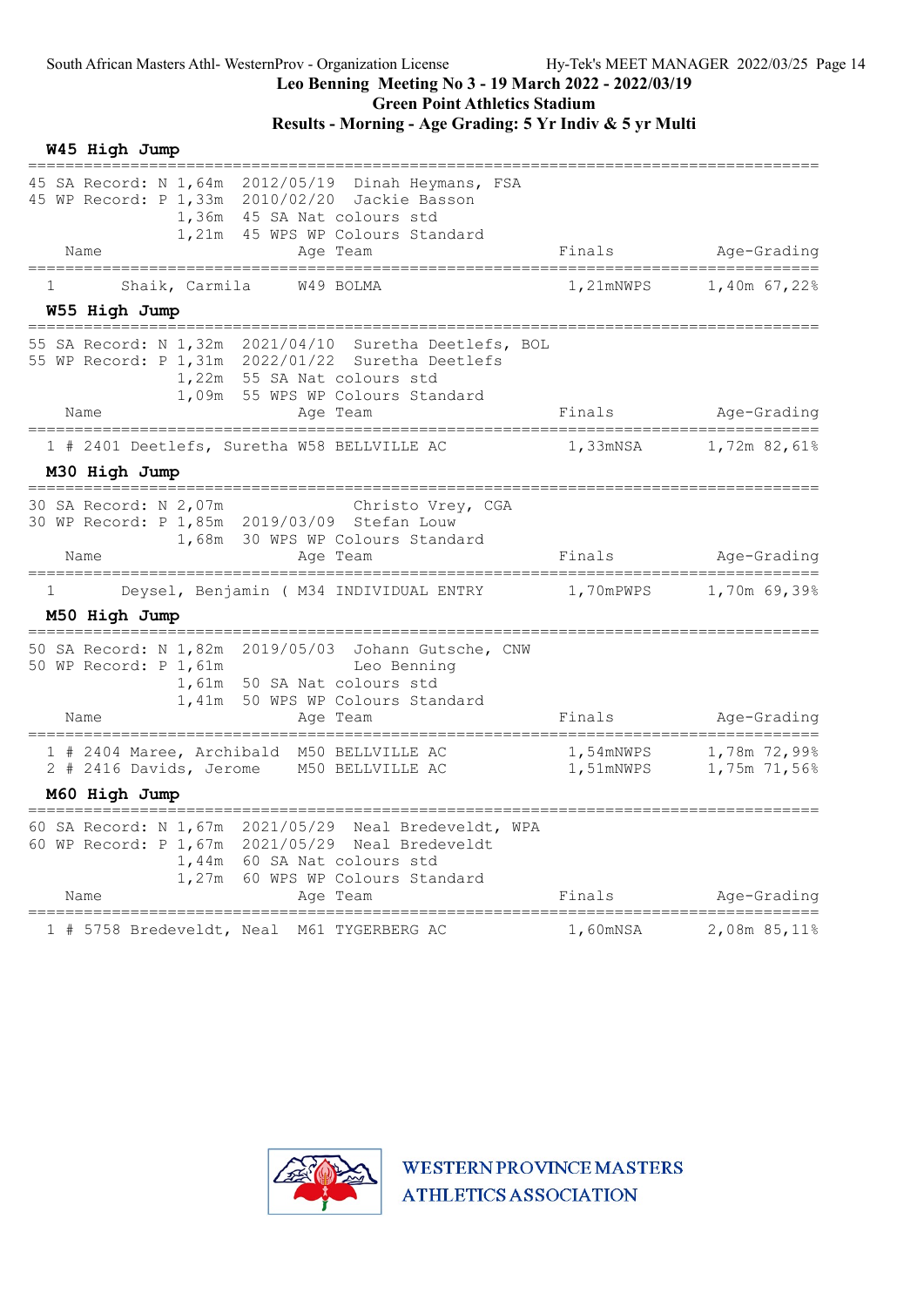Green Point Athletics Stadium

## Results - Morning - Age Grading: 5 Yr Indiv & 5 yr Multi

W40 Long Jump

| 40 SA Record: N 5,73m 2012/03/31 Charmain Barnard, AGN<br>40 WP Record: P 4,55m<br>N Weideman<br>4,72m 40 SA Nat colours std                                                                                                               |                                  |                                       |                                   |
|--------------------------------------------------------------------------------------------------------------------------------------------------------------------------------------------------------------------------------------------|----------------------------------|---------------------------------------|-----------------------------------|
| 3,95m 40 WPS WP Colours Standard<br>Name<br>Age Team                                                                                                                                                                                       | Finals                           | Wind                                  | Age-Grading                       |
| $1$ # 7543 Juries, Tanja<br>W43 VELOCITY ATH CLUB<br>$2$ # 5306 Genis, Tanya<br>W42 TYGERBERG AC                                                                                                                                           | 3,89m<br>3,50m                   | 0.1<br>NWI                            | 4,31m 57,46%<br>3,88m 51,70%      |
| W45 Long Jump                                                                                                                                                                                                                              |                                  |                                       |                                   |
| 15 SA Record: N 5,47m 2015/04/04 Charmain Barnard, AGN<br>45 WP Record: P 4,27m<br>Pat Smit<br>4,40m 45 SA Nat colours std<br>3,65m 45 WPS WP Colours Standard                                                                             |                                  |                                       |                                   |
| Name<br>Age Team                                                                                                                                                                                                                           |                                  |                                       | Finals Wind Age-Grading           |
| =================================<br>=============<br>Shaik, Carmila W49 BOLMA<br>$\mathbf{1}$<br>W50 Long Jump                                                                                                                            | 3,58m                            |                                       | $-0.6$ 4,21m 56,03%               |
| 50 SA Record: N 4,56m<br>P. Pietersen, AGN<br>50 SA Record: N 4,56m<br>50 WP Record: P 4,42m                       Yvonne de Witt<br>4,13m 50 SA Nat colours std<br>3,45m 50 WPS WP Colours Standard                                       |                                  |                                       |                                   |
| Name<br>Age Team                                                                                                                                                                                                                           | Finals<br>---------------------- |                                       | Wind Age-Grading<br>_____________ |
| 1 # 2425 Le Roux, Rentia<br>W53 BELLVILLE AC<br>M35 Long Jump                                                                                                                                                                              | 3,33m                            | 0.5                                   | 4,17m 55,50%                      |
| =====================================<br>=================<br>35 SA Record: N 7,22m<br>V. Häger, KZN<br>35 WP Record: P 6,64m 2011/04/09 Robin Buck<br>6,40m 35 SA Nat colours std<br>5,30m 35 WPS WP Colours Standard<br>Name<br>Age Team | Finals                           |                                       | Wind Age-Grading                  |
| ====================================<br>=======================<br>M36 INDIVIDUAL ENTRY<br>Denzil, August<br>$\mathbf{1}$                                                                                                                  | 3,72m                            | ===========================<br>$-0.1$ | 3,83m 42,86%                      |
| M50 Long Jump                                                                                                                                                                                                                              |                                  |                                       |                                   |
| 50 SA Record: N 6,18m<br>J. van Rooyen<br>50 WP Record: P 5,94m<br>Ron Cross<br>5,55m 50 SA Nat colours std<br>4,60m 50 WPS WP Colours Standard<br>Name<br>Age Team                                                                        | Finals                           | Wind                                  | Age-Grading                       |
| 1 # 2404 Maree, Archibald M50 BELLVILLE AC                                                                                                                                                                                                 | 4,07m                            | 0.1                                   | 5,00m 55,91%                      |

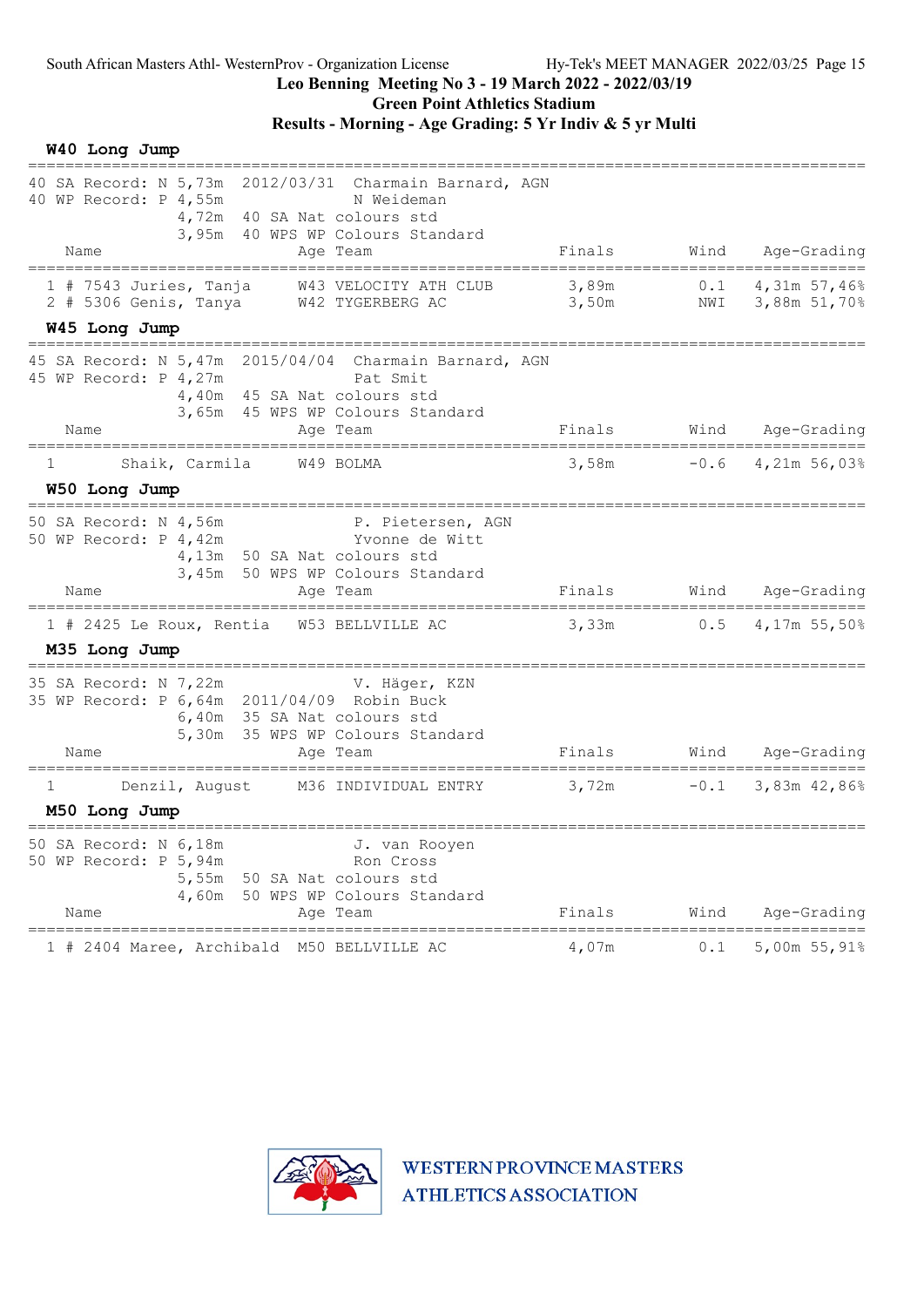## Leo Benning Meeting No 3 - 19 March 2022 - 2022/03/19

Green Point Athletics Stadium

### Results - Morning - Age Grading: 5 Yr Indiv & 5 yr Multi

| M70 Long Jump                                                                                                                                                                                                      |                                            |        |                                          |
|--------------------------------------------------------------------------------------------------------------------------------------------------------------------------------------------------------------------|--------------------------------------------|--------|------------------------------------------|
| 70 SA Record: N 4,66m<br>A van Zyl, KZN<br>70 WP Record: P 4,03m<br>Leo Benning<br>70 SA Nat colours std<br>4,00m<br>3,30m<br>70 WPS WP Colours Standard<br>Name                                                   | Finals                                     | Wind   | Age-Grading                              |
| Age Team                                                                                                                                                                                                           |                                            |        | ==============                           |
| 673 Dreyer, Patrick<br>M72 SPARTAN HARRIERS AC<br>1#<br>W45 Triple Jump                                                                                                                                            | 2,83m                                      | 0.1    | 4,66m 52,12%                             |
| 45 SA Record: N 11,28m 2015/04/04 Charmain Barnard, AGN<br>45 WP Record: P 10,31m<br>Pat Smit<br>9,00m 45 SA Nat colours std<br>7,90m 45 WPS WP Colours Standard<br>Name<br>Age Team                               | Finals                                     | Wind   | Age-Grading                              |
| W49 BOLMA<br>Shaik, Carmila<br>1.                                                                                                                                                                                  | 7,41m                                      | 0.2    | 8,48m 54,73%                             |
| M30 Triple Jump                                                                                                                                                                                                    |                                            |        |                                          |
| ============<br>30 SA Record: N 13,94m<br>A. Labuschagne<br>30 WP Record: P 12,62m<br>Chris Herbst<br>12,00m 30 WPS WP Colours Standard<br>Name<br>Age Team                                                        | Finals                                     | Wind   | Age-Grading                              |
| Deysel, Benjamin ( M34 INDIVIDUAL ENTRY<br>1<br>W35 Shot Put                                                                                                                                                       | 11,42m                                     | $-0.5$ | 11,42m $62,44\%$                         |
| 35 SA Record: N 11,67m 2014/04/25 E Naude, FSA<br>35 WP Record: P 12,03m 2018/03/10 Juanita Gerstner<br>10,48m 35 SA Nat colours std<br>8,20m 35 WPS WP Colours Standard<br>Name<br>Age Team                       | Finals                                     |        | Age-Grading                              |
| 1 # 2475 Van Deventer, Hes W39 BELLVILLE AC                                                                                                                                                                        | _____________________________<br>9,36m WPS |        | 9,70 $m$ 42,88%                          |
| W40 Shot Put<br>--------------------                                                                                                                                                                               |                                            |        |                                          |
| 40 SA Record: N 11,92m<br>M-L Uys, SWD<br>40 WP Record: P 11,92m<br>M. Uys<br>10,23m 40 SA Nat colours std<br>8,00m 40 WPS WP Colours Standard<br>Name<br>Age Team<br>============================<br>============ | Finals                                     |        | Age-Grading<br>========================= |
| W40 VARSITY OLD BOYS AC<br>1 # 503 Mallin, Ezette<br>2 # 2415 Slamdien, Kamila W44 BELLVILLE AC                                                                                                                    | 10,10m WPS<br>6,89m                        |        | $11,21m$ 49,53%<br>7,64m 33,79%          |

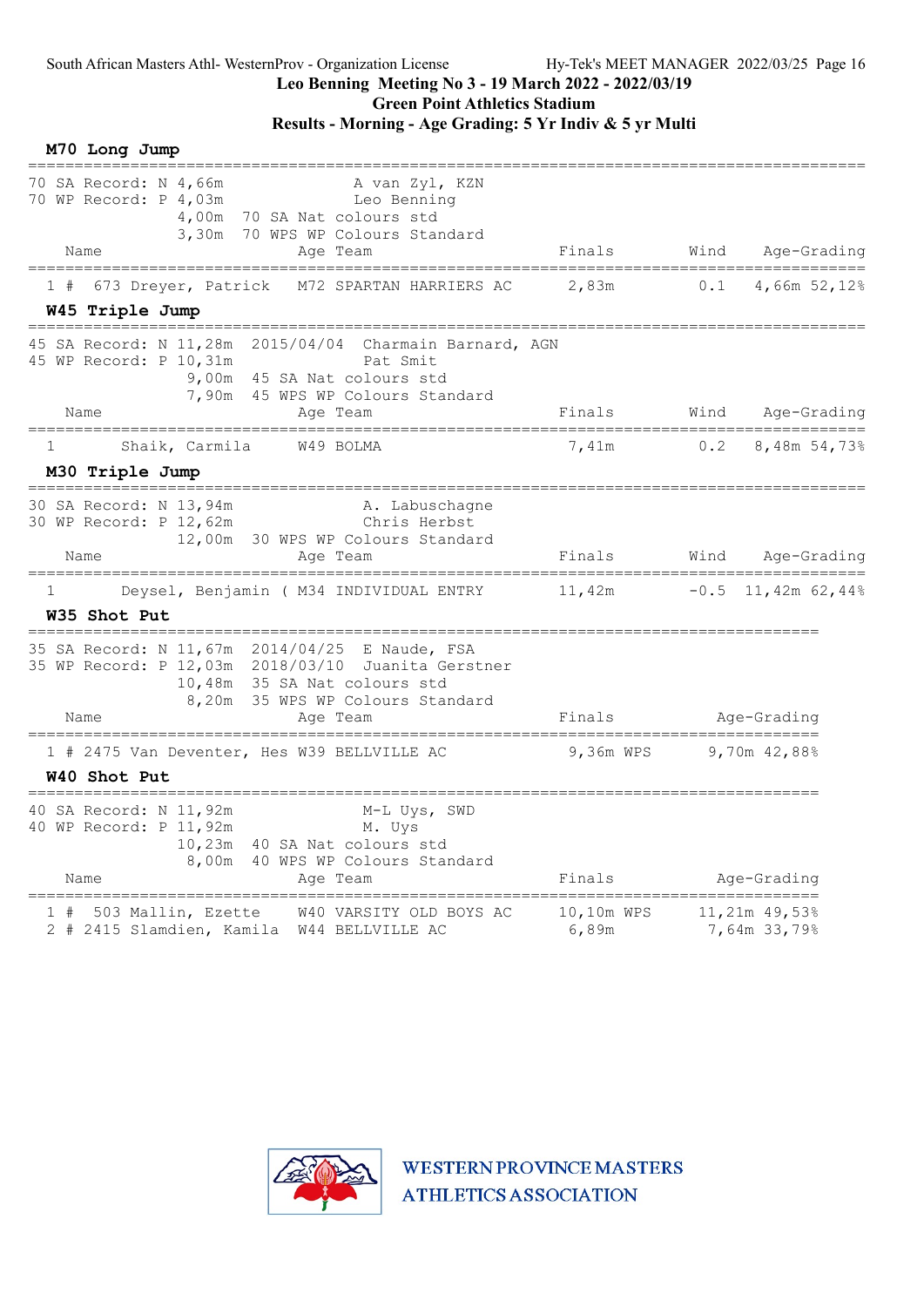Green Point Athletics Stadium

| W50 Shot Put                                                                                                                                                                                      |                                      |                                         |
|---------------------------------------------------------------------------------------------------------------------------------------------------------------------------------------------------|--------------------------------------|-----------------------------------------|
| 50 SA Record: N 13,24m 2019/03/30 Charmain Barnard, AGN<br>50 WP Record: P 11,17m<br>Tertia Stoffberg<br>10,50m 50 SA Nat colours std<br>8,20m 50 WPS WP Colours Standard                         |                                      |                                         |
| Name<br>Age Team                                                                                                                                                                                  | Finals                               | Age-Grading                             |
| ========================<br>_____________<br>1 # 3204 Scholtz, Gloria W52 CAPRICORN AC<br>W55 Shot Put                                                                                            | 7,42m                                | 9,35m 41,34%                            |
| 55 SA Record: N 11,13m<br>M van As<br>55 WP Record: P 10,64m<br>Hester Schoonwinkel<br>9,80m 55 SA Nat colours std<br>7,60m 55 WPS WP Colours Standard                                            |                                      |                                         |
| Name<br>Age Team<br>===================================<br>=======================                                                                                                                | Finals                               | Age-Grading                             |
| 1 # 1773 Knobel, Heleen<br>W56 SWD                                                                                                                                                                | $10,35$ m $PSA$                      | 14,18m 62,69%                           |
| W60 Shot Put<br>==============================                                                                                                                                                    |                                      |                                         |
| 60 SA Record: N 11,74m<br>M van As<br>60 WP Record: P 9,43m 2020/01/11 Farieda Dramat<br>9,00m 60 SA Nat colours std<br>7,00m 60 WPS WP Colours Standard<br>Name<br>Age Team                      | Finals                               | Age-Grading                             |
| 1 # 2414 Dramat, Farieda W63 BELLVILLE AC<br>2 # 1161 Bowers, Cecelia W60 BOLMA<br><b>W65 Shot Put</b>                                                                                            | 8,82m WPS 13,24m 58,53%<br>7,06m WPS | 10,60m 46,85%                           |
| 65 SA Record: N 10,63m<br>M van As<br>65 WP Record: P 8,55m 2019/01/12 Zelda Erasmus<br>8,10m 65 SA Nat colours std<br>6,30m 65 WPS WP Colours Standard<br>Name<br>Age Team                       | Finals                               | Age-Grading<br>======================== |
| 368 Griesel, Ronel W69 WHALERS AC<br>1#<br>W70 Shot Put                                                                                                                                           | 7,48m WPS                            | 12,41m 54,88%                           |
| 70 SA Record: N 8,51m<br>2019/04/13<br>Helena Fourie, AGN<br>70 WP Record: P 7,27m<br>Susan Malherbe<br>7,20m<br>70 SA Nat colours std<br>70 WPS WP Colours Standard<br>5,60m<br>Name<br>Aqe Team | Finals                               | Age-Grading                             |
| 3197 Roos, Leonora<br>W72 BELLVILLE AC<br>1#<br>2 # 2471 Du Toit, Aletta<br>W70 BELLVILLE AC                                                                                                      | 6,09m WPS<br>5,49m                   | 11,30m 49,96%<br>10,18m 45,04%          |

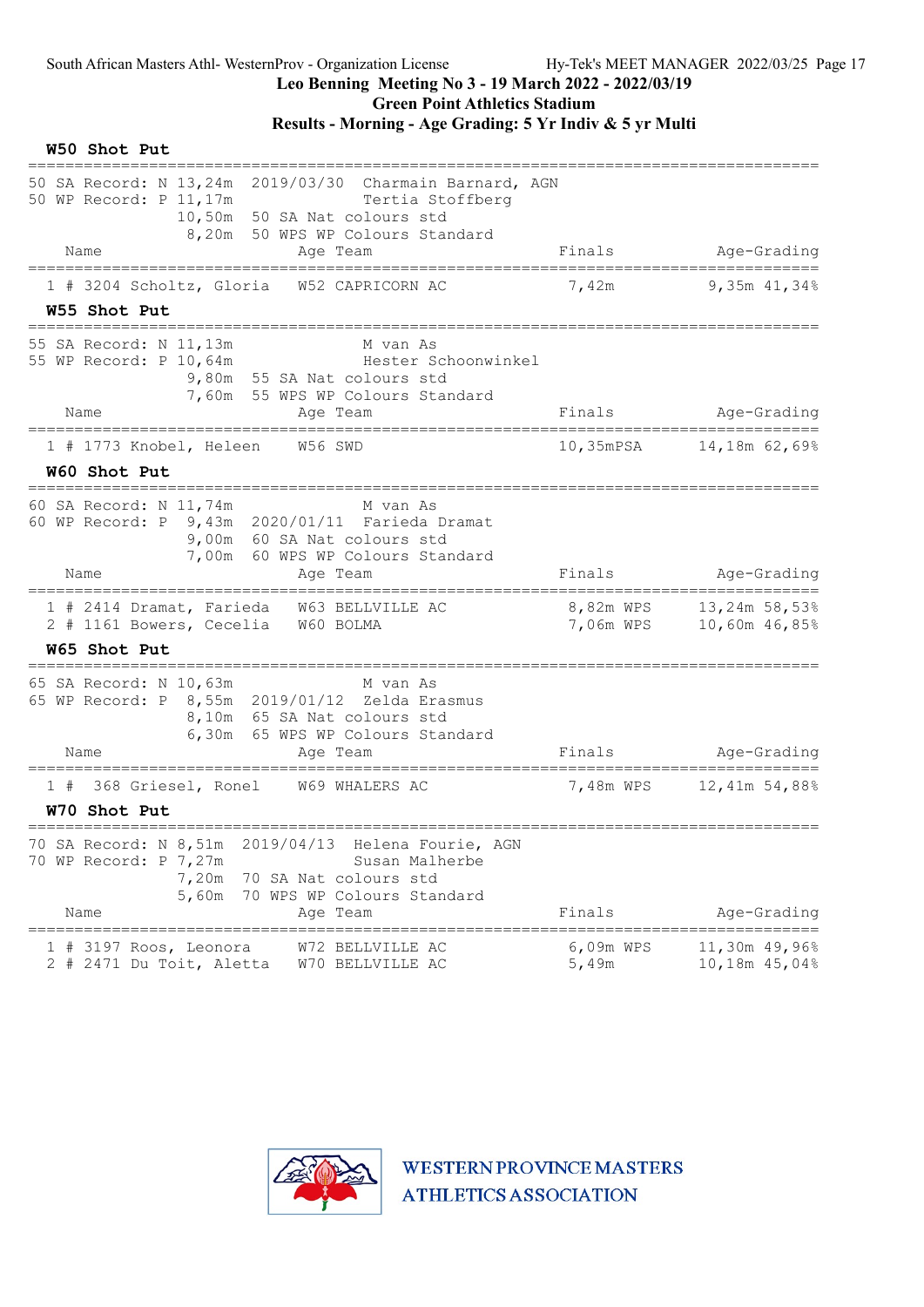#### Results - Morning - Age Grading: 5 Yr Indiv & 5 yr Multi

W75 Shot Put ===================================================================================== 75 SA Record: N 8,07m 2016/05/13 Penny England, AVT 75 WP Record: P 6,01m 2022/02/12 Elize Grobbelaar 6,50m 75 SA Nat colours std 5,10m 75 WPS WP Colours Standard Name Age Team Age Team Finals Age-Grading ===================================================================================== 1 # 2476 Grobbelaar, Elize W76 BELLVILLE AC M35 Shot Put ===================================================================================== 35 SA Record: N 16,56m J Booysen Jr 35 WP Record: P 12,96m 2017/10/28 Daniel Lewies 14,00m 35 SA Nat colours std 10,90m 35 WPS WP Colours Standard Name Age Team Finals Age-Grading ===================================================================================== 1 # 5607 Van Der Walt, Ger M37 INDIVIDUAL ENTRY 11,28m WPS 11,69m 50,61% M50 Shot Put ===================================================================================== 50 SA Record: N 17,09m 2016/06/11 Burton Haupt, AGN 50 WP Record: P 13,09m 2013/03/16 Charl Barnard 13,32m 50 SA Nat colours std 10,40m 50 WPS WP Colours Standard Name **Age Team** Age Team Finals Age-Grading ===================================================================================== 1 # 1939 Isaacs, Duncan M54 NEDBANK WP M55 Shot Put ===================================================================================== 55 SA Record: N 15,84m 10/2016 Burton Haupt, AGN 55 WP Record: P 12,30m 2011/02/26 Anton Wale 12,38m 55 SA Nat colours std 9,70m 55 WPS WP Colours Standard Name Age Team Finals Age-Grading ===================================================================================== 1 # 7171 Simpson, Shaun 1059 NEDBANK WP 10,05m WPS M85 Shot Put ===================================================================================== 85 SA Record: N 10,80m 2013/06/05 Borg Stannius, WPA 85 WP Record: P 10,80m 2013/06/05 Borg Stannius 7,50m 85 SA Nat colours std 5,90m 85 WPS WP Colours Standard Name Age Team Age Team Finals Age-Grading ===================================================================================== 1 # 2477 Cross, Ronald M88 BELLVILLE AC

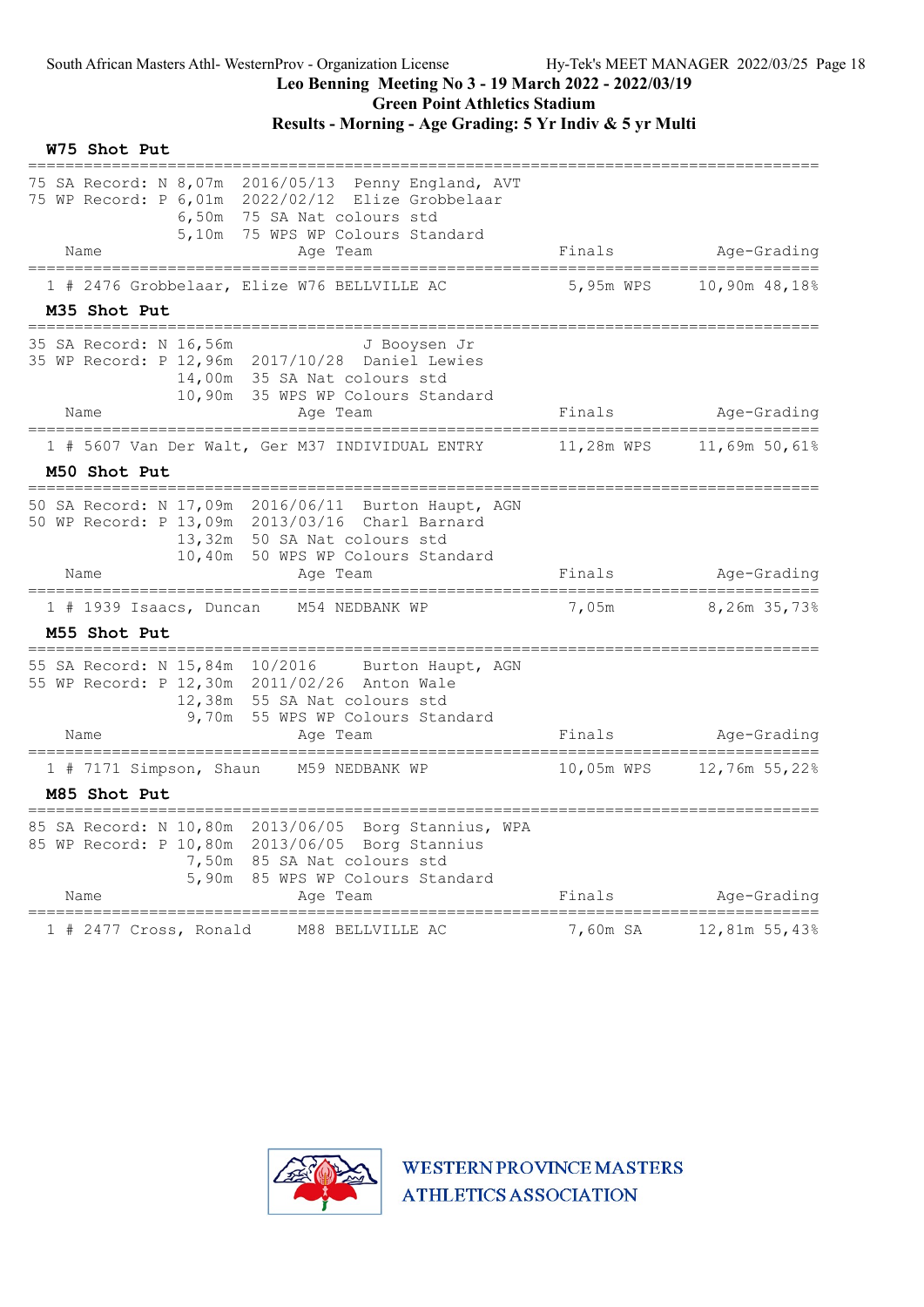Green Point Athletics Stadium

### Results - Morning - Age Grading: 5 Yr Indiv & 5 yr Multi

|   | W35 Discus Throw |                                    |                                                                                                                                                                                            |                                               |                                                        |
|---|------------------|------------------------------------|--------------------------------------------------------------------------------------------------------------------------------------------------------------------------------------------|-----------------------------------------------|--------------------------------------------------------|
|   | Name             |                                    | 35 SA Record: N 55,01m 2014/04/25 E. Naude, AGN<br>35 WP Record: P 38,26m 2018/02/17 Juanita Gerstner<br>33,50m 35 SA Nat colours std<br>26,10m 35 WPS WP Colours Standard<br>Age Team     | Finals                                        | Age-Grading                                            |
|   |                  |                                    | 1 # 2475 Van Deventer, Hes W39 BELLVILLE AC                                                                                                                                                | 27,72m WPS                                    | 28,74m 37,42%                                          |
| 2 |                  |                                    | Albertyn, Este W39 BELLVILLE AC                                                                                                                                                            | 16,93m                                        | 17,55m 22,86%                                          |
|   | W40 Discus Throw |                                    | ======================================                                                                                                                                                     |                                               |                                                        |
|   |                  | 40 SA Record: N 43,48m             | R. Boshoff<br>40 WP Record: P 31, 61m E. Niemand<br>32,85m 40 SA Nat colours std<br>25,60m 40 WPS WP Colours Standard                                                                      |                                               |                                                        |
|   | Name             | ================================== | Age Team                                                                                                                                                                                   | Finals                                        | Age-Grading                                            |
| 3 |                  |                                    | 1 # 503 Mallin, Ezette W40 VARSITY OLD BOYS AC<br>2 # 2415 Slamdien, Kamila W44 BELLVILLE AC<br>Van Rooyen, Alice- W40 BOXER WP ATH CLUB                                                   | 29,35m WPS<br>15,23m                          | 32,72m 42,61%<br>18,17m 20,25m 26,38%<br>16,98m 22,11% |
|   | W50 Discus Throw | ------------------------------     |                                                                                                                                                                                            |                                               |                                                        |
|   |                  |                                    | 50 SA Record: N 35,23m 2018/04/27 Heleen Knobel, SWD<br>50 WP Record: P 26,80m<br>E. Engelbrecht<br>27,64m 50 SA Nat colours std<br>21,60m 50 WPS WP Colours Standard                      |                                               |                                                        |
|   | Name             |                                    | Age Team                                                                                                                                                                                   | Finals                                        | Age-Grading                                            |
|   |                  |                                    | 1 # 3204 Scholtz, Gloria W52 CAPRICORN AC                                                                                                                                                  | 17,29m                                        | 22,69m 29,56%                                          |
|   | W55 Discus Throw |                                    |                                                                                                                                                                                            |                                               |                                                        |
|   |                  | 55 WP Record: P 27,42m             | 55 SA Record: N 33,29m 2021/12/11 Heleen Knobel<br>Hester Schoonwinkel<br>25,50m 55 SA Nat colours std<br>19,90m 55 WPS WP Colours Standard                                                |                                               |                                                        |
|   | Name             | =================================  | Age Team                                                                                                                                                                                   | Finals<br>=================================== | Age-Grading                                            |
|   |                  |                                    | 1 # 1773 Knobel, Heleen W56 SWD                                                                                                                                                            |                                               | 30,52mPSA 43,97m 57,25%                                |
|   | W60 Discus Throw |                                    |                                                                                                                                                                                            |                                               |                                                        |
|   | Name             |                                    | 60 SA Record: N 28,78m 2005/03/12<br>J. Rzepecka, CGA<br>60 WP Record: P 21,09m 2019/03/09 Farieda Dramat<br>23,80m 60 SA Nat colours std<br>18,60m 60 WPS WP Colours Standard<br>Age Team | Finals                                        | Age-Grading                                            |
|   |                  |                                    |                                                                                                                                                                                            | ========================                      |                                                        |
|   |                  | 1 # 2414 Dramat, Farieda           | W63 BELLVILLE AC                                                                                                                                                                           | 19,52m WPS                                    | 31,15m 40,57%                                          |

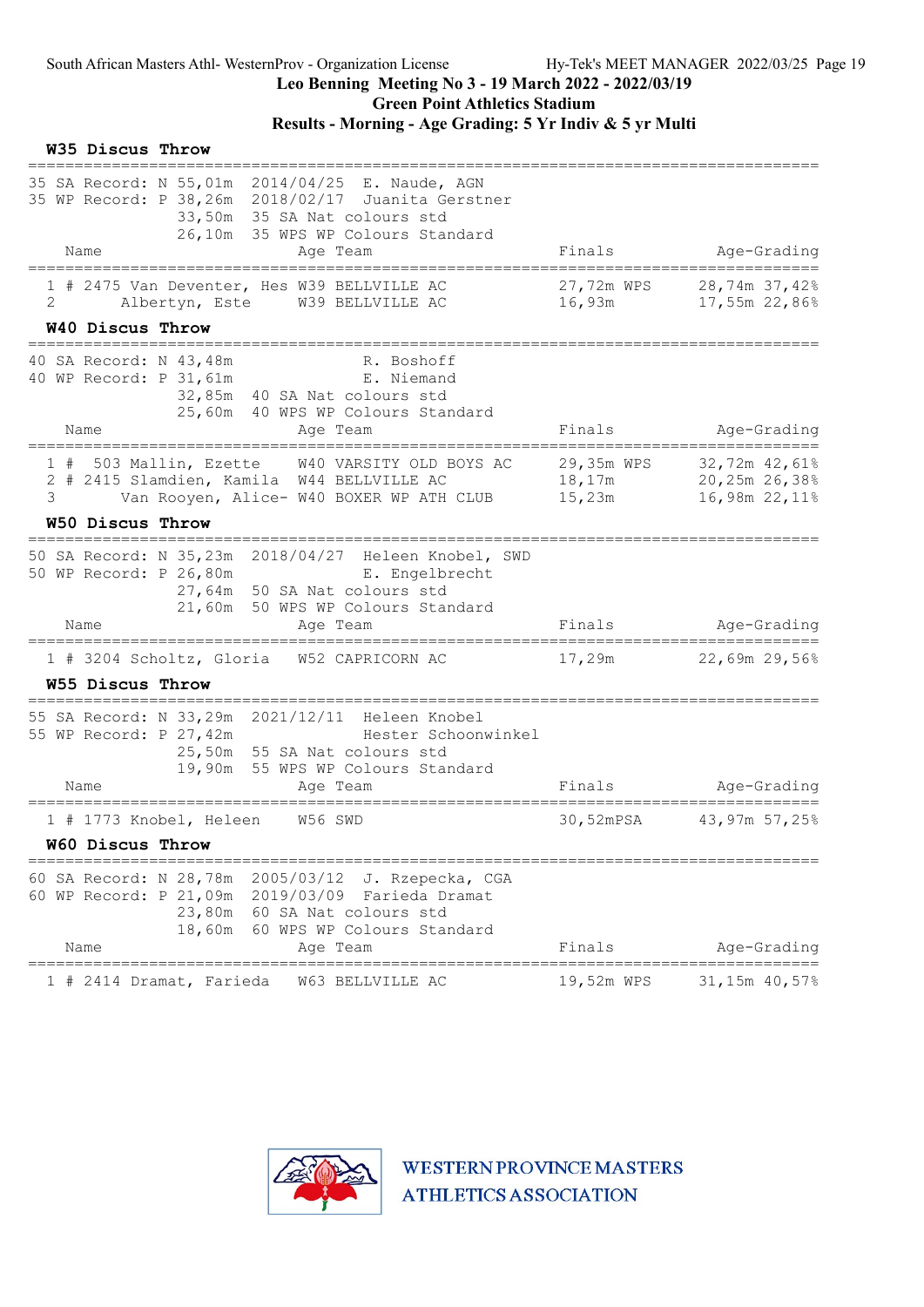W65 Discus Throw

## Leo Benning Meeting No 3 - 19 March 2022 - 2022/03/19

Green Point Athletics Stadium

| 65 SA Record: N 24,84m<br>Name | M. van As<br>65 WP Record: P 21, 48m 2019/02/24 Zelda Erasmus<br>21,00m 65 SA Nat colours std<br>16,40m 65 WPS WP Colours Standard                                            | Finals           |                                |
|--------------------------------|-------------------------------------------------------------------------------------------------------------------------------------------------------------------------------|------------------|--------------------------------|
|                                | Age Team                                                                                                                                                                      |                  | Age-Grading                    |
| 368 Griesel, Ronel<br>1#       | W69 WHALERS AC                                                                                                                                                                | 17,25m WPS       | 30,92m 40,27%                  |
| W70 Discus Throw               |                                                                                                                                                                               |                  |                                |
| 70 SA Record: N 23,26m         | L. Grobler, AGN<br>70 WP Record: P 17,29m 2015/01/24 Adrie Benade<br>19,00m 70 SA Nat colours std<br>14,80m<br>70 WPS WP Colours Standard                                     |                  |                                |
| Name<br>--------------         | Age Team                                                                                                                                                                      | Finals           | Age-Grading                    |
| $1$ # 3197 Roos, Leonora       | W72 BELLVILLE AC<br>2 # 2471 Du Toit, Aletta W70 BELLVILLE AC                                                                                                                 | 13,76m<br>12,28m | 28,26m 36,80%<br>25,22m 32,84% |
| W75 Discus Throw               |                                                                                                                                                                               |                  |                                |
|                                | 75 WP Record: P 16,20m 2022/03/05 Elize Grobellaar<br>17,00m 75 SA Nat colours std<br>13,30m 75 WPS WP Colours Standard                                                       |                  |                                |
| Name                           | Age Team                                                                                                                                                                      | Finals           | Age-Grading                    |
|                                | 1 # 2476 Grobbelaar, Elize W76 BELLVILLE AC                                                                                                                                   | 14,45m WPS       | 31,13m 40,54%                  |
| M35 Discus Throw               |                                                                                                                                                                               |                  |                                |
|                                | 35 SA Record: N 54,46m 2009/10/24 G. Geldenhuys, FSA<br>35 WP Record: P 50,39m 1975/02/27 Steve Johnston<br>41,00m 35 SA Nat colours std<br>32,00m 35 WPS WP Colours Standard |                  |                                |
| Name                           | Age Team<br>----------                                                                                                                                                        | Finals           | Age-Grading                    |
|                                | 1 # 5607 Van Der Walt, Ger M37 INDIVIDUAL ENTRY                                                                                                                               | 33,47m WPS       | 33,94m 45,82%                  |
| M45 Discus Throw               |                                                                                                                                                                               |                  |                                |
| 45 SA Record: N 49,13m<br>Name | J.J. van Zyl, EPA<br>45 WP Record: P 38,66m 1988/11/09 Steve Johnston<br>38,08m<br>45 SA Nat colours std<br>30,00m<br>45 WPS WP Colours Standard<br>Aqe Team                  | Finals           | Age-Grading                    |
| $\mathbf 1$                    | Mostert, Henri<br>M49 BELLVILLE AC                                                                                                                                            | 35,41m WPS       | 42,66m 57,60%                  |
|                                |                                                                                                                                                                               |                  |                                |

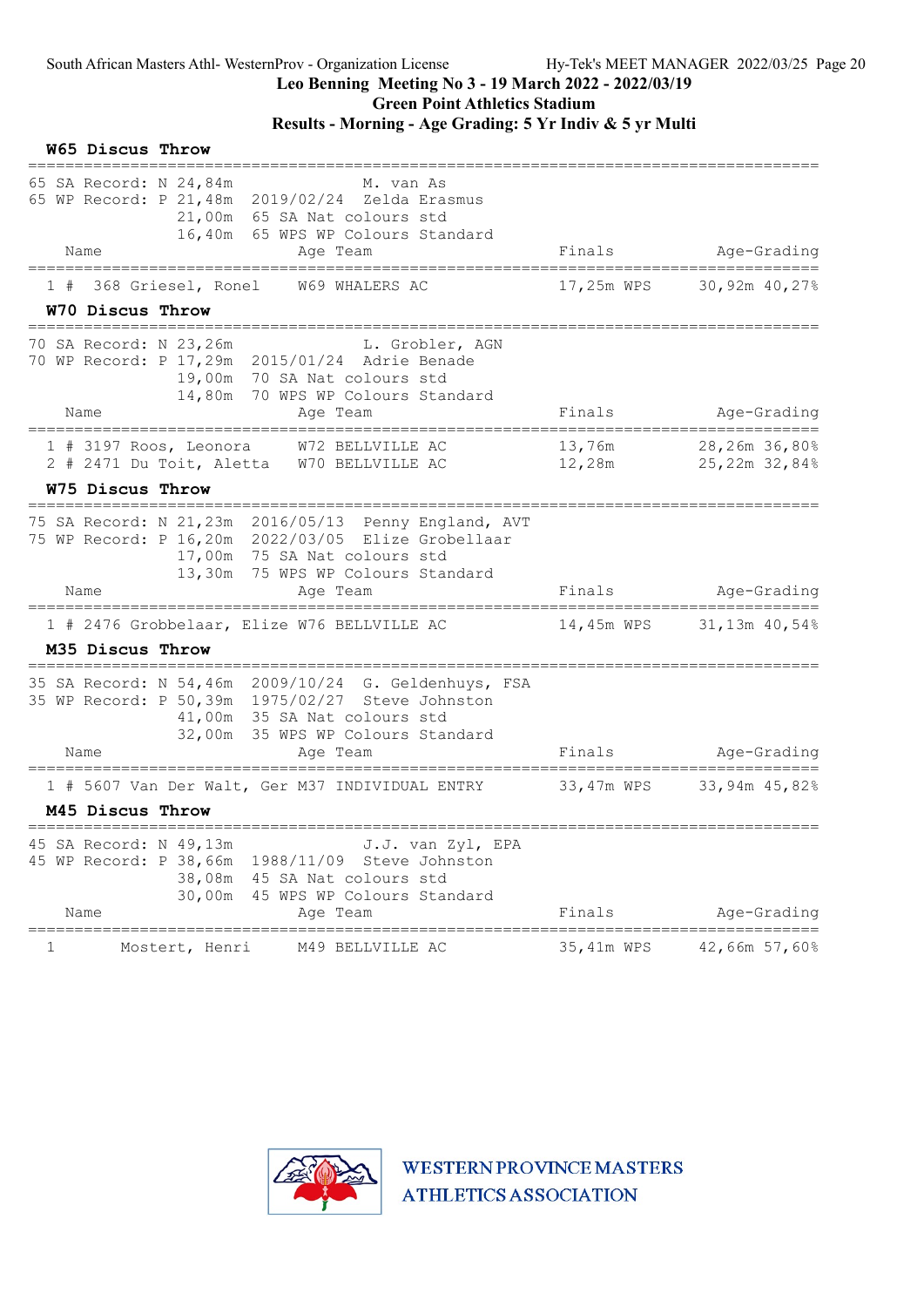Green Point Athletics Stadium

### Results - Morning - Age Grading: 5 Yr Indiv & 5 yr Multi

|   | M50 Discus Throw |                                                                      |                                                                                                                                                                                         |           |                         |
|---|------------------|----------------------------------------------------------------------|-----------------------------------------------------------------------------------------------------------------------------------------------------------------------------------------|-----------|-------------------------|
|   |                  | 50 SA Record: N 52,06m<br>50 WP Record: P 45,90m<br>43,92m<br>34,50m | 2009/03/18<br>J.J. van Zyl, EPA<br>Johan Allers<br>50 SA Nat colours std<br>50 WPS WP Colours Standard                                                                                  |           |                         |
|   | Name             |                                                                      | Age Team                                                                                                                                                                                | Finals    | Age-Grading             |
|   | M55 Discus Throw | 1 # 1939 Isaacs, Duncan                                              | M54 NEDBANK WP                                                                                                                                                                          | 19,31m    | 19,73m 26,63%           |
|   | Name             | 55 SA Record: N 53,79m 10/2016                                       | Burton Haupt, AGN<br>55 WP Record: P 39,48m 1994/11/08 Steve Johnston<br>40,34m 55 SA Nat colours std<br>31,50m 55 WPS WP Colours Standard<br>Age Team                                  | Finals    | Age-Grading             |
|   |                  |                                                                      | ==============                                                                                                                                                                          |           | ===================     |
|   |                  | 1 # 7171 Simpson, Shaun                                              | M59 NEDBANK WP                                                                                                                                                                          | 29,13m    | 32,34m 43,66%           |
|   | M60 Discus Throw |                                                                      |                                                                                                                                                                                         |           |                         |
|   |                  |                                                                      | 60 SA Record: N 54,58m 2021/11/13 Burton Haupt, AGN<br>60 WP Record: P 45,46m 1999/11/08 Steve Johnston<br>44,26m 60 SA Nat colours std<br>34,50m 60 WPS WP Colours Standard            |           |                         |
|   | Name             |                                                                      | Age Team                                                                                                                                                                                | Finals    | Age-Grading             |
| 1 |                  | Gardener, Andrew                                                     | M60 INDIVIDUAL ENTRY                                                                                                                                                                    | 23,33m    | 24,79m 33,47%           |
|   | M85 Discus Throw |                                                                      |                                                                                                                                                                                         |           |                         |
|   |                  | 14,00m                                                               | 85 SA Record: N 25,47m 2014/04/14 Borg Stannius, WPA<br>85 WP Record: P 27,71m 2005/08/25 Phillip Frech<br>18,00m 85 SA Nat colours std<br>85 WPS WP Colours Standard                   |           |                         |
|   | Name             | =======================                                              | Age Team                                                                                                                                                                                | Finals    | Age-Grading<br>-------- |
|   |                  | 1 # 2477 Cross, Ronald                                               | M88 BELLVILLE AC                                                                                                                                                                        | 20,93m SA | 40,83m 55,12%           |
|   | W35 Hammer Throw |                                                                      |                                                                                                                                                                                         |           |                         |
|   | Name             | 27,70m                                                               | 35 SA Record: N 47,15m 2014/03/16 Marilize Coetzee, WPA<br>35 WP Record: P 47,15m 2013/03/16 Marilize Coetzee<br>35,50m 35 SA Nat colours std<br>35 WPS WP Colours Standard<br>Age Team | Finals    | Age-Grading             |
|   |                  |                                                                      |                                                                                                                                                                                         |           |                         |
|   |                  |                                                                      | 1 # 2475 Van Deventer, Hes W39 BELLVILLE AC                                                                                                                                             | 26,53m    | 29,02m 37,70%           |

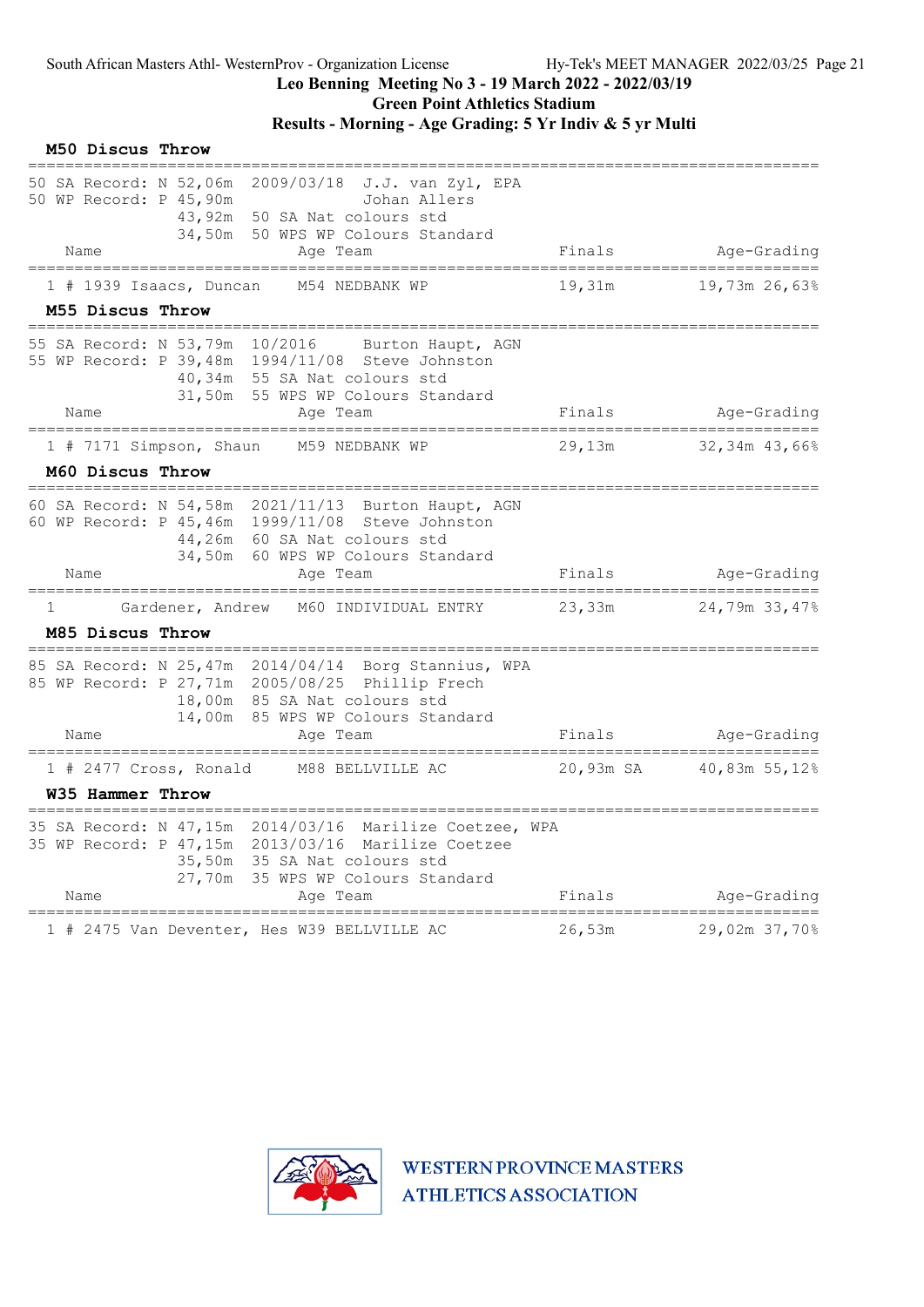## Results - Morning - Age Grading: 5 Yr Indiv & 5 yr Multi

|    | <b>W40 Hammer Throw</b> |                                                                                         |                                                                                                                                                                                            |            |                                           |
|----|-------------------------|-----------------------------------------------------------------------------------------|--------------------------------------------------------------------------------------------------------------------------------------------------------------------------------------------|------------|-------------------------------------------|
|    |                         |                                                                                         | 40 SA Record: N 41,92m 2017/05/04 Marilize Coetzee, WPA<br>40 WP Record: P 41, 92m 2017/05/18 Marilize Coetzee<br>34,00m 40 SA Nat colours std<br>26,50m 40 WPS WP Colours Standard        |            |                                           |
|    | Name                    |                                                                                         | Age Team                                                                                                                                                                                   | Finals     | Age-Grading                               |
|    | W50 Hammer Throw        |                                                                                         | 1 # 2415 Slamdien, Kamila W44 BELLVILLE AC                                                                                                                                                 | 14,88m     | 17,50m 22,73%                             |
|    |                         | ============================<br>50 SA Record: N 49,23m 8/2015<br>50 WP Record: P 37,62m | Heleen Knobel, SWD<br>Hester Schoonwinkel<br>32,68m 50 SA Nat colours std<br>25,50m 50 WPS WP Colours Standard                                                                             |            |                                           |
|    | Name                    | ================================                                                        | Age Team                                                                                                                                                                                   | Finals     | Age-Grading                               |
|    |                         |                                                                                         | -- # 3204 Scholtz, Gloria W52 CAPRICORN AC                                                                                                                                                 | ND         |                                           |
|    | W55 Hammer Throw        |                                                                                         |                                                                                                                                                                                            |            |                                           |
|    | Name                    | 55 WP Record: P 32,88m                                                                  | 55 SA Record: N 37,36m 2021/05/29 Heleen Knobel, SWD<br>Hester Schoonwinkel<br>29,90m 55 SA Nat colours std<br>23,30m 55 WPS WP Colours Standard<br>Age Team                               |            | Finals Age-Grading                        |
|    |                         |                                                                                         |                                                                                                                                                                                            |            | ==============                            |
|    | W60 Hammer Throw        |                                                                                         | 1 # 1773 Knobel, Heleen W56 SWD                                                                                                                                                            |            | 39,26mNSA 54,90m 71,30%                   |
|    | Name                    | --------------------                                                                    | 60 SA Record: N 33,82m 2010/02/20 H Schoonwinkel, WPA<br>60 WP Record: P 28,03m 2022/01/22 Farieda Dramat<br>26,53m 60 SA Nat colours std<br>20,70m 60 WPS WP Colours Standard<br>Age Team | Finals     | Age-Grading                               |
|    |                         |                                                                                         | 1 # 2414 Dramat, Farieda W63 BELLVILLE AC<br>2 # 1161 Bowers, Cecelia W60 BOLMA                                                                                                            | 19,25m     | 24,48m WPS 37,58m 48,81%<br>29,55m 38,38% |
|    | <b>W65 Hammer Throw</b> |                                                                                         |                                                                                                                                                                                            |            |                                           |
|    | Name                    | ;=========================<br>18,00m                                                    | 65 SA Record: N 30,10m 2006/04/29 A Olivier<br>65 WP Record: P 24,86m 2020/03/13<br>Zelda Erasmus<br>23,00m 65 SA Nat colours std<br>65 WPS WP Colours Standard<br>Age Team                | Finals     | Age-Grading                               |
| 1# |                         | 368 Griesel, Ronel                                                                      | W69 WHALERS AC                                                                                                                                                                             | 20,84m WPS | 35,50m 46,12%                             |

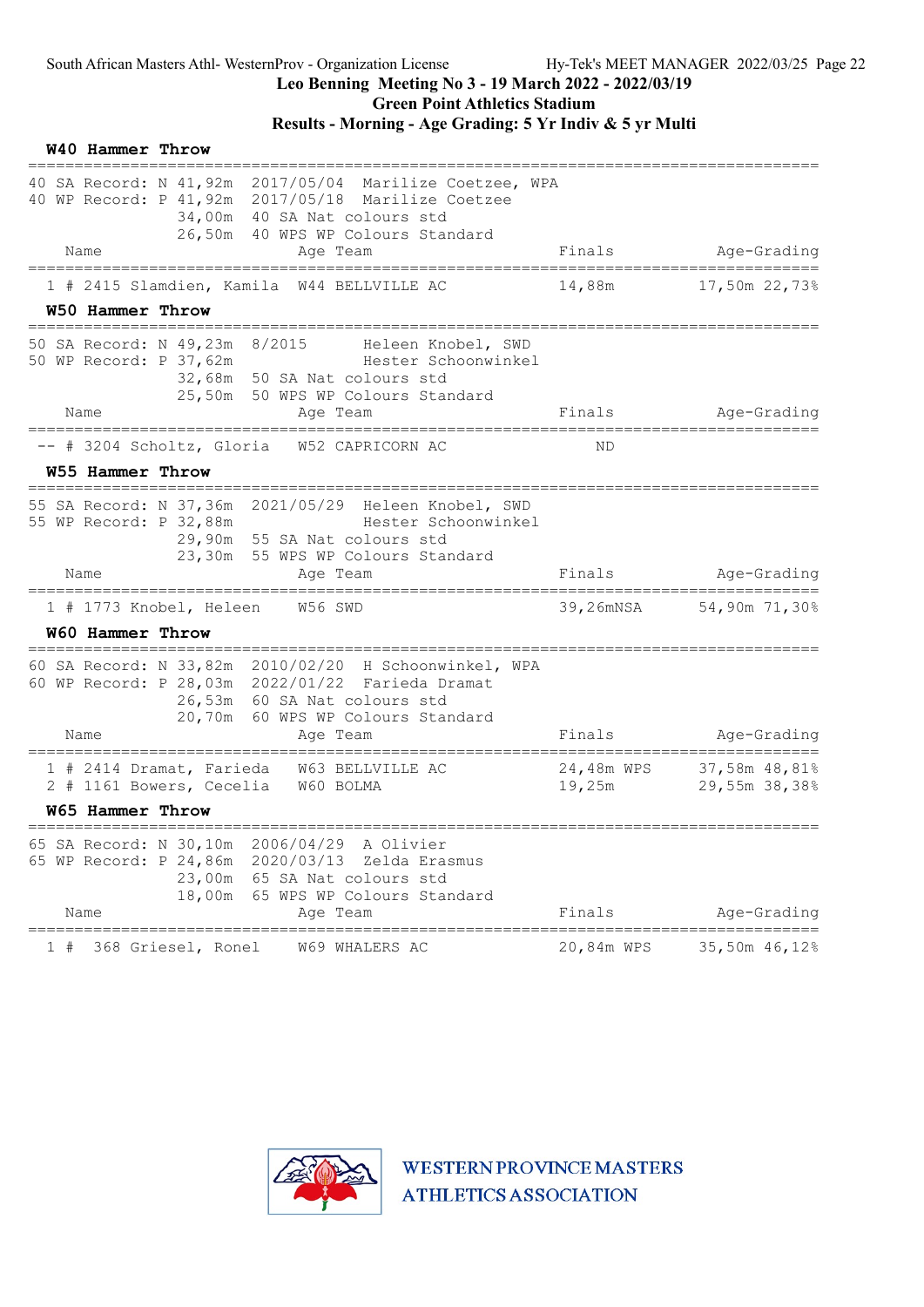W70 Hammer Throw

## Leo Benning Meeting No 3 - 19 March 2022 - 2022/03/19

Green Point Athletics Stadium

## Results - Morning - Age Grading: 5 Yr Indiv & 5 yr Multi

| 70 SA Record: N 25,76m<br>L Grobler, AGN<br>70 WP Record: P 23,03m 2017/03/16 Elize Grobbelaar<br>20,00m 70 SA Nat colours std<br>15,60m 70 WPS WP Colours Standard<br>Name<br>Age Team          | Finals                 | Age-Grading                           |
|--------------------------------------------------------------------------------------------------------------------------------------------------------------------------------------------------|------------------------|---------------------------------------|
| 1 # 2471 Du Toit, Aletta<br>W70 BELLVILLE AC<br>2 # 3197 Roos, Leonora<br>W72 BELLVILLE AC                                                                                                       | 17,98m WPS<br>13,81m   | 34,44m 44,74%<br>26,45m 34,36%        |
| W75 Hammer Throw                                                                                                                                                                                 |                        |                                       |
| SA Record: N 30,52m 2016/05/13 Penny England, AVT<br>75 WP Record: P 26,04m 2022/03/05 Elize Grobbelaar<br>21,00m 75 SA Nat colours std<br>16,40m 75 WPS WP Colours Standard<br>Name<br>Age Team | Finals                 | Age-Grading                           |
| =====================                                                                                                                                                                            | ================       |                                       |
| 1 # 2476 Grobbelaar, Elize W76 BELLVILLE AC<br>M50 Hammer Throw                                                                                                                                  | 22,55m SA              | 42,66m 55,41%                         |
|                                                                                                                                                                                                  |                        |                                       |
| 50 SA Record: N 59,80m 2006/03/25 C Koen<br>50 WP Record: P 35,49m<br>Gert Engelbrecht<br>43,84m 50 SA Nat colours std<br>34,40m 50 WPS WP Colours Standard                                      |                        |                                       |
| Name<br>Age Team                                                                                                                                                                                 | Finals                 | Age-Grading                           |
| 1 # 1939 Isaacs, Duncan<br>M54 NEDBANK WP                                                                                                                                                        | 13,15m                 | 15,60m 17,99%                         |
| M55 Hammer Throw                                                                                                                                                                                 |                        |                                       |
| 55 SA Record: N 52,97m<br>J. Roodt, KZN<br>55 WP Record: P 35,21m<br>Gert Engelbrecht<br>42,00m 55 SA Nat colours std<br>32,80m 55 WPS WP Colours Standard                                       |                        |                                       |
| Name<br>Age Team<br>:==============                                                                                                                                                              | Finals<br>============ | Age-Grading<br>:===================== |
| ======================<br>1 # 7171 Simpson, Shaun<br>M59 NEDBANK WP                                                                                                                              | 20,73m                 | 27,24m 31,41%                         |
| M60 Hammer Throw                                                                                                                                                                                 |                        |                                       |
| 60 SA Record: N 53,64m 2008/04/25 J. Roodt, KZN<br>60 WP Record: P 37,39m 2001/07/12 Steve Johnston<br>43,09m 60 SA Nat colours std<br>33,60m 60 WPS WP Colours Standard<br>Name<br>Age Team     | Finals                 | Age-Grading                           |
| 1<br>Gardener, Andrew<br>M60 INDIVIDUAL ENTRY                                                                                                                                                    | 24,27m                 | 31,75m 36,61%                         |
|                                                                                                                                                                                                  |                        |                                       |

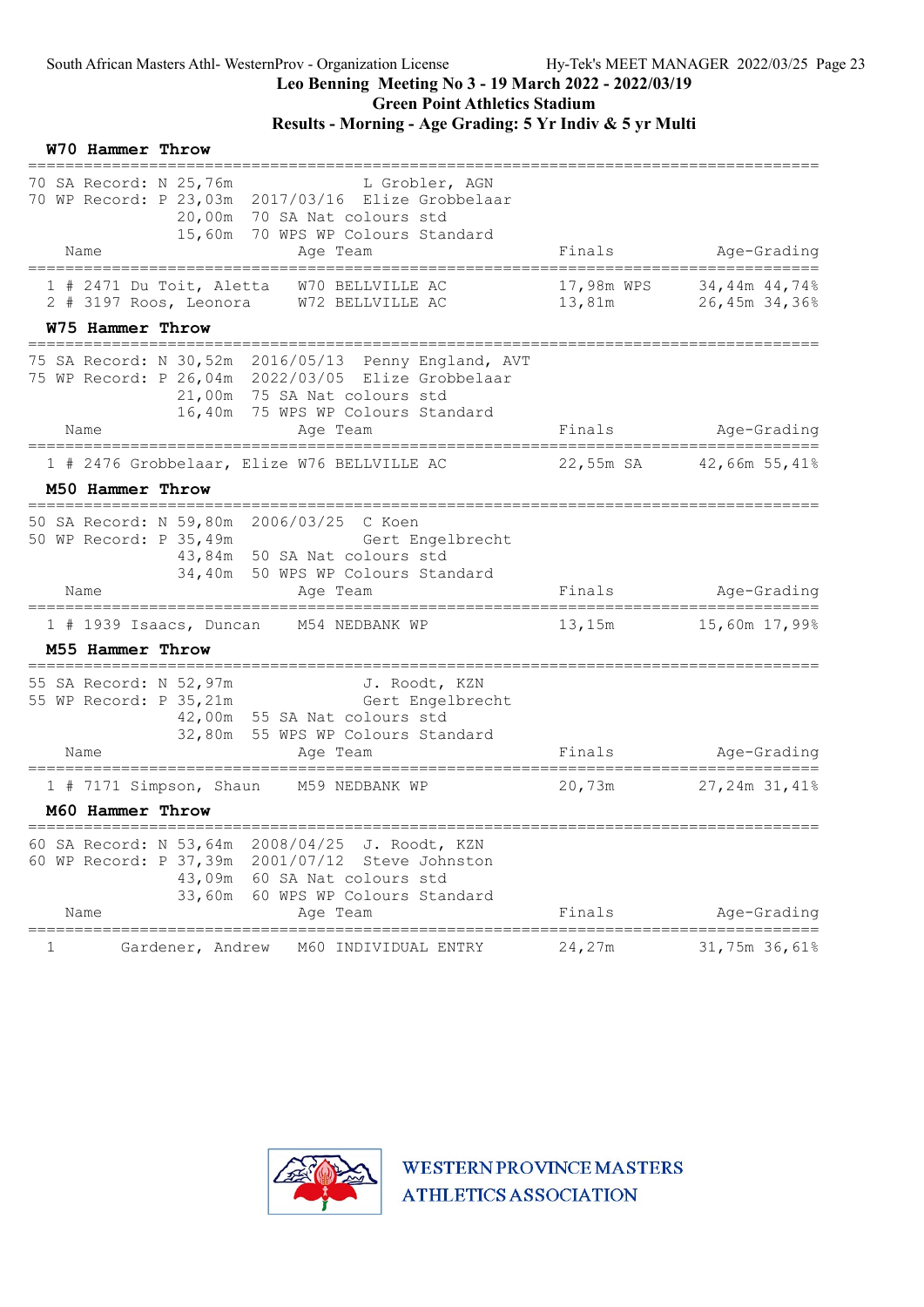Green Point Athletics Stadium

| W35 Javelin Throw                                                                                                                                                                                                                    |                                                 |                                       |
|--------------------------------------------------------------------------------------------------------------------------------------------------------------------------------------------------------------------------------------|-------------------------------------------------|---------------------------------------|
| 35 SA Record: N 40,01m 2010/10/02 Y. Beytell, AGN<br>35 WP Record: P 38,70m<br>Dinky Quelch<br>31,53m 35 SA Nat colours std<br>24,50m 35 WPS WP Colours Standard<br>Name<br>Age Team<br>===================                          | Finals                                          | Age-Grading<br>=======                |
| 1 # 2475 Van Deventer, Hes W39 BELLVILLE AC<br>2<br>Albertyn, Este W39 BELLVILLE AC<br>W40 Javelin Throw                                                                                                                             | 26,82m WPS<br>16,95m                            | 28,48m 39,02%<br>18,00m 24,66%        |
| _____________________________________<br>40 SA Record: N 41,20m 2016/02/13 Y. Beytell, AGN<br>40 WP Record: P 38, 22m 2011/10/08 JC Moolman<br>29,26m 40 SA Nat colours std<br>22,80m 40 WPS WP Colours Standard<br>Name<br>Age Team | Finals                                          | Age-Grading                           |
| ;=======================<br>=====================================<br>1 # 2415 Slamdien, Kamila W44 BELLVILLE AC                                                                                                                      | 16,03m                                          | ====================<br>18,39m 25,20% |
| W50 Javelin Throw                                                                                                                                                                                                                    |                                                 |                                       |
| 50 SA Record: N 34,44m 9/2018<br>Heleen Knobel, SWD<br>50 WP Record: P 30,02m 2013/04/26 Jackie Basson<br>28,50m 50 SA Nat colours std<br>22,20m 50 WPS WP Colours Standard<br>Name<br>Aqe Team                                      | Finals                                          | Age-Grading                           |
| 1 # 2425 Le Roux, Rentia W53 BELLVILLE AC<br>2 # 3204 Scholtz, Gloria W52 CAPRICORN AC<br>W55 Javelin Throw                                                                                                                          | 22,08m<br>17,44m                                | 29,02m 39,76%<br>22,92m 31,41%        |
| 55 SA Record: N 28,90m 2021/04/10 Heleen Knobel, EPA<br>55 WP Record: P 25,84m<br>Susan Malherbe<br>25,00m 55 SA Nat colours std<br>19,50m 55 WPS WP Colours Standard<br>Name<br>Age Team                                            | Finals                                          | Age-Grading                           |
| 1 # 1773 Knobel, Heleen<br>W56 SWD<br>W60 Javelin Throw                                                                                                                                                                              | 26,46mPSA                                       | 38,31m 52,49%                         |
| =================================<br>60 SA Record: N 26,93m 2021/04/10 Aletta Pietersen, SAPS<br>60 WP Record: P 27,00m<br>Susan Malherbe<br>22,50m 60 SA Nat colours std<br>17,50m 60 WPS WP Colours Standard<br>Name<br>Age Team   | Finals                                          | Age-Grading                           |
| _________________________<br>1 # 2414 Dramat, Farieda<br>W63 BELLVILLE AC                                                                                                                                                            | -------------------------------------<br>14,59m | 23,51m 32,21%                         |

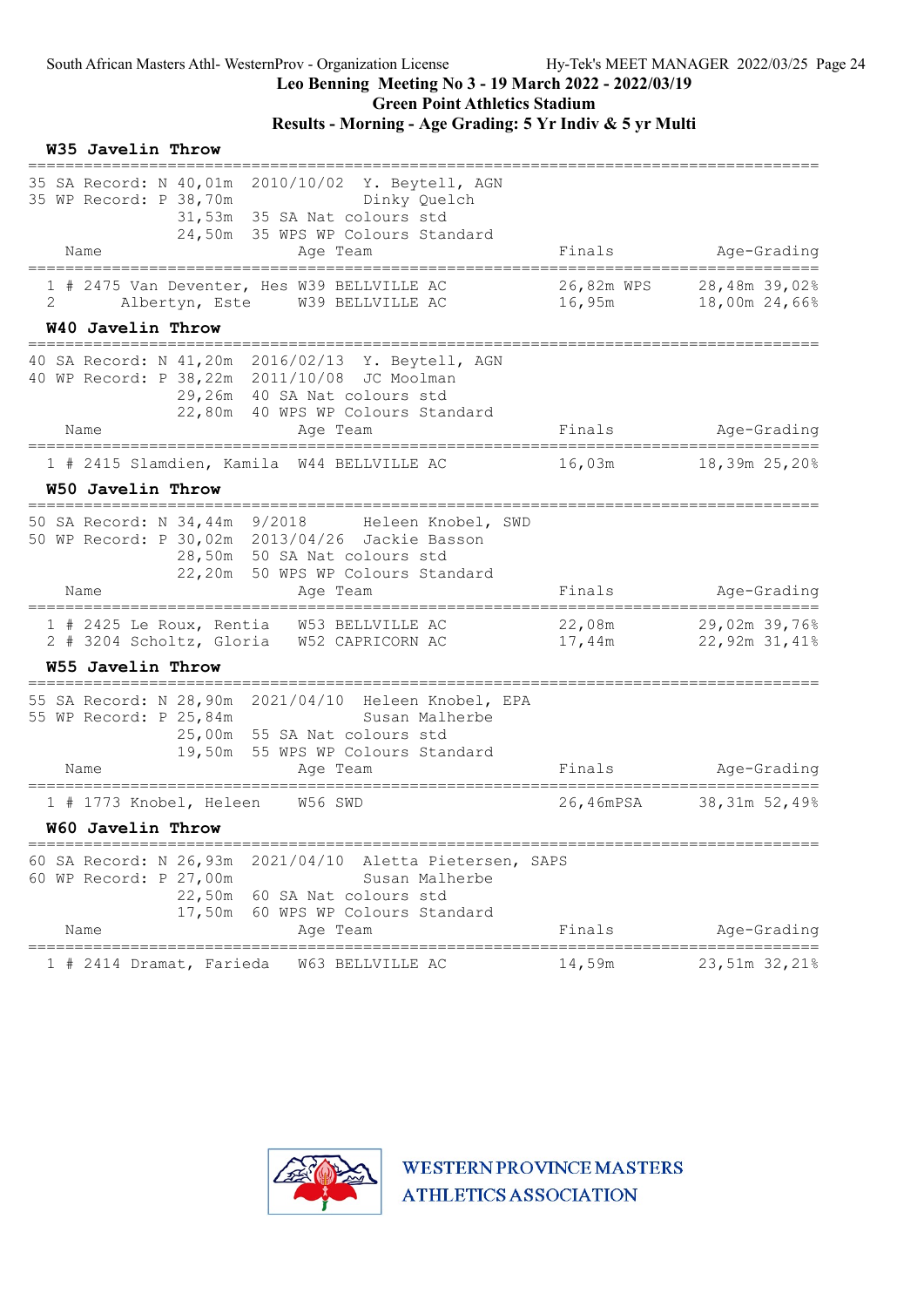Green Point Athletics Stadium

## Results - Morning - Age Grading: 5 Yr Indiv & 5 yr Multi

| W65 Javelin Throw                                                                                                                                                                                          |                                                          |
|------------------------------------------------------------------------------------------------------------------------------------------------------------------------------------------------------------|----------------------------------------------------------|
| 65 SA Record: N 22,20m 2015/05/15 Mercia Ferreira, CGA<br>65 WP Record: P 22,24m<br>Aletta Ackermann<br>20,00m 65 SA Nat colours std<br>15,60m 65 WPS WP Colours Standard<br>Name<br>Age Team              | Age-Grading<br>Finals                                    |
| =====================<br>368 Griesel, Ronel<br>W69 WHALERS AC<br>1#                                                                                                                                        | 14,97m<br>27,20m 37,27%                                  |
| W70 Javelin Throw                                                                                                                                                                                          |                                                          |
| 70 SA Record: N 19,77m 2019/05/03 Mercia Ferreira, CGA<br>70 WP Record: P 18,30m<br>Aletta Ackermann<br>18,00m 70 SA Nat colours std<br>14,00m 70 WPS WP Colours Standard                                  |                                                          |
| Name<br>Age Team                                                                                                                                                                                           | Age-Grading<br>Finals                                    |
| W72 BELLVILLE AC<br>$1$ # 3197 Roos, Leonora<br>2 # 2471 Du Toit, Aletta W70 BELLVILLE AC                                                                                                                  | 12,49m<br>26,21m 35,91%<br>$10$ , $13m$<br>21,26m 29,13% |
| W75 Javelin Throw                                                                                                                                                                                          |                                                          |
| 75 SA Record: N 16,83m 2016/05/15 Penny England, AVT<br>75 WP Record: P 13,93m<br>Isabel Hofmeyr<br>11,10m 75 SA Nat colours std<br>8,70m 75 WPS WP Colours Standard<br>Name<br>Age Team                   | Finals<br>Age-Grading                                    |
| 1 # 2476 Grobbelaar, Elize W76 BELLVILLE AC                                                                                                                                                                | 10,64m WPS 24,25m 33,22%                                 |
| M35 Javelin Throw                                                                                                                                                                                          |                                                          |
| 35 SA Record: N 66,04m 2004/04/03 J. van Wyk<br>35 WP Record: P 53,99m 2018/04/27 Bertus Potgieter<br>54,00m 35 SA Nat colours std<br>42,00m 35 WPS WP Colours Standard                                    |                                                          |
| Name<br>Age Team                                                                                                                                                                                           | Finals<br>Age-Grading                                    |
| 1 # 7297 Young, Tyrone<br>M39 PINELANDS AC                                                                                                                                                                 | 43,15m WPS 43,69m 44,37%                                 |
| M45 Javelin Throw                                                                                                                                                                                          |                                                          |
| 2005/05/07<br>Gawie Louw, AGN<br>45 SA Record: N 62,63m<br>45 WP Record: P 53,94m 2016/03/09<br>Jacques Cronje<br>49,49m 45 SA Nat colours std<br>45 WPS WP Colours Standard<br>38,60m<br>Name<br>Age Team | Finals<br>Age-Grading                                    |
| =======================                                                                                                                                                                                    | -------------------------------<br>$===$                 |
| 1<br>M49 BELLVILLE AC<br>Mostert, Henri                                                                                                                                                                    | 40,24m WPS<br>47,14m 47,87%                              |

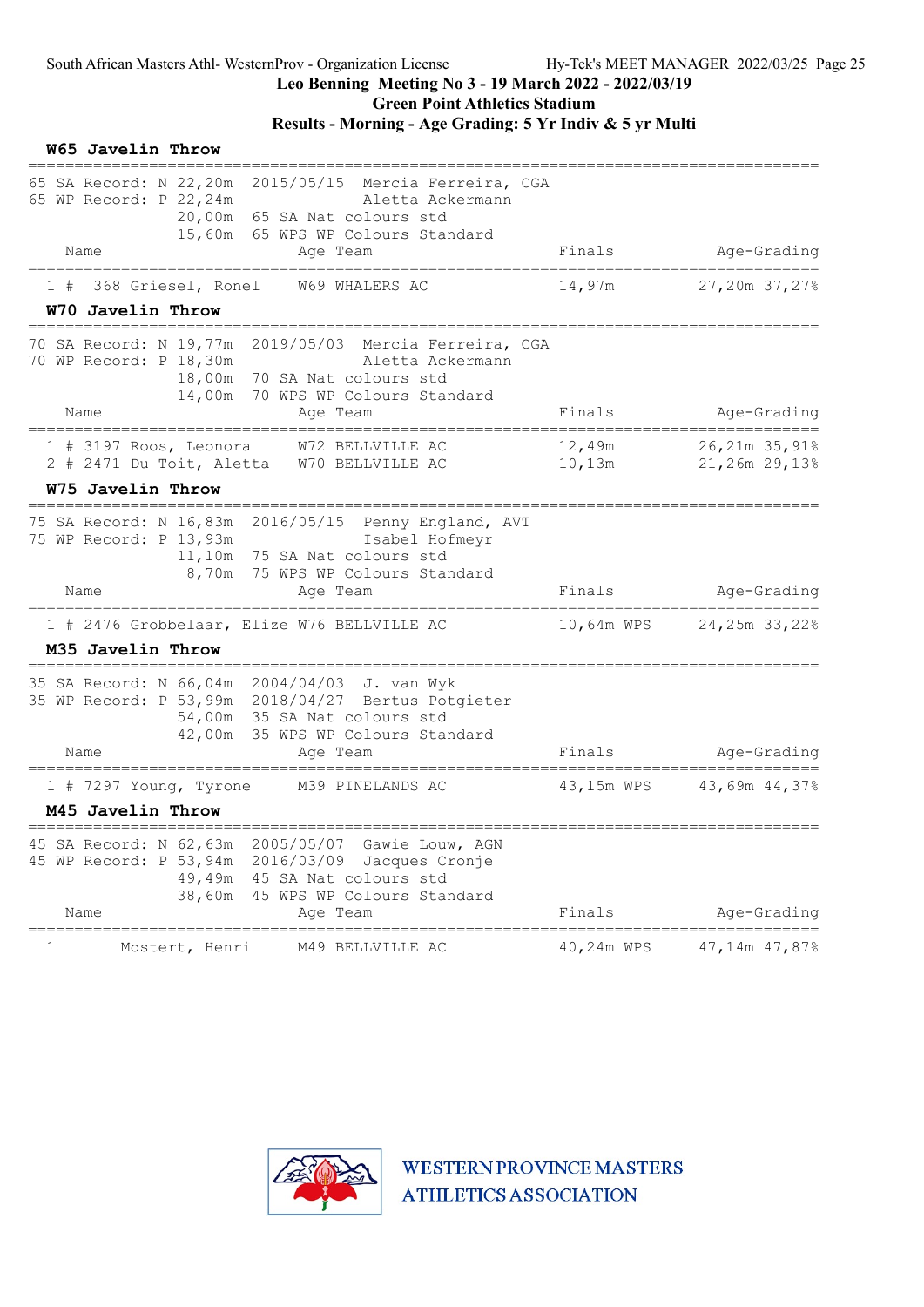### Results - Morning - Age Grading: 5 Yr Indiv & 5 yr Multi

|    | M50 Javelin Throw                                                           |                                                                                                                                                                             |                                  |                                    |
|----|-----------------------------------------------------------------------------|-----------------------------------------------------------------------------------------------------------------------------------------------------------------------------|----------------------------------|------------------------------------|
|    | 50 SA Record: N 67,87m 9/2018<br>Name                                       | Friedrich Pauer, CGA<br>50 WP Record: P 45,84m 2018/03/10 JC Smith<br>46,84m 50 SA Nat colours std<br>36,50m 50 WPS WP Colours Standard<br>Age Team                         | Finals                           | Age-Grading                        |
|    |                                                                             |                                                                                                                                                                             |                                  |                                    |
|    | 1 # 2416 Davids, Jerome                                                     | M50 BELLVILLE AC<br>2 # 1939 Isaacs, Duncan M54 NEDBANK WP                                                                                                                  | 31,23m<br>13,29m                 | 38,34m 38,94%<br>16,31m 16,57%     |
|    | M55 Javelin Throw                                                           |                                                                                                                                                                             |                                  |                                    |
|    | 55 WP Record: P 41,85m                                                      | 55 SA Record: N 55,09m 2015/05/15 S. Kichenbrand, AGN<br>J. Allers<br>42,64m 55 SA Nat colours std<br>33,30m 55 WPS WP Colours Standard                                     |                                  |                                    |
|    | Name<br>====================================                                | Age Team<br>.================                                                                                                                                               | Finals                           | Age-Grading<br>=================== |
|    |                                                                             | 1 # 7171 Simpson, Shaun M59 NEDBANK WP                                                                                                                                      | 22,06m                           | 29,51m 29,97%                      |
|    | W40 Weight Throw                                                            |                                                                                                                                                                             |                                  |                                    |
|    |                                                                             | 40 SA Record: N 13,73m 2014/04/26 Janita Eva, AGN<br>40 WP Record: P 13,32m 2017/05/18 Marilize Coetzee<br>11,50m 40 SA Nat colours std<br>9,50m 40 WPS WP Colours Standard |                                  |                                    |
|    | Name                                                                        | Aqe Team                                                                                                                                                                    | Finals                           | Age-Grading                        |
|    |                                                                             | 1 # 2415 Slamdien, Kamila W44 BELLVILLE AC                                                                                                                                  | 6,96m                            | 8,24m 34,96%                       |
|    | W50 Weight Throw                                                            |                                                                                                                                                                             |                                  |                                    |
|    | 50 WP Record: P 11,25m                                                      | 50 SA Record: N 15,60m 2015/08/20 Heleen Knobel, SWD<br>Tertia Stoffberg<br>11,00m 50 SA Nat colours std<br>9,10m 50 WPS WP Colours Standard                                |                                  |                                    |
|    | Name                                                                        | Age Team                                                                                                                                                                    | Finals                           | Age-Grading                        |
|    |                                                                             | 1 # 3204 Scholtz, Gloria W52 CAPRICORN AC                                                                                                                                   | 7,98m                            | 9,43m 39,98%                       |
|    | W55 Weight Throw                                                            |                                                                                                                                                                             |                                  |                                    |
|    | 55 SA Record: N 14,50m<br>55 WP Record: P 11,85m<br>10,50m<br>8,70m<br>Name | Heleen Knobel, SWD<br>2021/04/10<br>Hester Schoonwinkel<br>55 SA Nat colours std<br>55 WPS WP Colours Standard<br>Age Team                                                  | Finals                           | Age-Grading                        |
| 1# | 1773 Knobel, Heleen                                                         | ==================<br>W56 SWD                                                                                                                                               | ===================<br>13,84mPSA | 17,87m 75,75%                      |

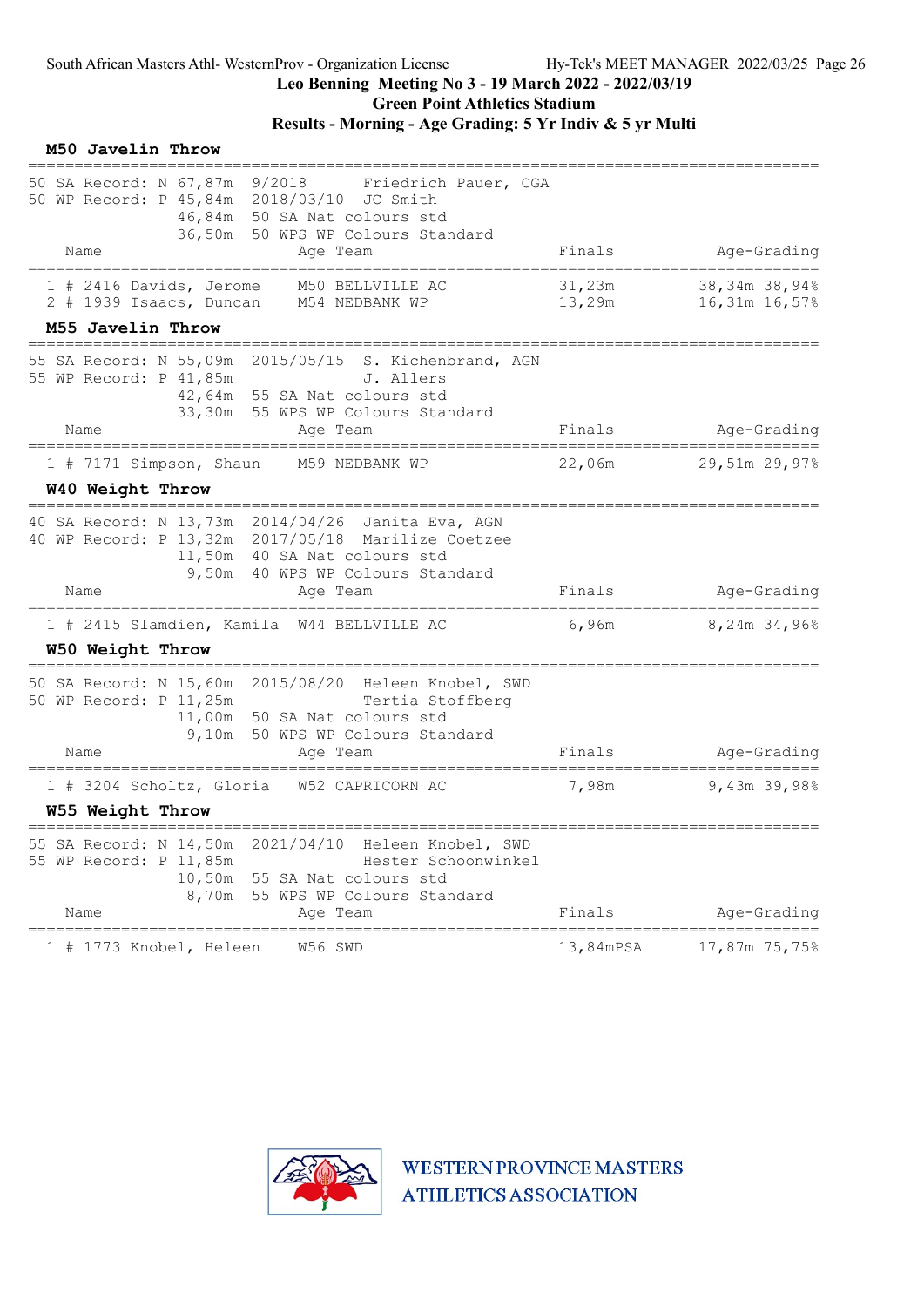|    | W60 Weight Throw            |                                                        |                                                                                                                                                                                  |                    |                                   |
|----|-----------------------------|--------------------------------------------------------|----------------------------------------------------------------------------------------------------------------------------------------------------------------------------------|--------------------|-----------------------------------|
|    | ==============              |                                                        | 60 SA Record: N 13,79m 2010/04/30 H. Schoonwinkel, WPA<br>60 WP Record: P 11,54m 2015/05/15 Tertia Stoffberg<br>11,00m 60 SA Nat colours std<br>9,10m 60 WPS WP Colours Standard |                    |                                   |
|    | Name                        |                                                        | Age Team                                                                                                                                                                         | Finals             | Age-Grading<br>_______            |
|    |                             | 1 # 1161 Bowers, Cecelia                               | W60 BOLMA<br>2 # 2414 Dramat, Farieda W63 BELLVILLE AC                                                                                                                           | 9,15m WPS<br>8,96m | 11,07m 46,95%<br>10,84m 45,97%    |
|    | W65 Weight Throw            |                                                        |                                                                                                                                                                                  |                    |                                   |
|    |                             |                                                        | 65 SA Record: N 12,23m 2019/05/03 Zelda Erasmus, WPA<br>65 WP Record: P 12, 23m 2019/05/03 Zelda Erasmus<br>10,00m 65 SA Nat colours std<br>8,30m 65 WPS WP Colours Standard     |                    |                                   |
|    | Name<br>=================== |                                                        | Age Team                                                                                                                                                                         | Finals             | Age-Grading<br>================== |
| 1# | W70 Weight Throw            | 368 Griesel, Ronel                                     | W69 WHALERS AC                                                                                                                                                                   | 8,29m              | 10,99m 46,57%                     |
|    |                             | 7,50m                                                  | 70 SA Record: N 10,97m 2019/05/03 Susanna de Bruyn, KZN<br>70 WP Record: P 8,96m 2015/07/25 Elize Grobbelaar<br>9,00m 70 SA Nat colours std<br>70 WPS WP Colours Standard        |                    |                                   |
|    | Name                        |                                                        | Age Team                                                                                                                                                                         | Finals             | Age-Grading                       |
|    |                             | $1$ # 2471 Du Toit, Aletta<br>$2$ # 3197 Roos, Leonora | W70 BELLVILLE AC<br>W72 BELLVILLE AC                                                                                                                                             | 8,01mPWPS<br>5,46m | 11,74m 49,78%<br>8,00m 33,93%     |
|    | W75 Weight Throw            |                                                        |                                                                                                                                                                                  |                    |                                   |
|    |                             |                                                        | 75 SA Record: N 12,50m 2017/07/08 Penny England, AVT<br>75 WP Record: P 10,49m 2021/09/18 Elize Grobbelaar<br>8,50m 75 SA Nat colours std<br>7,10m 75 WPS WP Colours Standard    |                    |                                   |
|    | Name                        |                                                        | Age Team                                                                                                                                                                         | Finals             | Age-Grading                       |
|    | M50 Weight Throw            |                                                        | 1 # 2476 Grobbelaar, Elize W76 BELLVILLE AC                                                                                                                                      | 9,86m SA           | 13,75m 58,31%                     |
|    |                             |                                                        | 50 SA Record: N 20,36m 2015/05/15 V. Meiring, AGN<br>50 WP Record: P 12,96m 2011/11/19 John Smit<br>15,50m 50 SA Nat colours std<br>13,00m 50 WPS WP Colours Standard            |                    |                                   |
|    | Name                        |                                                        | Age Team                                                                                                                                                                         | Finals             | Age-Grading                       |
|    |                             | $1$ # 1939 Isaacs, Duncan                              | M54 NEDBANK WP                                                                                                                                                                   | 9,33m              | 9,78m 37,83%                      |

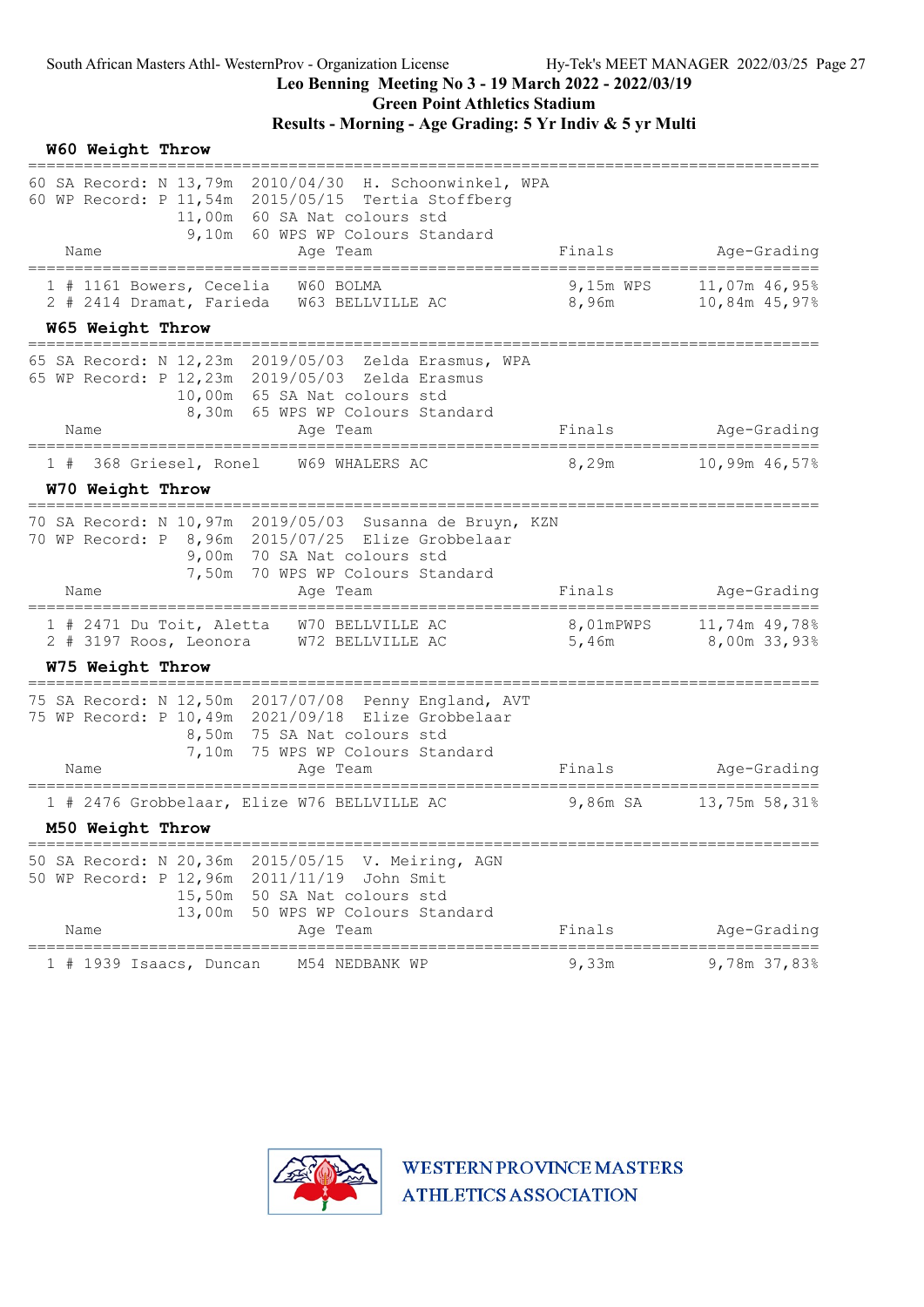Green Point Athletics Stadium

Results - Morning - Age Grading: 5 Yr Indiv & 5 yr Multi

| W35 Shot Put Throws Pentathlon                                              |                                      |        |                                             |     |
|-----------------------------------------------------------------------------|--------------------------------------|--------|---------------------------------------------|-----|
| Name                                                                        | Age Team                             | Finals | Age-Grading Points                          |     |
| 1 # 2475 Van Deventer, Hes W39 BELLVILLE AC                                 |                                      | 9,36m  | $9,70m$ 42,88%                              | 510 |
| W40 Shot Put Throws Pentathlon                                              |                                      |        |                                             |     |
| Name                                                                        | Age Team                             | Finals | Age-Grading Points                          |     |
| 1 # 2415 Slamdien, Kamila W44 BELLVILLE AC                                  |                                      | 6,89m  | 7,64m 33,79%                                | 376 |
| W50 Shot Put Throws Pentathlon                                              |                                      |        |                                             |     |
| Name                                                                        | Age Team                             | Finals | Age-Grading Points                          |     |
| 1 # 3204 Scholtz, Gloria W52 CAPRICORN AC                                   |                                      | 7,30m  | $9,20m$ 40,67% 477                          |     |
| W55 Shot Put Throws Pentathlon                                              |                                      |        |                                             |     |
| Name                                                                        | Age Team                             | Finals | Age-Grading Points<br>===================== |     |
| 1 # 1773 Knobel, Heleen W56 SWD                                             |                                      | 10,35m | 14,18m 62,69% 806                           |     |
| W60 Shot Put Throws Pentathlon                                              |                                      |        |                                             |     |
| Name                                                                        | Age Team                             | Finals | Age-Grading Points<br>===================== |     |
| 1 # 2414 Dramat, Farieda W63 BELLVILLE AC                                   |                                      | 8,82m  | 13,24m 58,53% 743                           |     |
| <b>W65 Shot Put Throws Pentathlon</b>                                       |                                      |        |                                             |     |
| Name                                                                        | Age Team                             | Finals | Age-Grading Points                          |     |
| 368 Griesel, Ronel W69 WHALERS AC<br>1#                                     |                                      | 7,48m  | 12,41m 54,88% 688                           |     |
| W70 Shot Put Throws Pentathlon                                              |                                      |        |                                             |     |
| Name                                                                        | Age Team                             |        | Finals Age-Grading Points<br>======         |     |
| 1 # 3197 Roos, Leonora W72 BELLVILLE AC                                     |                                      |        | $6,09m$ 11,30m 49,96%                       | 615 |
| 2 # 2471 Du Toit, Aletta W70 BELLVILLE AC<br>W75 Shot Put Throws Pentathlon |                                      |        | 5,49m 10,18m 45,04%                         | 541 |
|                                                                             |                                      |        |                                             |     |
| Name                                                                        | Age Team                             | Finals | Age-Grading Points                          |     |
| 1 # 2476 Grobbelaar, Elize W76 BELLVILLE AC                                 |                                      | 5,95m  | 10,90m 48,18%                               | 589 |
| M50 Shot Put Throws Pentathlon                                              |                                      |        |                                             |     |
| Name<br>====================================                                | Age Team<br>======================== | Finals | Age-Grading Points<br>===========           |     |
| 1 # 1939 Isaacs, Duncan                                                     | M54 NEDBANK WP                       | 7,05m  | 8,26m 35,73%                                | 382 |

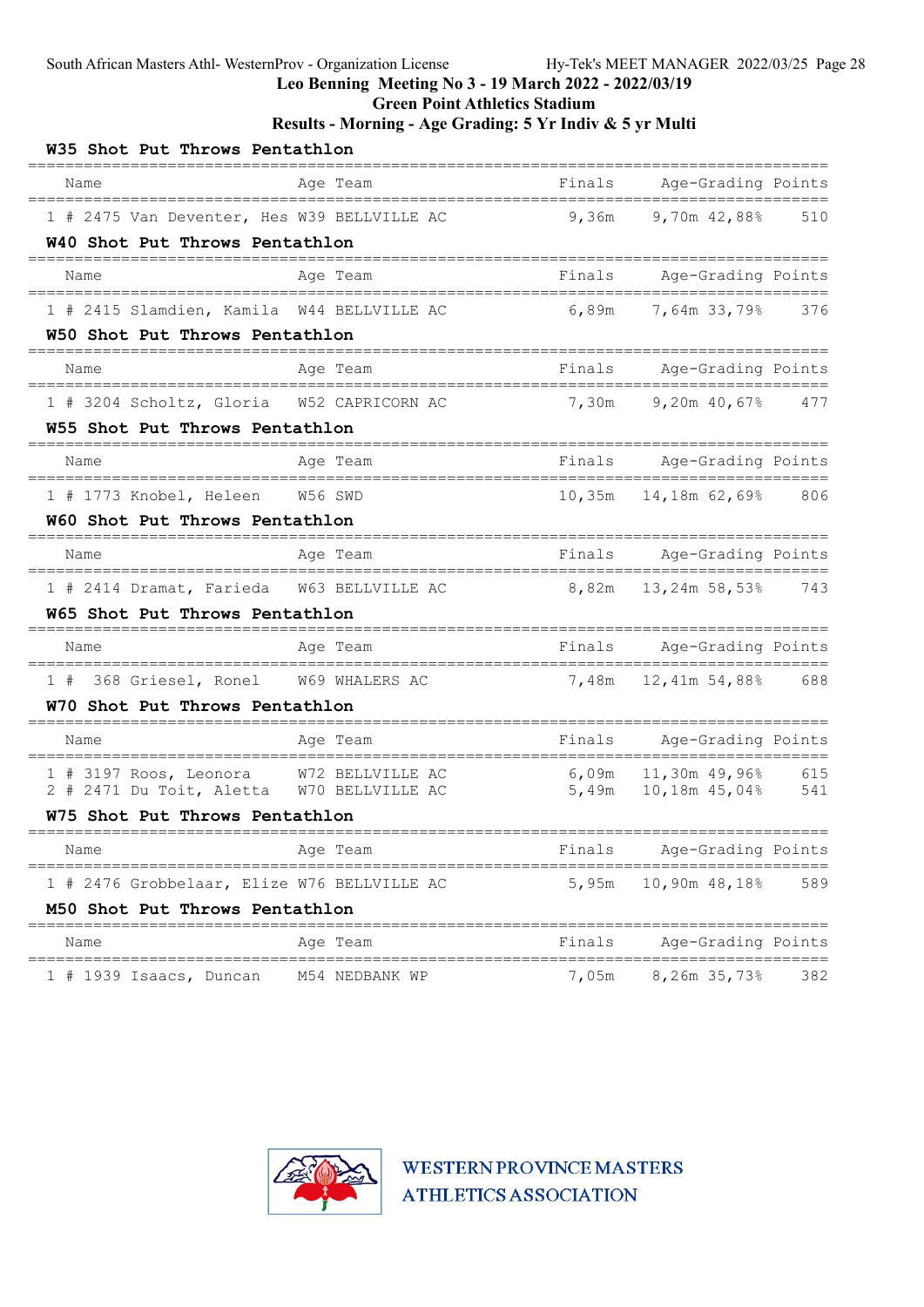Green Point Athletics Stadium

### Results - Morning - Age Grading: 5 Yr Indiv & 5 yr Multi

| W35 Discus Throw Throws Pentathlon                                              |                                   |        |                                              |     |
|---------------------------------------------------------------------------------|-----------------------------------|--------|----------------------------------------------|-----|
| Name                                                                            | Age Team                          | Finals | Age-Grading Points                           |     |
| 1 # 2475 Van Deventer, Hes W39 BELLVILLE AC                                     |                                   | 27,49m | 28,50m 37,11%                                | 434 |
| W40 Discus Throw Throws Pentathlon                                              |                                   |        |                                              |     |
| Name                                                                            | Age Team                          | Finals | Age-Grading Points                           |     |
| 1 # 2415 Slamdien, Kamila W44 BELLVILLE AC                                      |                                   | 18,17m | 20,25m 26,38%                                | 282 |
| W50 Discus Throw Throws Pentathlon                                              |                                   |        |                                              |     |
| Name                                                                            | Age Team                          | Finals | Age-Grading Points                           |     |
| 1 # 3204 Scholtz, Gloria W52 CAPRICORN AC                                       |                                   | 17,29m | 22,69m 29,56%                                | 327 |
| W55 Discus Throw Throws Pentathlon                                              |                                   |        |                                              |     |
| Name                                                                            | Age Team                          | Finals | Age-Grading Points<br>=====================  |     |
| 1 # 1773 Knobel, Heleen W56 SWD                                                 |                                   | 30,52m | 43,97m 57,25% 732                            |     |
| W60 Discus Throw Throws Pentathlon                                              |                                   |        |                                              |     |
| Name                                                                            | Age Team                          | Finals | Age-Grading Points<br>====================== |     |
| 1 # 2414 Dramat, Farieda W63 BELLVILLE AC                                       |                                   | 19,52m | 31,15m 40,57% 484                            |     |
| <b>W65 Discus Throw Throws Pentathlon</b>                                       |                                   |        |                                              |     |
| Name                                                                            | Age Team                          | Finals | Age-Grading Points                           |     |
| 1 # 368 Griesel, Ronel W69 WHALERS AC                                           |                                   | 17,25m | 30,92m 40,27% 480                            |     |
| W70 Discus Throw Throws Pentathlon                                              |                                   |        |                                              |     |
| Name                                                                            | Age Team                          | Finals | Age-Grading Points<br>=======<br>======      |     |
| 1 # 3197 Roos, Leonora W72 BELLVILLE AC                                         |                                   |        | 13,76m 28,26m 36,80% 430                     |     |
| 2 # 2471 Du Toit, Aletta W70 BELLVILLE AC<br>W75 Discus Throw Throws Pentathlon |                                   |        |                                              | 385 |
|                                                                                 |                                   |        |                                              |     |
| Name                                                                            | Age Team                          | Finals | Age-Grading Points                           |     |
| 1 # 2476 Grobbelaar, Elize W76 BELLVILLE AC                                     |                                   | 13,95m | 30,05m 39,14%                                | 463 |
| M50 Discus Throw Throws Pentathlon                                              | ================================= |        |                                              |     |
| Name                                                                            | Age Team                          | Finals | Age-Grading Points<br>================       |     |
| $1$ # 1939 Isaacs, Duncan                                                       | M54 NEDBANK WP                    | 18,92m | 19,33m 26,10%                                | 260 |

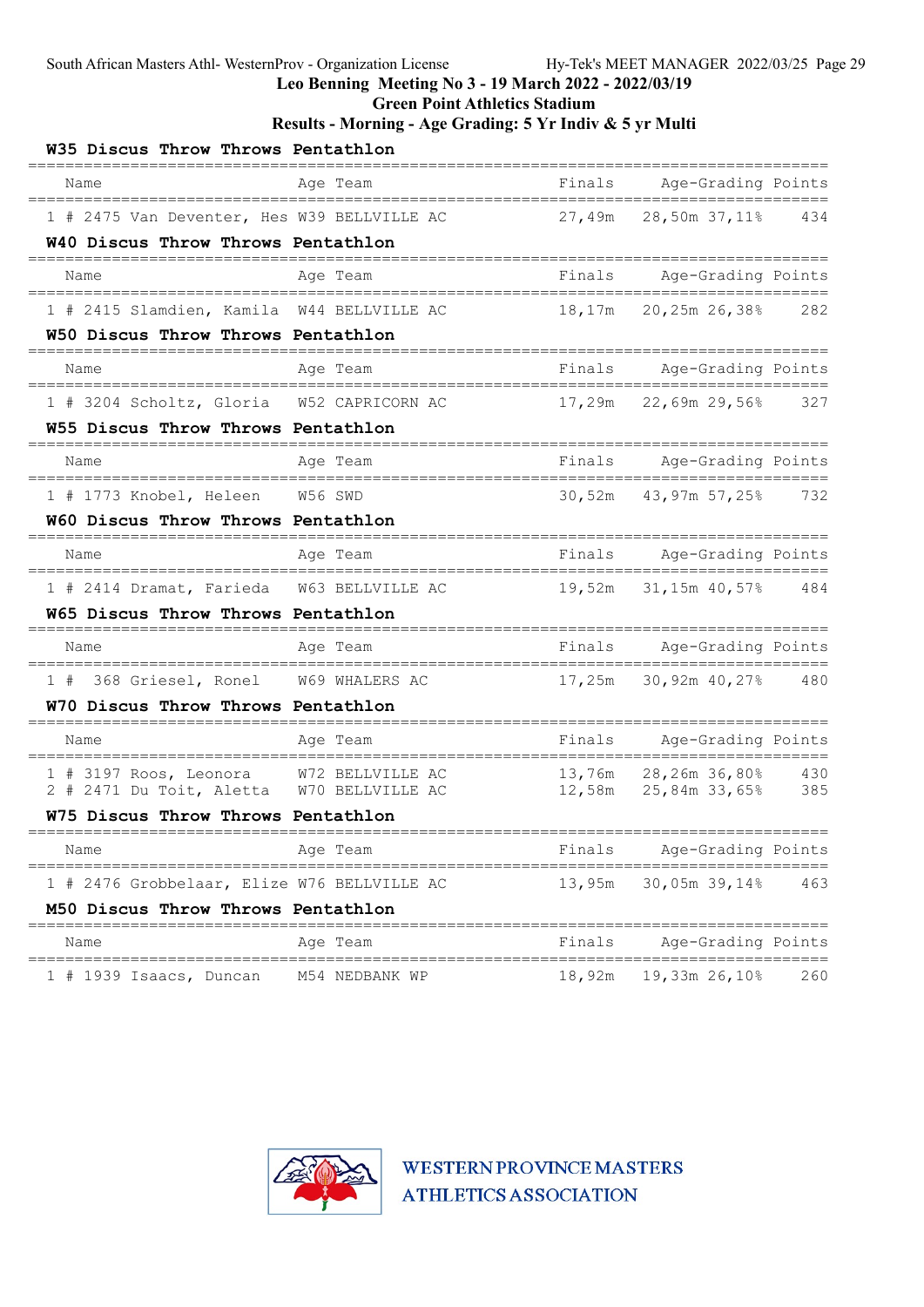Green Point Athletics Stadium

### Results - Morning - Age Grading: 5 Yr Indiv & 5 yr Multi

| W35 Hammer Throw Throws Pentathlon                                            |                            |           |                                               |     |
|-------------------------------------------------------------------------------|----------------------------|-----------|-----------------------------------------------|-----|
| Name                                                                          | Age Team<br>-------------- | Finals    | Age-Grading Points                            |     |
| 1 # 2475 Van Deventer, Hes W39 BELLVILLE AC                                   |                            | 24,32m    | 26,61m 34,56%                                 | 420 |
| W40 Hammer Throw Throws Pentathlon                                            |                            |           |                                               |     |
| Name                                                                          | Age Team                   | Finals    | Age-Grading Points                            |     |
| 1 # 2415 Slamdien, Kamila W44 BELLVILLE AC                                    |                            | 14,88m    | 17,50m 22,73%                                 | 227 |
| W50 Hammer Throw Throws Pentathlon                                            |                            |           |                                               |     |
| Name                                                                          | Age Team                   |           | Finals Age-Grading Points                     |     |
| -- # 3204 Scholtz, Gloria W52 CAPRICORN AC                                    |                            | <b>ND</b> |                                               |     |
| W55 Hammer Throw Throws Pentathlon                                            |                            |           |                                               |     |
| Name                                                                          | Age Team                   | Finals    | Age-Grading Points<br>=====================   |     |
| 1 # 1773 Knobel, Heleen W56 SWD                                               |                            | 39,26m    | 54,90m 71,30% 1042                            |     |
| W60 Hammer Throw Throws Pentathlon                                            |                            |           |                                               |     |
| Name                                                                          | Age Team                   | Finals    | Age-Grading Points<br>======================= |     |
| 1 # 2414 Dramat, Farieda W63 BELLVILLE AC                                     |                            | 24,48m    | 37,58m 48,81% 658                             |     |
| <b>W65 Hammer Throw Throws Pentathlon</b>                                     |                            |           |                                               |     |
| Name                                                                          | Age Team                   | Finals    | Age-Grading Points                            |     |
| 368 Griesel, Ronel W69 WHALERS AC<br>1#                                       |                            | 20,84m    | 35,50m 46,12% 613                             |     |
| W70 Hammer Throw Throws Pentathlon                                            |                            |           |                                               |     |
| Name<br>=============================                                         | Age Team                   | Finals    | Age-Grading Points<br>==============          |     |
| 1 # 2471 Du Toit, Aletta W70 BELLVILLE AC                                     |                            |           | 17,98m 34,44m 44,74%                          | 589 |
| 2 # 3197 Roos, Leonora W72 BELLVILLE AC<br>W75 Hammer Throw Throws Pentathlon |                            |           | 13,81m  26,45m  34,36%  417                   |     |
|                                                                               |                            |           |                                               |     |
| Name                                                                          | Age Team                   | Finals    | Age-Grading Points                            |     |
| 1 # 2476 Grobbelaar, Elize W76 BELLVILLE AC                                   |                            | 21,75m    | 41,14m 53,44%                                 | 736 |
| M50 Hammer Throw Throws Pentathlon                                            |                            |           |                                               |     |
| Name                                                                          | Age Team                   | Finals    | Age-Grading Points                            |     |
| $1$ # 1939 Isaacs, Duncan                                                     | M54 NEDBANK WP             | 13,01m    | 15,43m 17,80%                                 | 122 |

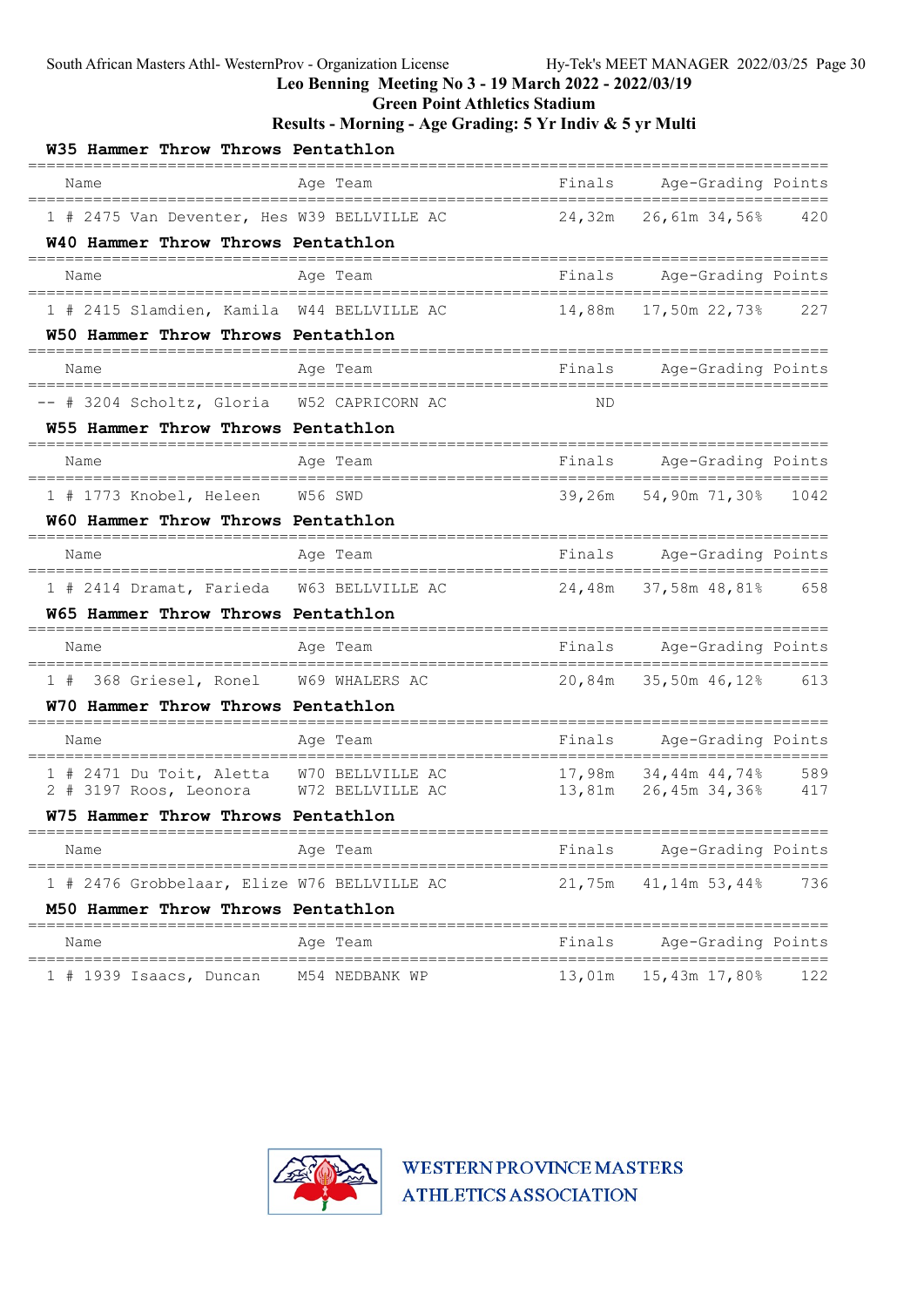Green Point Athletics Stadium

| W35 Javelin Throw Throws Pentathlon         |                       |        |                                             |     |
|---------------------------------------------|-----------------------|--------|---------------------------------------------|-----|
| Name                                        | Age Team              | Finals | Age-Grading Points                          |     |
| 1 # 2475 Van Deventer, Hes W39 BELLVILLE AC |                       | 26,82m | 28,48m 39,02%                               | 448 |
| W40 Javelin Throw Throws Pentathlon         |                       |        |                                             |     |
| Name                                        | Age Team              | Finals | Age-Grading Points                          |     |
| 1 # 2415 Slamdien, Kamila W44 BELLVILLE AC  |                       | 16,03m | 18,39m 25,20%                               | 259 |
| W50 Javelin Throw Throws Pentathlon         |                       |        |                                             |     |
| Name                                        | Age Team              | Finals | Age-Grading Points                          |     |
| 1 # 3204 Scholtz, Gloria W52 CAPRICORN AC   |                       | 17,44m | 22,92m 31,41%                               | 343 |
| W55 Javelin Throw Throws Pentathlon         |                       |        |                                             |     |
| Name                                        | Age Team              | Finals | Age-Grading Points<br>===================== |     |
| 1 # 1773 Knobel, Heleen W56 SWD             |                       | 26,46m | 38,31m 52,49% 635                           |     |
| W60 Javelin Throw Throws Pentathlon         |                       |        |                                             |     |
| Name                                        | Age Team              | Finals | Age-Grading Points<br>===================== |     |
| 1 # 2414 Dramat, Farieda W63 BELLVILLE AC   |                       | 14,59m | 23,51m 32,21% 354                           |     |
| <b>W65 Javelin Throw Throws Pentathlon</b>  |                       |        |                                             |     |
| Name                                        | Age Team              | Finals | Age-Grading Points                          |     |
| 1 # 368 Griesel, Ronel W69 WHALERS AC       |                       | 14,97m | 27,20m 37,27% 424                           |     |
| W70 Javelin Throw Throws Pentathlon         |                       |        |                                             |     |
| Name                                        | Age Team              | Finals | Age-Grading Points<br>======<br>=======     |     |
| 1 # 3197 Roos, Leonora W72 BELLVILLE AC     |                       |        | 12,49m 26,21m 35,91%                        | 405 |
| 2 # 2471 Du Toit, Aletta W70 BELLVILLE AC   |                       |        | $10,13m$ $21,26m$ $29,138$                  | 312 |
| W75 Javelin Throw Throws Pentathlon         |                       |        |                                             |     |
| Name                                        | Age Team              | Finals | Age-Grading Points                          |     |
| 1 # 2476 Grobbelaar, Elize W76 BELLVILLE AC |                       | 10,64m | 24,25m 33,22%                               | 368 |
| M50 Javelin Throw Throws Pentathlon         | ===================== |        | ======================================      |     |
| Name                                        | Age Team              | Finals | Age-Grading Points                          |     |
| $1$ # 1939 Isaacs, Duncan                   | M54 NEDBANK WP        | 13,29m | 16,31m 16,57%                               | 112 |

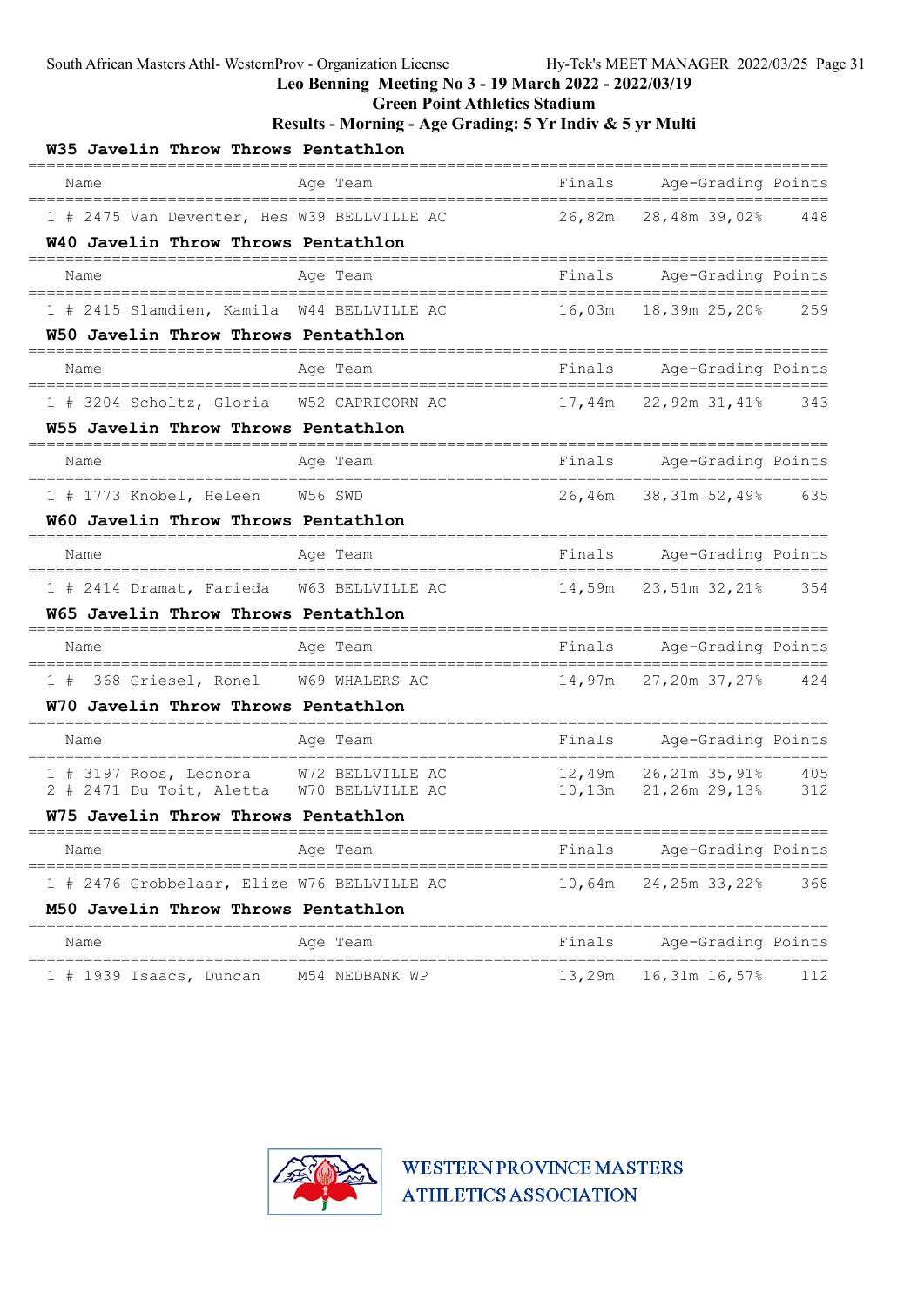Green Point Athletics Stadium

### Results - Morning - Age Grading: 5 Yr Indiv & 5 yr Multi

| W40 Weight Throw Throws Pentathlon                          |                  |          |                                              |     |
|-------------------------------------------------------------|------------------|----------|----------------------------------------------|-----|
| Name                                                        | Age Team         | Finals   | Age-Grading Points                           |     |
| 1 # 2415 Slamdien, Kamila W44 BELLVILLE AC                  |                  | 6,83m    | 8,09m 34,30%                                 | 377 |
| W50 Weight Throw Throws Pentathlon                          |                  |          |                                              |     |
| Name                                                        | Age Team         | Finals   | Age-Grading Points                           |     |
| 1 # 3204 Scholtz, Gloria                                    | W52 CAPRICORN AC | 7,98m    | 9,43m 39,98%                                 | 458 |
| W55 Weight Throw Throws Pentathlon                          |                  |          |                                              |     |
| Name                                                        | Age Team         | Finals   | Age-Grading Points                           |     |
| 1 # 1773 Knobel, Heleen                                     | W56 SWD          | 13,84m   | 17,87m 75,75%                                | 981 |
| W60 Weight Throw Throws Pentathlon                          |                  |          |                                              |     |
| Name                                                        | Age Team         | Finals   | Age-Grading Points<br>=====================  |     |
| 1 # 2414 Dramat, Farieda                                    | W63 BELLVILLE AC | 8,96m    | 10,84m 45,97%                                | 544 |
| W65 Weight Throw Throws Pentathlon                          |                  |          |                                              |     |
| Name                                                        | Age Team         | Finals   | Age-Grading Points<br>______________________ |     |
| 368 Griesel, Ronel W69 WHALERS AC<br>1#                     |                  | 8,29m    | 10,99m 46,57%                                | 553 |
| W70 Weight Throw Throws Pentathlon                          |                  |          |                                              |     |
| Name                                                        | Age Team         | Finals   | Age-Grading Points                           |     |
| 1 # 2471 Du Toit, Aletta                                    | W70 BELLVILLE AC | 8,01m    | 11,74m 49,78%                                | 599 |
| 2 # 3197 Roos, Leonora W72 BELLVILLE AC                     |                  | 5,46m    | 8,00m 33,93% 372                             |     |
| W75 Weight Throw Throws Pentathlon                          |                  |          |                                              |     |
| Name                                                        | Age Team         | Finals   | Age-Grading Points                           |     |
| 1 # 2476 Grobbelaar, Elize W76 BELLVILLE AC                 |                  | 9,86m    | 13,75m 58,31%                                | 723 |
| M50 Weight Throw Throws Pentathlon                          |                  |          |                                              |     |
| Name                                                        | Age Team         | Finals   | Age-Grading Points                           |     |
| $1$ # 1939 Isaacs, Duncan                                   | M54 NEDBANK WP   | 8,60m    | 9,01m 34,87%                                 | 397 |
| W20-29 5000 Meter Race Walk                                 |                  |          | ----------------                             |     |
| Name                                                        | Age Team         | Finals   | Age-Grading                                  |     |
| =================================<br>$1$ # 4715 Kotze, Inge | W29 STRAND AC    | 32:57,67 | $32:57,68$ 60,02%                            |     |

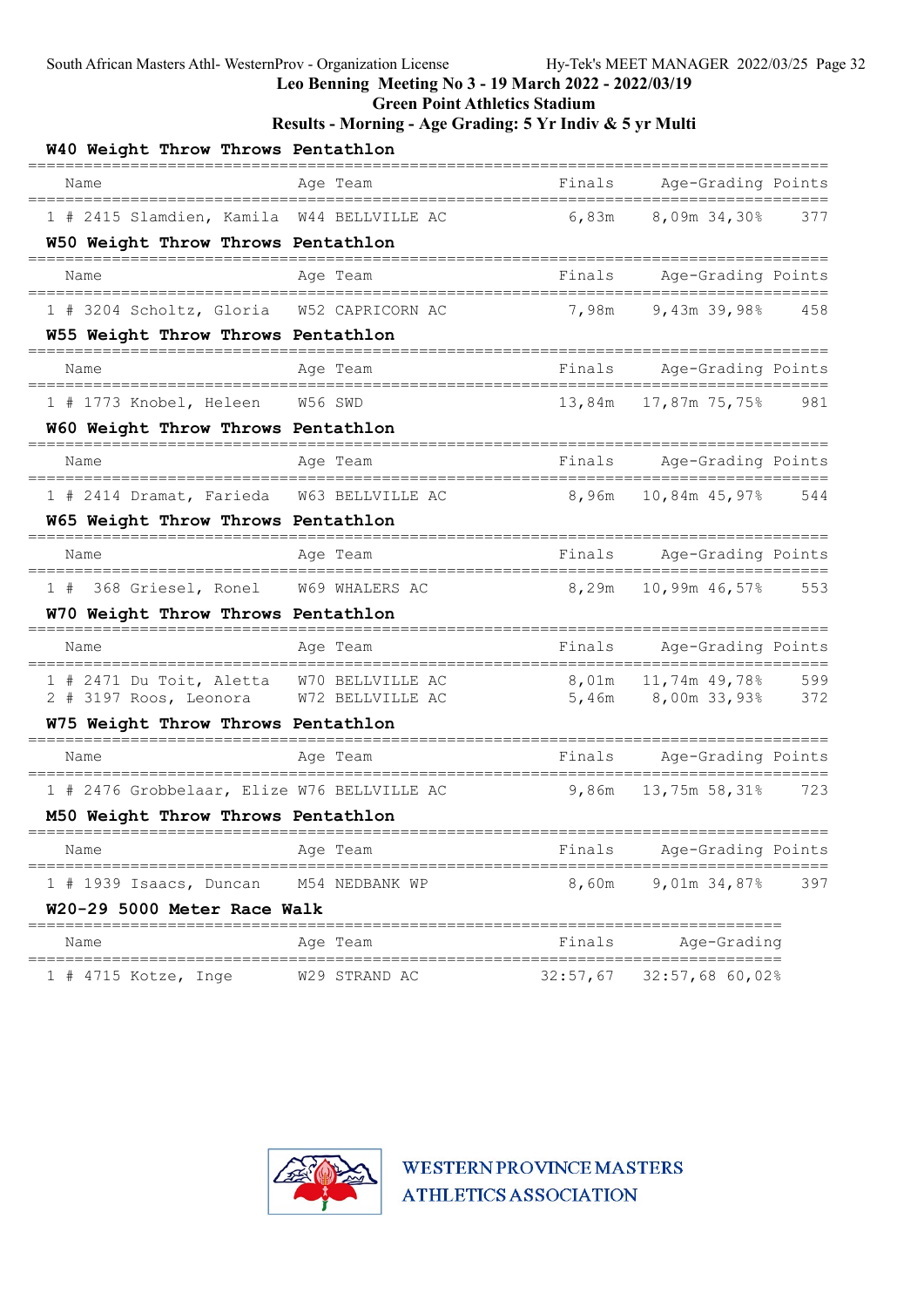W40 5000 Meter Race Walk

### Leo Benning Meeting No 3 - 19 March 2022 - 2022/03/19

Green Point Athletics Stadium

| 40 WP Record: P 27:20,76                                                               |                                 | 40 SA Record: N 23:44,10 1999/05/28 Barbara Nell, CGA<br>T. Carstens<br>27:50,00 40 SA Nat colours std<br>32:34,00 40 WPS WP Colours Standard                                     |                                              |                                                         |
|----------------------------------------------------------------------------------------|---------------------------------|-----------------------------------------------------------------------------------------------------------------------------------------------------------------------------------|----------------------------------------------|---------------------------------------------------------|
| Name<br>===============                                                                |                                 | Age Team                                                                                                                                                                          | Finals                                       | Age-Grading                                             |
|                                                                                        | 531 van Deventer, Ann W42 BOLMA |                                                                                                                                                                                   | 31:35,73 WPS                                 | 30:24,6565,05                                           |
| W50 5000 Meter Race Walk<br>============================                               |                                 |                                                                                                                                                                                   |                                              |                                                         |
| 50 WP Record: P 28:45,81<br>Name                                                       |                                 | 50 SA Record: N 25:05,10 2006/04/28 Barbara Nell, CGA<br>E Brandt<br>30:05,00 50 SA Nat colours std<br>35:12,00 50 WPS WP Colours Standard<br>Age Team                            | Finals                                       | Age-Grading                                             |
| $1$ # 670 Race, Anne                                                                   |                                 | W54 SPARTAN HARRIERS AC 35:34,17                                                                                                                                                  |                                              | =======================<br>31:32,16 62,73%              |
|                                                                                        |                                 | 2 # 7542 Snyders, Margaret W50 VELOCITY ATH CLUB 40:30,03 35:54,47 55,09%                                                                                                         |                                              |                                                         |
| W55 5000 Meter Race Walk                                                               |                                 |                                                                                                                                                                                   |                                              |                                                         |
| 55 WP Record: P 28:43,53                                                               |                                 | 55 SA Record: N 26:19,66 2001/04/29 Barbara Nell, CGA<br>J. Cowley<br>31:35,00 55 SA Nat colours std<br>36:57,00 55 WPS WP Colours Standard                                       |                                              |                                                         |
| Name                                                                                   |                                 | Age Team                                                                                                                                                                          | Finals                                       | Age-Grading                                             |
|                                                                                        |                                 | 1 # 158 Horn-Botha, Debor W56 VARSITY OLD BOYS AC 30:02,20 SA 25:23,04 77,94%<br>2 # 6607 Pick, Carol M55 SPARTAN HARRIERS AC 35:09,30 WPS 29:42,57 66,59%                        |                                              |                                                         |
| W60 5000 Meter Race Walk                                                               |                                 |                                                                                                                                                                                   |                                              |                                                         |
| 60 WP Record: P 28:45,21<br>Name                                                       | 38:48,00                        | 60 SA Record: N 27:32,00 10/2016 Barbara Nell, CGA<br>Lindsay Hatz<br>33:10,00 60 SA Nat colours std<br>60 WPS WP Colours Standard<br>Age Team                                    | Finals                                       | Age-Grading<br>=======================                  |
|                                                                                        |                                 | 1 # 1105 Goosen, Jacquelin W60 DURBANVILLE AC 32:24,59 SA<br>2 # 3326 Sutherland, Joy W61 WEST COAST AC 35:32,06 WPS<br>3 # 154 Fuller, Jane W63 VARSITY OLD BOYS AC 38:21,01 WPS |                                              | 25:56,65 76,25%<br>28:26,72 69,55%<br>30:41,9664,44%    |
| W65 5000 Meter Race Walk                                                               |                                 |                                                                                                                                                                                   |                                              |                                                         |
| 65 SA Record: N 29:28,70<br>65 WP Record: P 29:55,42<br>Name<br>====================== | 35:10,00<br>41:09,00            | 2013/04/26 Elsa Meyer, AGN<br>H. Rothman<br>65 SA Nat colours std<br>65 WPS WP Colours Standard<br>Age Team<br>=================                                                  | Finals                                       | Age-Grading<br>====================================     |
| 176 Delport, Diane<br>1#<br>$2 +$<br>160 Collins, Judy<br>$3$ # 3198 Roux, Isabel      |                                 | W65 VARSITY OLD BOYS AC<br>W67 VARSITY OLD BOYS AC<br>W69 BELLVILLE AC                                                                                                            | 37:00,70 WPS<br>37:33,14 WPS<br>37:41,74 WPS | $27:51,75$ 71,00%<br>28:16,17 69,98%<br>28:22,64 69,72% |

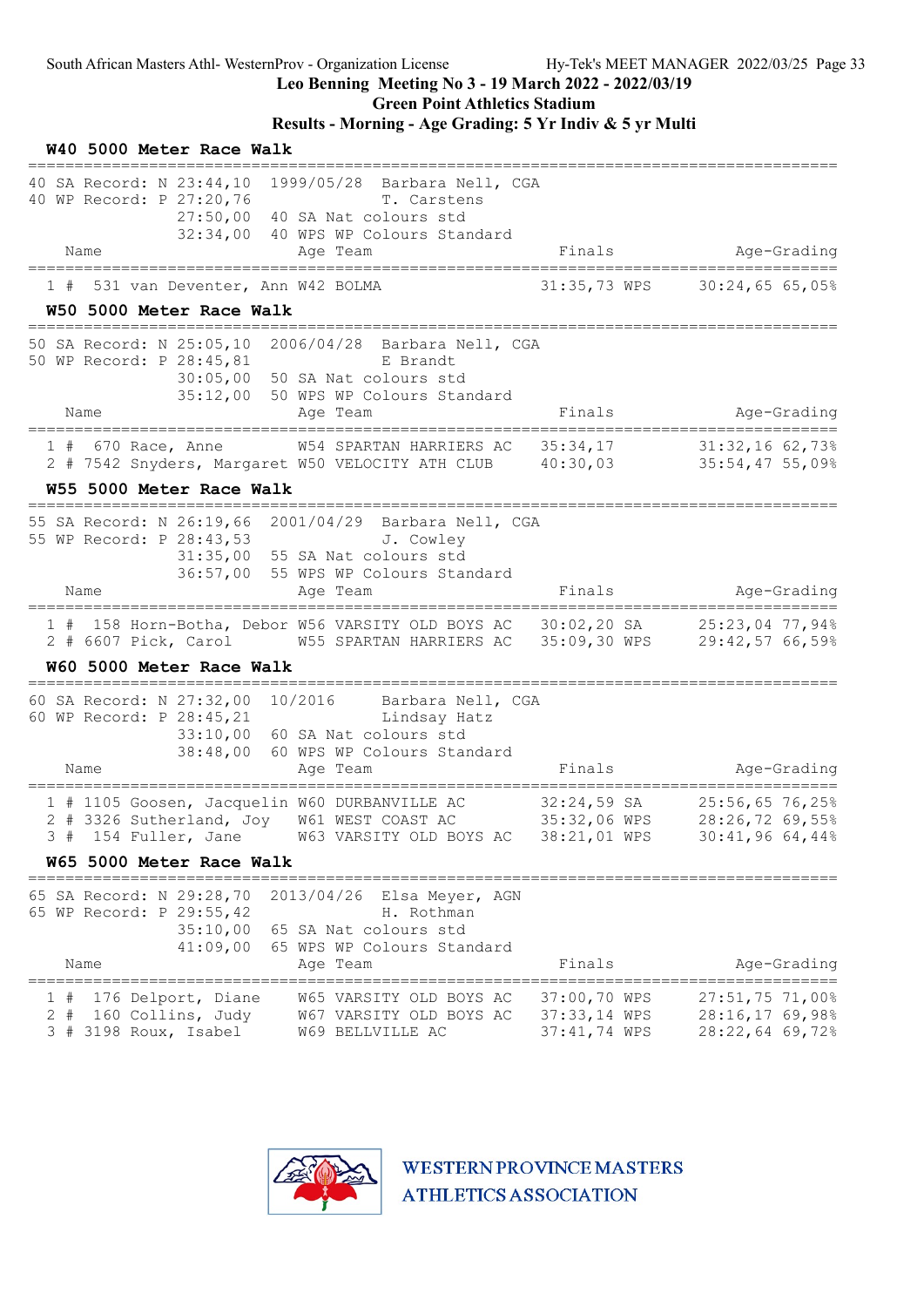Green Point Athletics Stadium

## Results - Morning - Age Grading: 5 Yr Indiv & 5 yr Multi

| W70 5000 Meter Race Walk<br>============================                                                                                                                                             |                                                                                                          |                                            |                                    |
|------------------------------------------------------------------------------------------------------------------------------------------------------------------------------------------------------|----------------------------------------------------------------------------------------------------------|--------------------------------------------|------------------------------------|
| 70 SA Record: N 30:33,72 10/2016 Elsa Meyer, AGN<br>70 WP Record: P 30:44,81 2022/02/12 Edna Brand<br>43:47,00<br>Name                                                                               | 37:25,00 70 SA Nat colours std<br>70 WPS WP Colours Standard<br>Age Team                                 | Finals                                     | Age-Grading                        |
|                                                                                                                                                                                                      |                                                                                                          |                                            |                                    |
| 1 # 4733 Brand, Edna W70 STRAND AC<br>2 # 2205 Blignaut, Frieda W71 SANLAM AC 33:46,78 SA 23:42,81 83,43%<br>3 # 773 Joseph, Jacquelin W72 SPARTAN HARRIERS AC 41:08,04 WPS                          |                                                                                                          | $31:12,42$ SA                              | 21:54,44 90,30%<br>28:52,57 68,51% |
| W75 5000 Meter Race Walk                                                                                                                                                                             |                                                                                                          |                                            |                                    |
| 75 SA Record: N 34:00,10 2003/02/21 A. Villet, WPA<br>75 WP Record: P 34:00,10<br>46:48,00<br>Name                                                                                                   | A. Villet<br>40:00,00 75 SA Nat colours std<br>75 WPS WP Colours Standard<br>Age Team                    | Finals                                     | Age-Grading                        |
| 1 # 4991 Aver, Carol-Ann W76 RUNWALK FOR LIFE AC 38:33,01 SA<br>2 # 2408 Schipper, Mary W75 BELLVILLE AC 40:10,57 WPS 26:02,54 75,97%<br>3 # 843 Brennan, Megan W78 SPARTAN HARRIERS AC 42:49,92 WPS |                                                                                                          |                                            | 24:59,30 79,17%<br>27:45,83 71,26% |
| W80 5000 Meter Race Walk<br>========================                                                                                                                                                 |                                                                                                          |                                            |                                    |
| 80 SA Record: N 38:08,75 2018/04/28 Peggy Reid, WPA<br>80 WP Record: P 38:08,75 2018/04/27 Peggy Reid                                                                                                | 44:40,00 80 SA Nat colours std<br>52:16,00 80 WPS WP Colours Standard                                    |                                            |                                    |
| Name<br>===============                                                                                                                                                                              | Age Team<br>===================================                                                          | Finals                                     | Age-Grading                        |
| 1 # 477 Vey, Hildegard W80 VARSITY OLD BOYS AC 37:57,01NSA 22:26,17 88,18%<br>2 # 883 Norton, Margaret W82 SPARTAN HARRIERS AC 41:29,49 SA                                                           |                                                                                                          |                                            | 24:31,79 80,65%                    |
| W85 5000 Meter Race Walk<br>--------------------------------                                                                                                                                         |                                                                                                          |                                            |                                    |
| 85 WP Record: P 44:42,79 2022/02/12 Peggy Reid<br>Name                                                                                                                                               | 50:00,00 85 SA Nat colours std<br>58:30,00 85 WPS WP Colours Standard<br>Age Team                        | Finals                                     | Age-Grading                        |
| 1 # 685 Reid, Peggy                                                                                                                                                                                  | W85 SPARTAN HARRIERS AC 43:28,88PSA                                                                      |                                            | 23:05,58 85,67%                    |
| M50 5000 Meter Race Walk                                                                                                                                                                             |                                                                                                          |                                            |                                    |
| 50 SA Record: N 23:01,40<br>50 WP Record: P 23:01,40<br>26:45,00<br>31:18,00<br>Name                                                                                                                 | Jurgen Spencer, WPA<br>Jurgen Spencer<br>50 SA Nat colours std<br>50 WPS WP Colours Standard<br>Age Team | Finals                                     | Age-Grading                        |
| =============<br>687 Jacobs, Reon                                                                                                                                                                    | ===========<br>M51 SPARTAN HARRIERS AC                                                                   | ==========================<br>31:11,45 WPS | 27:19,21 65,74%                    |
|                                                                                                                                                                                                      |                                                                                                          |                                            |                                    |